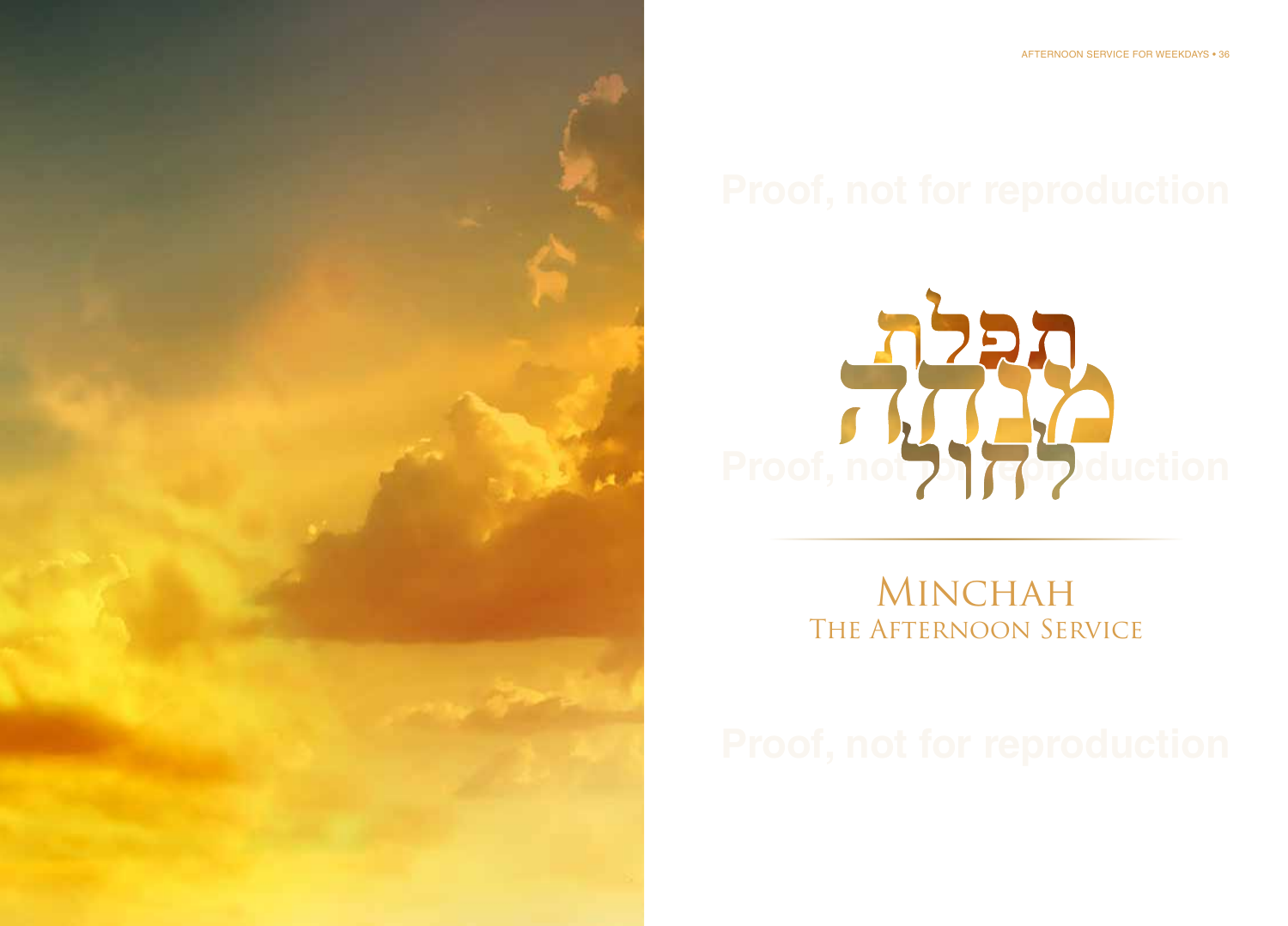# AN INTRODUCTION TO MINCHAH: THE AFTERNOON SERVICE

## Avi Friedmann

The Talmud relates that the originator of afternoon prayers was<br>the biblical patriarch Yitzchak (Isaac)<sup>1</sup>. The *Torah* (Genesis 24:63) describes how, as sunset approached. Yitzchak went to meditate and pray in a field. This took place while Yitzchak was mourning his mother, the biblical matriarch Sarah. Then as now, our afternoon prayers have a certain poignancy as the sun begins its descent towards sunset.

**rife second** *gevurot* blessing of the Amidah prayer that we recite at every **that we that we that every second for the of a second for the of the of the of the of the of the of the of the of the of the of the of the of t** The 1st century sage, Rabbi Eliezer ben Hyrcanus, who lived through the brutal Roman destruction of the Temple in Jerusalem in 70 CE, identified the attribute of *gevurah*, (strength), with Yitzchak<sup>2</sup> and linked Yitzchak to daily prayer service, including Minchah.

As we wrestle with the difficult emotions that arise at a *shiva* and look for meaningful words, we also pray, taking inspiration at Minchah time from Yitzchak's strength.

It was at the time that Yitzchak instituted the Minchah prayers that he met his wife to be. Rebecca. We too pray that that those in mourning should be blessed with better times ahead.

\*If the Minchah prayers start close to nightfall or if the room is uncomfortably crowded, the prayer leader may conduct the recitation of the Amidah prayer in a shorter way than normal. Rather than 1. Berachot 26b. **Amidah** quietly as usual as quietly as usual as quietly followed by a *Amidah* quietly as usual repetition aloud by the prayer leader, this shorter

formula known as 'Heiche Kedushah' begins with the prayer leader reciting the first part of the Amidah aloud culminating with the recitation of the *Kedushah*. Thereafter all present recite the full

|  | Berachot 26b. |
|--|---------------|
|--|---------------|

2. Pirkei Derabbi Eliezer, Chapter 31

# A GUIDE TO MINCHAH

**THEAFTERNOON SERVICE** Minchah is recited before sunset or shortly afterwards. Usually the person Net aloud, with the rest of each prayer said together quietly. The prayers that make up Minchah are as follows: **Page**

| Ashrei                                                | 40 |
|-------------------------------------------------------|----|
| Half Kaddish                                          | 45 |
| Amidah (and repetition)*                              | 46 |
| (Aveinu Malkenu is said at certain times of the year) | 74 |
| Full Kaddish                                          | 62 |
| Aleinu                                                | 64 |
| Mourner's Kaddish (including transliteration)         | 66 |
| Psalms                                                | 70 |
|                                                       |    |

(The Minchah service concludes with the recitation of Psalms if Ma'ariv is to be recited at a later time.)

You can find a selection of inspirational and explanatory articles relevant to Minchah on the following pages: **Page**

| The Amidah: Redemption and Aspiration             | 150 |
|---------------------------------------------------|-----|
| Spotlight on Kaddish                              | 153 |
| Kaddish: Sanctifying Life                         | 159 |
| The 'Aleinu' Prayer: Jewish Pride, Faith and Hope | 160 |
| Psalm 49: Words of Comfort                        | 166 |
| Psalm 16: Relating to God's Will                  | 168 |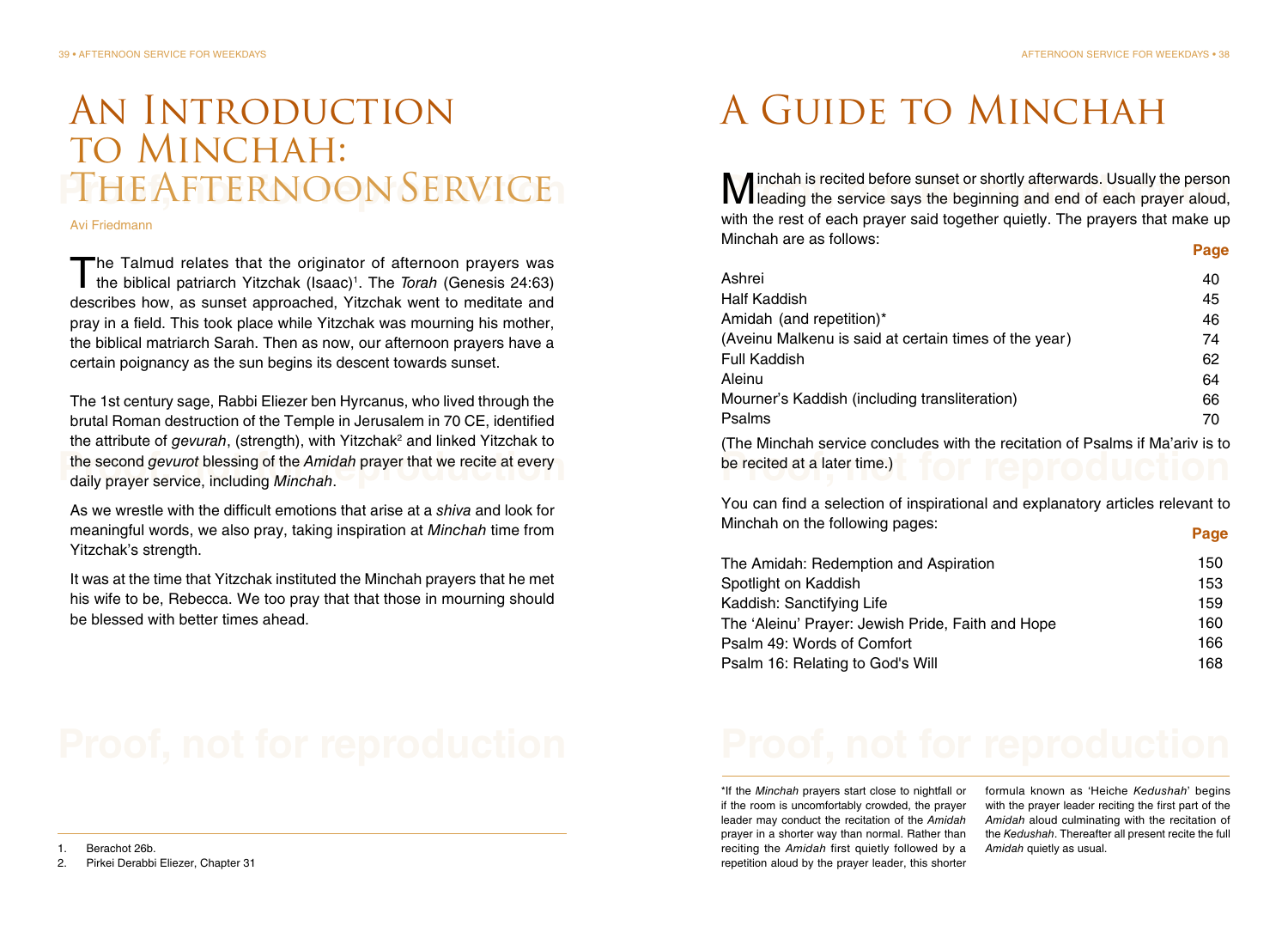# **3 722 23**

# The Lord is good to all, and His and His and His and His and His and His and His and ASHRE looluction<br>compassion extends to all His **and His and Dependent city and and ASHREI** and and and and and and and and and an<br>extend

**ָ , עוֹ ד אַ שׁ ְ רֵ י יוֹ שׁ ְְ בֵ י בֵ יתֶ ֽ ך ָ סֶּ ֽ לָ ה. ּ יְ הַ לְְ לֽ וך אַ שׁ ְ רֵ י הָ עָ ם שׁ ֶ כָּ ֽ כָ ה ּלוֹ , אַ שׁ ְ רֵ י הָ עָ ם שׁ ֶ יהוה אֱ לֹהָ יו.**

**תהלים קמה 145 Psalm**

# תהלה לדוד,

אֲרוֹמִמְךָ אֱלוֹהַי<sub>ּ</sub> הַמֶּלֶךְ, וַאֲבָרְכָה .<br>שִמְרְ לְעוֹלָם וָעֶד

ָ לעוֹלם ועד.

> **ג**ִדוֹל יהוה וּמהלל מאד, ולגדלתוֹ אין חקר.

**ד**ּוֹר לְדוֹר יְשַׁבַּח מַעֲשֶיךָ, וּגְבוּרֹתֶיךָ יַגְידו.

.<br><mark>הֲ</mark>דַר כְּבוֹד הוֹדֶךָ, וְדִבְרֵי .<br>נִפְלְאֹתֶיךָ אָשֶיחָה

ָ <mark>וָעֱזוּז נוֹרְאוֹתֶיךָ יֹאמֵרוּ, וּגְדֻלַתְ</mark>ךָ

ּ אֲ סַ פ ּ ְְ רֶ ֽ נָ ה. ָ **זֶכֶר רַב־טוּבְךְ יַבְּיעוּ, וְצִדְקָתְךְ** ּ יְ רַ נ ּ ֵ ֽנו.

**in Happy** are those who dwell in **Your House; they shall continue**  $\mathbf{to}$  praise vou. Selah! **Happy** are the people for whom **this is so; happy are the people whose God is the Lord.** 

A song of praise by David.

I will exalt You, my God, the King, and bless Your name for ever and all time

Every day I will bless You, and praise Your name for ever and all .time

God is great and greatly to be praised; His greatness is .unfathomable

One generation will praise Your works to the next, and tell of Your mighty deeds.

On the glorious splendour of Your majesty I will meditate, and on the acts of Your wonders.

revere Him; He hears their cry and<br>saves them. sawes the and a hears their cry and **production of the power and a heart of the power a** conception of Your awesome deeds, They shall talk of the power of Your awesome deeds, and I will tell of Your greatness.

> They shall recite the record of Your great goodness, and sing with joy of Your righteousness.

הַנּוּן וְרַחוּם יהוה, אֶרֶךְ אַפַּיִם וּגדל־חסד.

**ט**וֹב יהוה לכל, ורחמיו על כל .מעשיו **י**וֹדְוּךְ יהוה כְּל מַעֲשֶיךָ, וַחֲסִידֶיךָ יְבָרְכְוּכָה. <mark>ַּכְּבוֹד מַלְכוּתְךָ יֹאמֵרוּ, וּגְבוּרָתְ</mark>ךָ ּ יְ דַ בֵּ ֽרו.

ָ

**לְהוֹדִיעַ לִבְנֵי הַאַדַם גִּבוּרֹתַיו,** וּכִבוֹד הדר מלכוּתוֹ.

שְּבְּוּ אָעוֹצָם, וְזוֹקֵף , אֲ הַיֹּף וֹשׁ au ume.<br>Every day I will bless You, and and מִכְל יוֹם אֲבָרְכֶרֶ, וַאֲהַלְלָה שִׁמְךָּ שִׁמְךָ בִּי, וַאֲהַלְלָה שִׁמְ<br>Every day I will bless You, and and and and all who are **מַ**לְכוּתְךָ מַלְכוּת כְּל עוֹלָמִים, וּמֶמְשַׁלְתְּךָ בְּכָל דוֹר וַדֹר. <mark>סוֹמֵךְ יהוה לְכָל הַנֹּפְלִים, וְזוֹקֵף</mark> לְכָל הַכְּפוּפִים.

> **עֵ**ינֵי כֹל אַלֶיךָ יְשַׂבֵּרוּ, וְאַתָה ּ נוֹתֵן לָהֶם אֶת אַכְלָם בְּעָתּוֹ. פּוֹתֵחַ אֶת יָדֶךָ, וּמַשְׂבְּיעַ לְ<mark>כְל־חַי</mark> **רָ צוֹ ן.**

**צַ**דִּיק יהוה בִּכָל דְּרָכָיו, וְחָסִיד בִּכַל מַעֲשָׂיו.

**קְרוֹב יהוה לְכַל קֹרְאֵיו, לִכֹל** ֿ *אֲ יֵי יִ*קְרַאֲהוּ בֵאֲמֶת. **ר**צוֹן יְרְאִיו יַעֲשֶׂה, וְאֶת שַׁוְעָתָם יִ שְׁמַע, וְיוֹשִׁיעֵם. **שׁ** ּ וֹ מֵ ר יהוה אֶ ת כָָ ל אֹהֲ בָ יו, וְ אֵ ת כַּל־הָרִשָׁעִים יַשְׁמִיד.

The Lord is gracious and compassionate, slow to anger and great in lovingkindness.

The Lord is good to all, and His compassion extends to all His works.

All Your works shall thank You, Lord. and Your devoted ones shall bless .You

They shall talk of the glory of Your kingship, and speak of Your might.

To make known to mankind His mighty deeds and the glorious majesty of His kingship.

Your kingdom is an everlasting kingdom, and Your reign is for all .generations

The Lord supports all who fall, and raises all who are bowed down.

All raise their eyes to You in hope, and You give them their food in due season.

You open Your hand, and satisfy every living thing with Your favour.

The Lord is righteous in all His ways, and kind in all He does.

The Lord is close to all who call on Him, to all who call on Him in truth. He fulfils the will of those who revere Him; He hears their cry and

saves them. The Lord guards all who love Him, but all the wicked He will destroy.

My mouth shall speak the praise of the Lord, and all creatures shall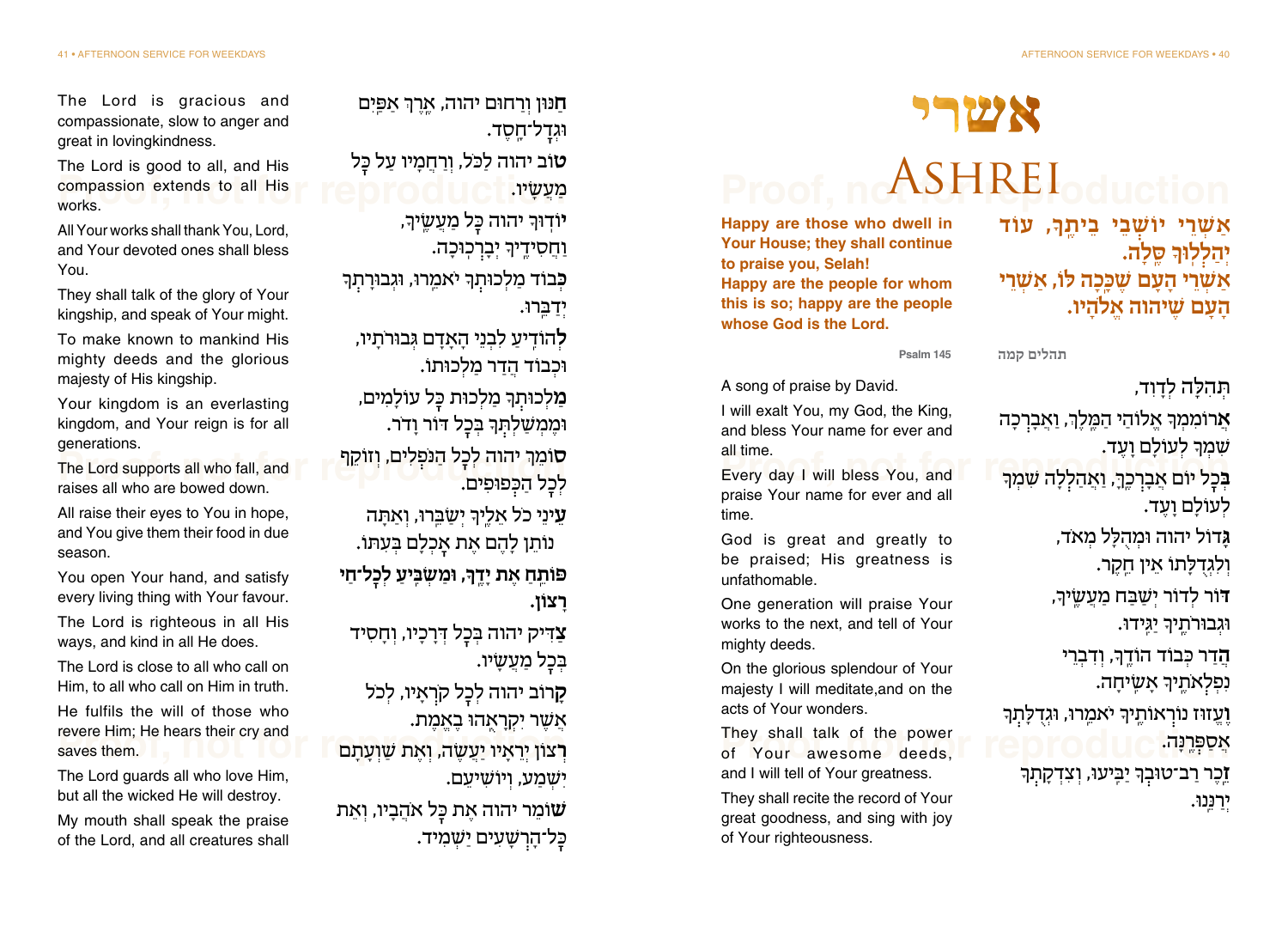bless His holy name for ever and all time.

We will bless the Lord now and for ever. Halleluyah!

<mark>ּ תְּ</mark>הִלַּת יהוה יְדַבֶּר פִּי, וִיבָרֵךְ כְָּל־ ְ בָּשָׂר שֵׁם קָדְשׁוֹ לְעוֹלָם וָעֶד. ּוֹאֲנַחְנוּ נְבָרֵךְ יָהּ, מֵעַתָּה וְעַד־ ֧֖֖֖֖֖֖ׅ֪֪֪֪ׅ֚֚֚֚֚֚֚֚֚֚֝֝֓<u>֚</u> <mark>ּ עוֹלָם, הַלְלוּיָה.</mark>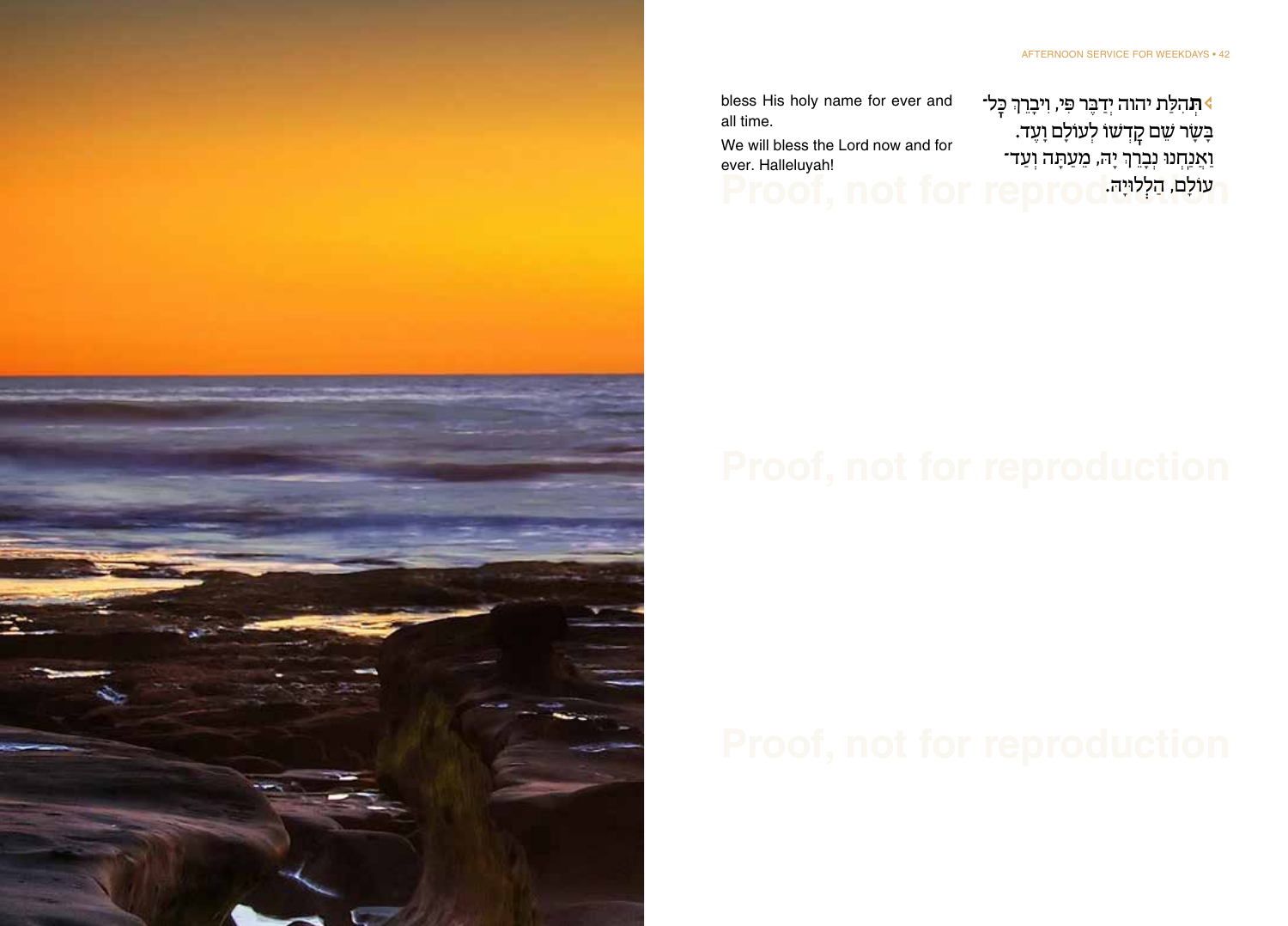

# חצי קדיש

**The Leader says Half-Kaddish.** 

אָ מֵ ן **:Cong** ּ יִ תְ ג ּ ַ ד ַ ל ּ וְ יִ תְ קַ ד ּ ַ שׁ שׁ ְ מֵ ה רַ בָּ א.

בְּעַלְמָא דִּי־בְרָא כְרְעוּתֶה. וְיַמְלִיךְ מַלְכוּתֵהּ, בְּחַיֵּיכוֹן ֦֧֦֧֢֦֧<u>֓</u> ּוּבְיוֹמֵיכוֹן וּבְחַיֵּי דִי־כְל־בֵּית ּ יִ שְׂ רָ אֵ ל, בַּ עֲ גָ לָ א ובִ זְ מַ ן קָ רִ יב. **וְאִמְרוּ אָמֵן.** אִמֵּו :cong

in your days, and in the lifetime of all the House of Israel, swiftly and soon – and say: Amen.

Magnified and sanctified may His great name be, in the world He created by His will. May He establish His kingdom in your lifetime and

# **May His great name be blessed** for ever and all time.

**:Leader**

**:All**

Blessed and praised, glorified and exalted, raised and honoured, uplifted and lauded be the name of the Holy One, blessed be He,

beyond any blessing, song, praise and consolation uttered in the world - and say: Amen.

> $*$  Between Rosh Hashanah and Yom Kippur say: לעלא לעלא

**On Fast days, the Torah is read. (See Singers Siddur, green edition, page 121.** Exodus 32:1-10, 11-14 and Isaiah 55:6-56:8 are read on pages 908-909. After the Torah scroll is returned to the Ark, the Leader says Half-Kaddish as above.)

# **לְ עָ לַ ם יְ הֵ א ּשׁ ְ מֵ ה רַ בָּ א מְ בָ רַ ך ְ לְ עָ לְְ מֵ י ּ עָ לְְ מַ יָ א. ּו**

יִתְבָּרַךְ וְיִשְׁתַּבַּח וְיִתְפָּאַר ְ ויתרוֹמם ויתנשׂא ויתהדר וְיִתְעַלֶה וְיִתְהַלַּל *שָׁמֶ*ה דִי־ **Cong: קִדְשָׁא בְּרִיךְ הוּא** ֦֧֦֧<u>֚</u> ּ לְעֵלָא\*מִן־כָּל־בִּרְכָתָא וְשִׁירָתָא ּת ּ ֻ שׁ ְ בְְּ חָ תָ א וְ נֶ חֱ מָ תָ א, ד ִ י־אֲ מִ ירָ ן **ּ בְּעַלְמֵא. וְאִמְרוּ אִמֵן.** ֦֧<u>֓</u>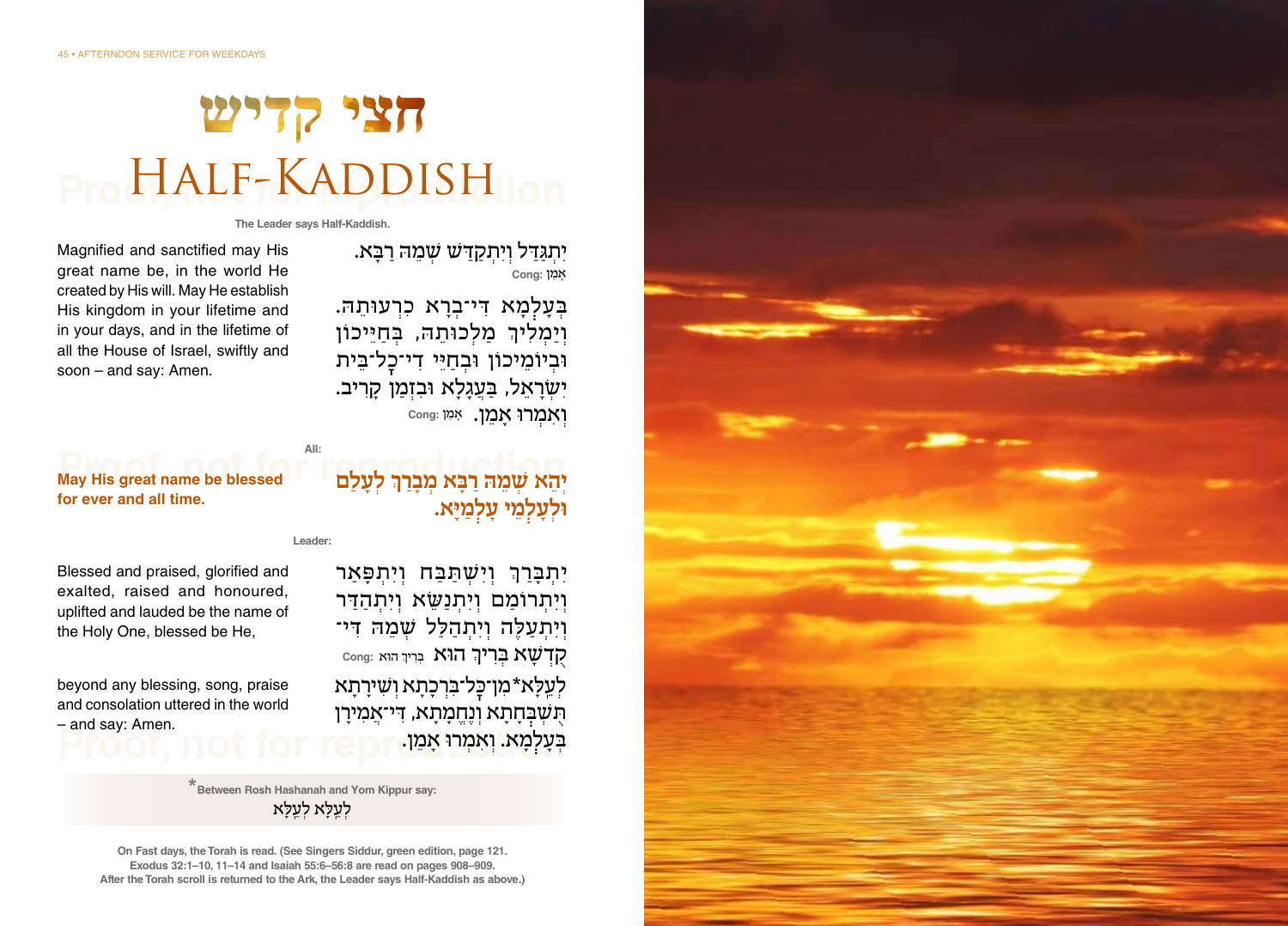**Between Rosh Hashanah and Yom Kippur add:** 

Remember us for life, O King who desires life, and write us in the book of life – for Your sake. O God of life

 $\kappa$ ing, Helper, Saviour, Shield: **for rep.** carry for any proof , r  $\mathbf{AMID}$ duction King, Helper, Saviour, Shield: <sup>O</sup> Blessed are You, Lord, Shield of .Abraham

You are eternally mighty, Lord. You give life to the dead and have great power to save

**From after Simchat Torah until Pesach, add:** 

He makes the wind blow and the rain fall. בלשיב הרוּח וּמוֹריד הגּשׁם.

רובי הריש בְּחֵעֶי, נְעְרַיֵּיה בְּחֵישׁ, הַעֲרוֹיֵי בְּחֵישׁ הַיֹּשׁ הַ Are sustains the noing with areat<br>@Blessed are You, Lord our God Martin Martin **79. אֱלְהֵיֹנוּ @Blessed are You, Lord our God Martin Areat composio** He sustains the living with lovingkindness, and with great compassion revives the dead. He supports the fallen, heals the sick, sets captives free, and keeps His faith with those who sleep in the dust. Who is like You, Master of might, and to whom can You be compared, O King who brings death and gives life, and makes salvation grow?

**Between Rosh Hashanah and Yom Kippur add:** 

Who is like You, compassionate Father, who remembers His creatures in compassion, for life?

Faithful are You to revive the dead. Blessed are You, Lord, who revives the dead.

When praying the quiet Amidah continue on top of page 50

וְכְרָנוּ לַחַיִּים, מֶלֶךְ חָפֵץ בַּחַיִּים, וְכְתְבֵנוּ .<br>בְּסֵפֶר הַחַיִּים, לְמַעַנְךָ אֱלֹהִים חַיִּים.

<mark>ּ מֶלֶךְ עוֹזֵר וּמוֹשָׁיעַ וּמָגֵן.</mark> .<br>פִּבְרוּךְ אַתָה יהוה ,מָגֵן אַבְרָהָם@

**גבורות Might Divine 2**

אתה גּבּוֹר לעוֹלם אדֹני, מחיּה מתים אתה, רב להוֹשׁיע.

מכלכל חיים בחסד, מחיה מתים ברחמים רבים, סוֹמִרְ ּ נוֹפְלִים, וְרוֹפֵא חוֹלִים, וּמַתְּיר ֿ יִמְקַיֵּם אמוּנתוֹ לִישֵׁנֵי עָפָר. מִי כָמְוֹךָ בְּעַל<br>גִּבוּרוֹת, וּמִי דוֹמה לךּ, מלך גְבוּרוֹת, וֹמִי דְוֹמֶה לָךָ, מֶלֶךְ ממית ומחיה ומצמיח ישׁוּעה.

מִי כָמְוֹךְ אַב הָרַחֲמִים, זוֹכֵר יְצוּרָיו

ונאמו אתה להחיות מתים. .<br>בָּרוּךְ אַתָה יהוה, מְחַיֵּה הַמֵּתִים.

לחיים ברחמים.

Abraham, God of Isaac and God of Jacob; the great, mighty and awesome God, God Most High, who bestows acts of lovingkindness and creates all, who remembers the lovingkindness of the Fathers and will bring a Redeemer to their children's children for the sake of His name, in love.

**אֲ דֹנָ י, שְׂ פָ תַ י ּת ּ ִ פְ תָ ח, ּופִ י ּיַ גִ יד ָ . ּת ּ ְ הִ לָ תֶ ֽ ך**

**אבות Patriarchs 1**

*The following prayer, until "in former years", on page 60, is said standing with feet together.* The Amidah is first said quietly; then, if there is a minyan, it is repeated aloud by the Leader. *Take three steps back, then forward. At the points indicated by*  $\odot$ *, bend the knees at the first word, bow at the second, and stand straight before saying God's name.* 

Amidah

77723

For a thought-provoking essay about the Amidah please see *'The Amidah: Redemption and Aspiration' on page 150* 

> <mark>ַ בָּרוּךְ אַתָּה יהוה אֱלֹהֵינוּ</mark> ואלהי אבוֹתינוּ, אלֹהי אברהם, אַלֹהִי יצחק, ואלֹהי יעקב, הָאֵל הַגְּדוֹל הַגְּבּוֹר וְהַנּוֹרָא, ּ אֵ ל עֶ לְ יוֹ ן, גוֹ מֵ ל חֲ סָ דִ ים טוֹ בִ ים וקוֹנה הכֹּל, וזוֹכר חסדי אבוֹת, וּמִביא גוֹאל לבני בניהם, למען שִׁמוֹ בַּאַהבַה.

remembers his creatures in compassion, for any lips: Standing creatures in compassion, for the **production of the creature of School (xpoor** of the deceased and those not interesting the presence of God, we feel our inade The Amidah is a good time to think about prayers for the deceased and those mourning. Before starting the Amidah, take three steps back and then three steps forward, mindful of those around you. This signifies both our respect for and closeness to God. The Amidah is recited standing, quietly, but you may sit down if you feel the need to do so. Take your time over its recitation and do not worry if you do not finish it all by the time the prayer leader continues the service.

**G** Blessed are You. Lord our God and God of our Fathers. God of

**O Lord, open my lips, so that my** mouth may declare Your praise

> Standing אֲ דֹנִי שַׂפְתִי תִפַּתְּח in the presence of God, we feel our inadequacy. The greatest of the prophets felt tongue-tied. Moses said, "I am not a man of words ... I am heavy of speech and tongue." Isaiah said, "I am a man of unclean lips." Jeremiah said, "I cannot speak for I am a child." So our first prayer is for Divine help in the act of prayer itself.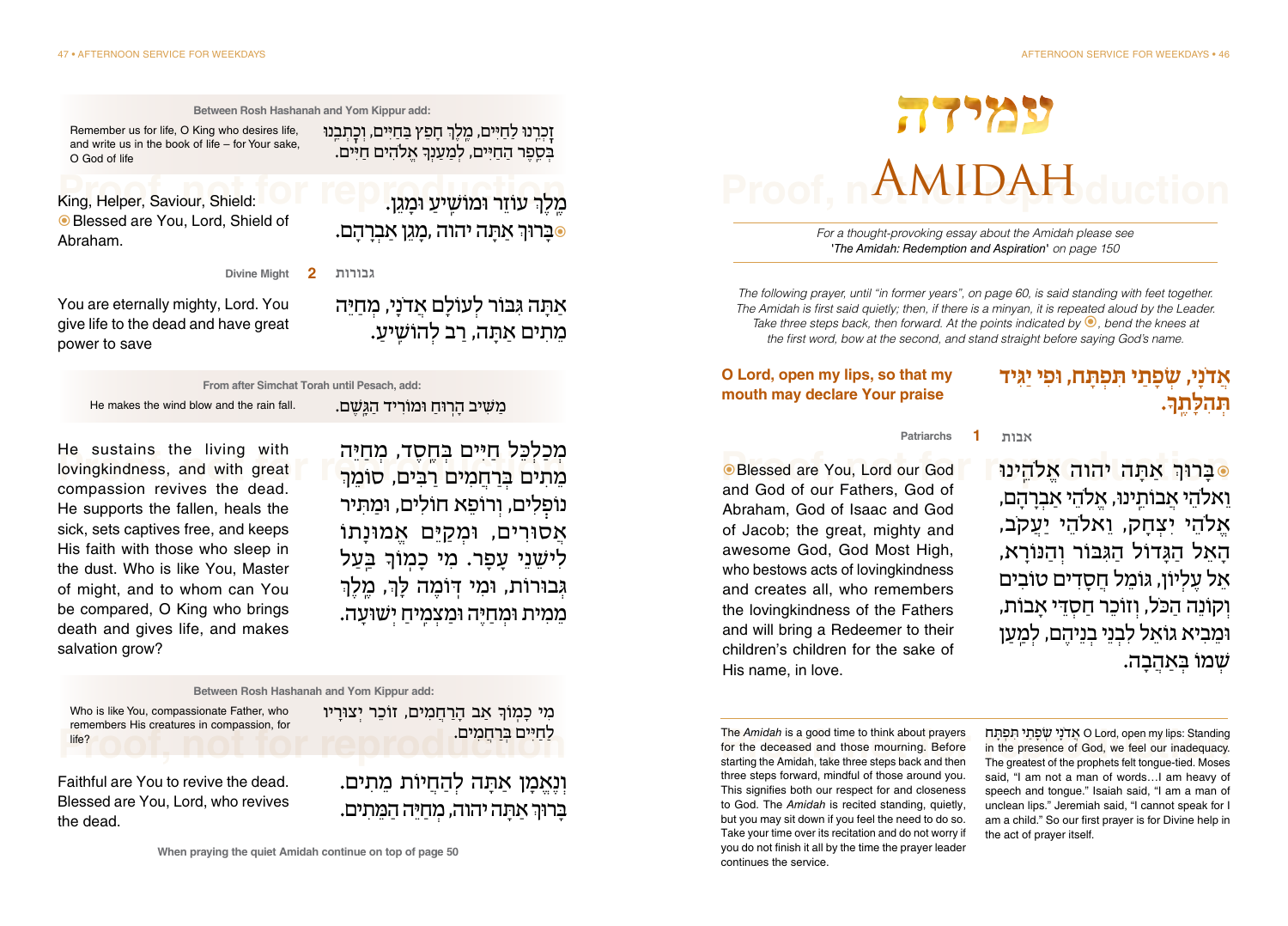אתה קדוֹשׁ ושׁמך קדוֹשׁ, ָאַתָּה קָדוֹשׁ וְשִׁמְךָ קָדוֹשׁ,<br>וּקְדוֹשִׁים בְּכָל־יוֹם יְהַלְלְוּךָ

סֶלָה. בָּרוּךְ אַתָּה יהוה, \*הָאֵל

 $\overline{\mathbf{r}}$ הקדוֹש

powerful Redeemer. Blessed are You. Lord, the Redeemer of Israel.

## **On Fast Days, the Leader adds:**

Answer us, Lord, answer us on our Fast Day, for we are in great distress. Look not at our wickedness. Do not hide Your face from us and do not ignore our plea. Be near to our cry; please let Your lovingkindness comfort us. Even before we call to You, answer us, as is said, "Before they call, I will answer. While they are still speaking, I will hear". For You, Lord, are the One who answers in time of distress, redeems and rescues in all times of trouble and anguish. Blessed are You, Lord, who answers in time of distress.

> **Healing 8**

Heal us, Lord, and we shall be healed. Save us and we shall be saved, for You are our praise. Bring complete recovery for all our ailments,\* for You, God, King, are a faithful and compassionate Healer. Blessed are You, Lord, Healer of the sick of His people Israel

# <sup>\*</sup>The following prayer for a sick person may be said here:

May it be Your will, O Lord our God and God of our ancestors, that You speedily send a complete recovery from heaven, a healing of both soul and body, to the patient (name), son/ daughter of (mother's name) among the other afflicted of Israel

גוֹאֵל חָזָק א<mark>ָ</mark>תָה. בָּרוּךְ אַתָּה יהוה, גּוֹאל ישׂראל.

<u>עַננוּ יהוה עַננוּ, בִּיוֹם צוֹם־תַּעַניתנוּ,</u> ּכ ּ ִ י בְ צָ רָ ה־גְ דוֹ לָ ה אֲ נָ ֽחְ נו ּ . אַ ל־תֵ ֽ פֶ ן אֶ ל־ ָרִשְׁעֵנוּ, וְאַל תַּסְתֵר פָּנֶיךָ מִמֶּנוּ, וְאַל־ תּתעלם מתחנתנוּ. היה נא קרוֹב ַלְשַׁוְעָתֵנוּ, יְהִי נָא חַסְדְּךָ לְנַחֲמֵנוּ, ָטֶרֶם נִקְרָא אֵלֶיךָ עֲנֵנוּ, כַּדָּבָר שֶׁנֶאֱמַר, והיה טום יקראוּ ואני אענה, עוֹד הם מדברים ואני אשמע. כי אתה יהוה הָעוֹנֶה בְּעֵת צָרָה, פּוֹדֶה<br>וּמַצִּיל בְּכָל עֵת צָרָה וְצוּקָה. בָּרוּךְ אִתָּה יהוה, הִעוֹנה בִּעַת צִרה.

**רפואה**

רפאנוּ יהוה ונרפא, הוֹשׁיענוּ ונוּשׁעה, כּי תהלתנו אתה, וְהַעֲלֶה רִפוּאָה שַׁלָמַה לִכַּל .<br>מַכּוֹתֵינוּ,\* כִּי אֵל מֶלֶךְ רוֹפֵא ּ נְאֱמָן וְרַחֲמָן אֶתָּה. בְּרוּךְ אַתָּה יהוה, רוֹפַא חוֹלי עַמּוֹ יִשׂראל.

complete recovery from heaven, a healing of the production is the gracious one who repeatedly<br>in the gracious One who repeatedly the patient (name), son/ הרוה, חכון, המרכבה לקלוח.<br>הסטאס דיים להילדי לחילד (orgives. and bod <mark>וִיהִי רָצוֹן מִלְפָנֶיךָ, יהוה אֱלֹהֲינוּ וֵאל</mark>הֵי אַבוֹתינוּ, שׁתּשׁלח מהרה רפואה שׁ למה מן השמים, רפואת הנפש וּרפוּאת הגּוּף לחוֹלה/לחוֹלה

(name בַּן/בַּת mother's name) בְּתוֹךְ שְׁאָר חוֹלֵי יִשְׂרָאֵל

**Holiness קדושת השם 3**

קלה. בָּרוּךְ אַתָּה יהוה, \*הָאֵל the holy God.<br>המדוש, answer us, Lord, answer us on our Fast Day, המדוש, או "the holy God" אֲעֲנָוּ יהוה עֲנֶוּי, "The holy God You are holy and Your name is holy, and holy ones praise You daily, Selah! Blessed are You, Lord, \*the holy God.

> $*$  Between Rosh Hashanah and Yom Kippur, end the blessing: הַמֶּלֶךְ הַקָּ<mark>דוֹשׁ. The Holy King</mark>

You grace humanity with knowledge and teach mortals understanding. Grace us with the knowledge, understanding and discernment that come from You. Blessed are You, Lord, who graciously grants knowledge.

Bring us back, our Father, to Your Torah. Draw us near, our King, to Your service. Lead us back to You in perfect repentance. Blessed are You, Lord, who desires repentance.

**Forgiveness 6**

**Repentance**

**5**

· Forgive us, our Father, for we have sinned. Pardon us, our King, for we have transgressed: for You pardon and forgive. Blessed are You, Lord, the gracious One who repeatedly forgives.

**Redemption 7**

Look on our affliction, plead our cause, and redeem us soon for Your name's sake, for You are a

**Knowledge דעת 4**

> אתּה חוֹנן לאדם דעת, וּמלמד לֶאֱנוֹשׁ בִּינָה. חֲנֵנוּ מֵאתְךֹ דֵעָה יִנְה וְהַשְׁכֵל. בְרוּךְ אַתָה יהוה,  $\varphi$ בִּינָה ו חוֹנן הדעת.

# **reproduction for not ,Proof reproduction for not ,Proof תשובה**

הֲשִׁיּבְנוּ אָבְינוּ לְתוֹרָתֶךָ, וְקָ<mark>רְב</mark>ִנוּ מַלְכֵנוּ לַעֲבוֹדָתֶךָ, וְהַחֲזִירֵנוּ<br>בּתשוּבה שלמה לפניר. ברוּך בִּתְשׁוּבָה שְׁלֵמָה לְפָנֶיךָ. בָרוּך אתה יהוה, הרוֹצה בּתשׁוּבה.

**סליחה**

ּ סלח־לנוּ אבינוּ כּי חטאנוּ, מחל־לנוּ מלכנוּ כּי פ*ִשׁ*ענוּ, כּי מוֹחֵל וְסוֹלֵחַ אֶתָּה. בָּרוֹךְ אַתָּה יהוה, חנוּן, המרבה לסלוֹח.

**גאולה**

רִאה בענינוּ, וריבה ריבנוּ, וּגְאָלֵנוּ מְהֵרָה לְמַעַן שְׁמֶךָ, כִּי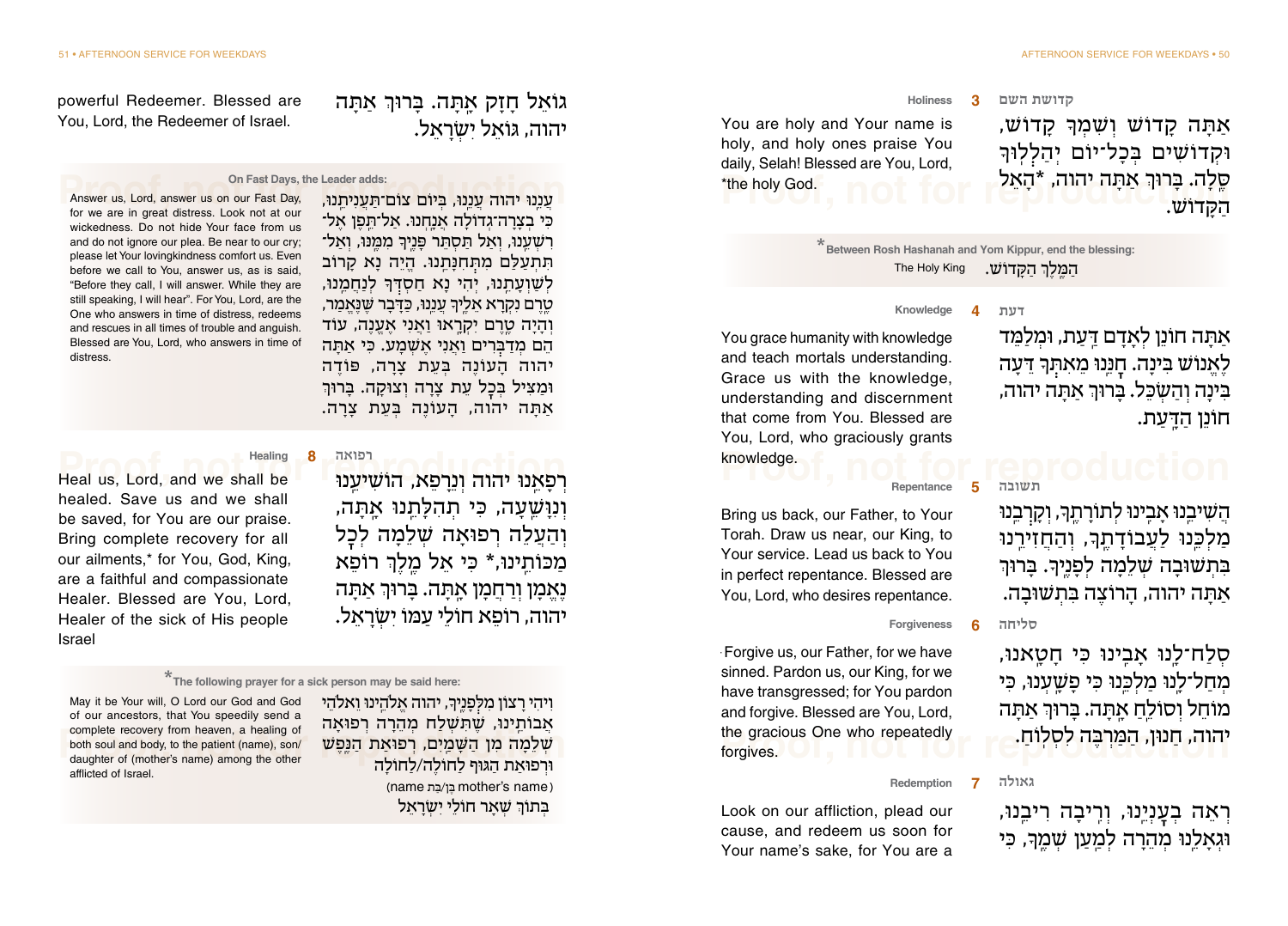\* Between Rosh Hashanah and Yom Kippur, end the blessing: The King of Justice המלר המשפט

**Informers Against 12**

For the slanderers let there be no hope, and may all wickedness perish in an instant. May all Your enemies swiftly be cut down. May You swiftly uproot, crush, cast down and humble the kingdom of arrogance swiftly in our days. Blessed are You, Lord, who destroys enemies and humbles the arrogant.

**Righteous The 13**

e vears.<br>for the remnant of their scholars, הַעֲלִי הַ הַא הָעֲלֹל הַ i אֲלֹא הַ state is cholars, הَبِلَوْ الْقَارَةُ<br>for the righteous converts, and to us, הَالْإِيَّابُ الْقَارَةُ وَ ingathering of Exiles and to us, أ To the righteous, the pious, the elders of Your people the house of Israel, the remnant of their scholars. the righteous converts, and to us. may Your compassion be aroused. Lord our God. Grant a good reward to all who sincerely trust in Your hame. Set our lot with them for ever. so that we may never be ashamed. for in You we trust. Blessed are You, Lord, who is the support and trust of the righteous.

## Rebuilding Jerusalem 14

To Jerusalem, Your city, may You return in compassion, and may You dwell in it as You promised. May You rebuild it rapidly in our days as an everlasting structure, and instal within it soon the throne of David. \*Blessed are You, Lord, who builds .Jerusalem

**ברכת המינים**

ולמלשינים אל־תהי תקוה, וְכַל הַרִשְׁעַה כְּרֻגַּע תֹּאבֵד, וְכַל ָ ּ מְ הֵ רָ ה יִ כ ָּ רֵ ֽ תו ּ , ו ּ מַ לְ כות אוֹ יְְ בֶ ֽיך זִדוֹן מִהֶרָה תִעַקֶּר וּתְשַׁבֵּר וּתְמַגֵּר וִתְכְנִיעַ בְּמְהֵרָה בִימֵינוּ. בְרוּךְ אַתָה יהוה, שֹבֵר אוֹיְבִים וּמַכִניעַ זדים.

על־הצדיקים ועל־החסידים, י<u>ָעַ</u>ל־זִקְנֵי עַמְרְ בֵּית יִשְׂרָאֵל, יְעַל־פְּלֵיטַת סוֹפְרֵיהֶם, וְעַל־<br>גּרי הצדק ועלינו, יהמוּ רחמירִ ּ גִרי הצדק ועלינוּ, יהמוּ רחמיך יהוה אַלֹהֵינוּ, וְתֵן שַׂכֵר טוֹב לְכֹל הַבוֹטְחִים בְּשִׁמְךָ בָאֱמֶת, ושׂים חלקנוּ עמהם לעוֹלם, וְלֹא נֵבוֹשׁ כִּי־בְךָ בָטֶחְנוּ. בָרוּך אתה יהוה, משען ומבטח לצדיקים.

 $\frac{1}{2}$ וְלִירוּשָׁלַיִם עִירְךָ בְּרַחֲמִים ת שוב, וְתִשְכּוֹן בְּתוֹכָה כַּאֲשֶׁר ּד ּ ִ בַּ ֽ רְ ת ָּ , ו ּ בְ נֵ ה אוֹ תָ ה בְּ קָ רוֹ ב בִּיְמֵינוּ בִּנְיַן עוֹלָם, וִכְסֵא דִוְד ּ מְהֶרָה לְתוֹכָהּ תַּכְין.\* בַּרוּךְ אתה יהוה, בּוֹנה ירוּשׁלים.

# **על הצדיקים**

**בנין ירושלים**

on the face of the earth, and from Your goodness satisfy us, blessing our vear as the best of years. Blessed are You, Lord, who blesses the years.

Sound the great shofar for our freedom, raise high the banner to gather our exiles, and gather us together from the four quarters of the earth. Blessed are You, Lord. who gathers the dispersed of His people Israel.

**Justice 11**

ro Jerusalem, Your clly, may You | בְּרַחֲמִים | עִירְךָ בְּרַחֲמִים<br>return in compassion, and may You | תַּשׁוּב, וְתִשְׁכּוֹן בְּתוֹכָה כַּאֲשֶׁר<br>clip it se You aremieod Mov | תֵּעֹשוּב, וְתִשְׁכּוֹן בְּתוֹכָה כַּאֲשֶׁ Restore our judges as at first and our counsellors as at the beginning, and remove from us sorrow and sighing. May You alone, Lord, reign over us with lovingkindness and compassion, and vindicate us in justice. Blessed are You, Lord,\*the King who loves righteousness and justice.

**Prosperity ברכת השנים 9**

הרבואתה לטובה, הרוש המינים לא המינים המינים אליתהי וא המינים וא המינים וא המינים וא המינים וא המינים וא המינים<br>הא ה For the sianderers let there be בְּרַךְ עָלֵינוּ יהוה אֱלֹהֵינוּ אֶת הַשָּׁנָה הַזֹּאת וְאֵת כַּל מִינִי תבואתה לטובה,

From the second day of Pesach until December 4th (in a year before a civil leap year, 5th), say:

From December 5th (in the year before a civil leap year, 6th) until Pesach, say

# וְתֵן בְּרָכָה Grant blessing וֹחֵ

Grant dew and rain as a blessing

Bless this year for us. Lord our God, and all its types of produce

for good.

ותן טל וּמטר לברכה

ּ עַל־פּני האדמה, ושֹבַענוּ  $\mu$ מְטוּבֶךְ, וּבָרַךְ שְׁנָתְנוּ כַּשָּׁנִים הַטּוֹבוֹת. בָּרוּךְ אַתָּה יהוה, .<br>מְבָרֵךְ הַשָּׁנִים

**קיבוץ גלויות**

תּקע בּשׁוֹפר גּדוֹל לחרוּתנוּ, וְשָׂא נֵס לִקְבֵּץ גּליּוֹתינוּ, ּ וְקַבְּצֵנוּ יַחַד מֵאַרְבַּע כַּנְפוֹת .<br>הָאֶרֶץ. בָּרוּךְ אַתָּה יהוה, ּ מְקַבֵּץ, נִדְחֵי עַמּוֹ יִשׂראל.

**השבת המשפט**

השיבה שוֹפטינוּ כ*ּבראשוֹנה,* **וְיוֹעֲצֵינוּ כִּבַתְּחִלַּה, וִהֲסֵר מִמּנוּ** .<br>יהוה לְבַדְּךָ בְּחֶסֶד וּבְרַחֲמִים, וְצַדְקֵנוּ בַּמִ*שְׁ*פָט. בָרוּך אַתָּה יהוה, \*מֶלֶךְ, אוֹהֵב צְדָקָה וּמִשְׁפַּט.

Ingathering of Exiles 10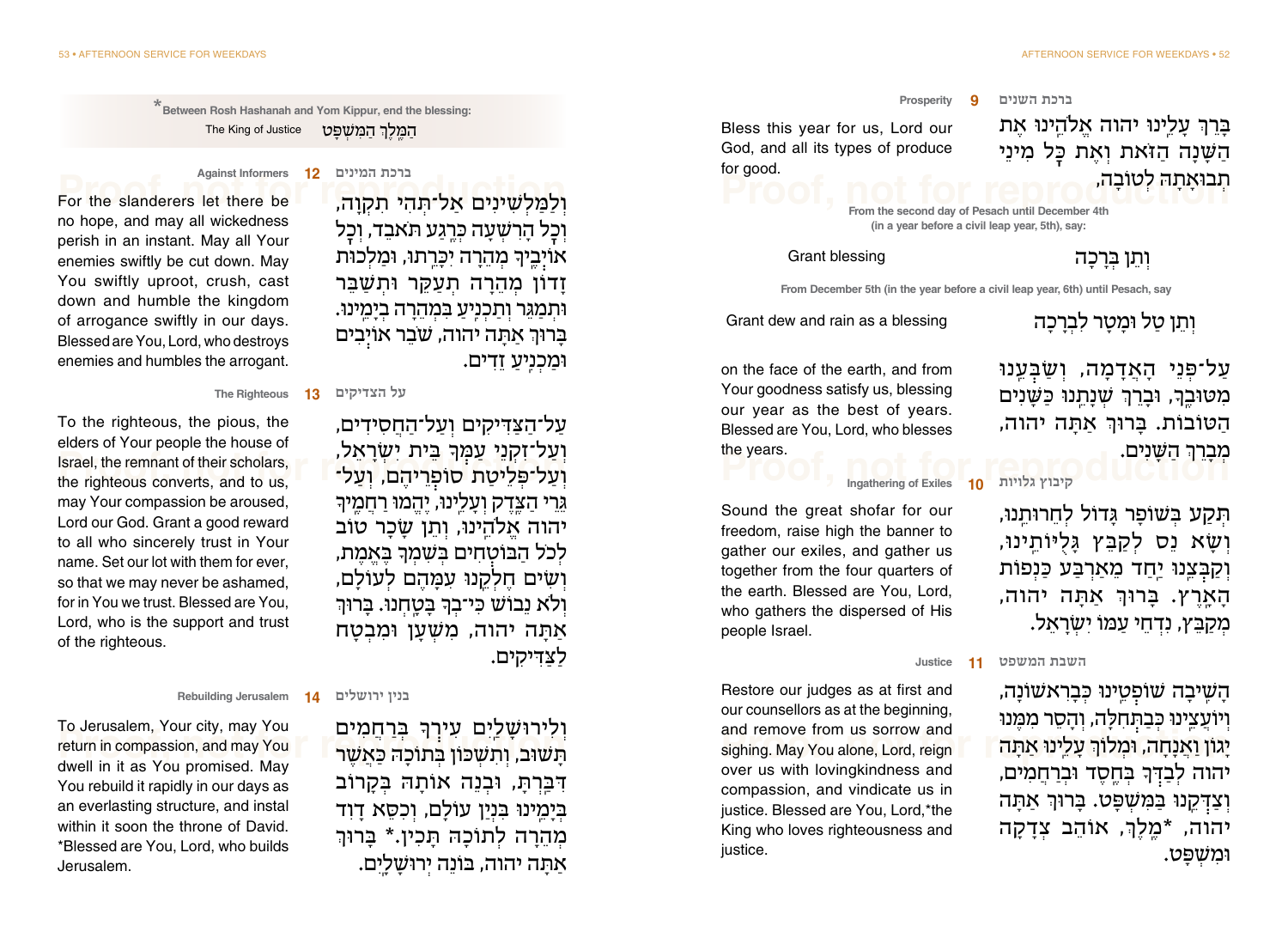the prayer of Your people Israel. Blessed are You, Lord, who listens to prayer.

<sup>\*</sup> On Fast Days, the Congregation adds:

Answer us. Lord, answer us on our Fast Day. for we are in great distress. Look not at our wickedness. Do not hide Your face from us and do not ignore our plea. Be near to our cry; please let Your lovingkindness comfort us. Even before we call to You, answer us, as is said. "Before they call, I will answer. While they are still speaking, I will hear". For You, Lord, are the One who answers in time of distress, redeems and rescues in all times of trouble and anguish. Blessed are You. Lord, who answers in time of distress.

# **עבודה Service Temple 17**

Find favour. Lord our God, in Your people Israel and their prayer. Restore the service to Your most holy house. offerings of Israel and their prayer. and accept in love and favour the fire-May the service of Your people Israel always find favour with You.

**On Rosh Chodesh and Chol Hamoed say:** 

Our God and God of our ancestors, may there rise, come, reach, appear, be favoured, heard, regarded and remembered before You, our recollection and remembrance, as well as the remembrance of our ancestors, and of the Messiah son of David Your servant, and of Jerusalem Your holy city, and of all Your people being, grace, lovingkindness and compassion, the House of Israel – for deliverance and welllife and peace, on this day of

| On Rosh Chodesh: | On Sukkot:             | On Pesach:             | On Pesach: | On Sukkot:        | On Rosh Chodes |
|------------------|------------------------|------------------------|------------|-------------------|----------------|
| Rosh Chodesh     | <b>Sukkot Festival</b> | <b>Matzot Festival</b> | חג המצות   | ∕ חַג הַסְכּוֹת ∣ | ־אש החדש       |
|                  |                        |                        |            |                   |                |

# הְפִלַּת עַמְּֽךָ יִשְׂרָאֵל בְּרַחֲמִים. בְרוּךְ אַתָּה יהוה, שוֹמֵעַ תְּפִלָּה.

ְעֵננוּ יהוה עַננוּ. בִּיוֹם צוֹם־תַּעֲנִיתנוּ. ַ כִּי בִצְרְה־גְדוֹלָה אַנְחְנוּ. אַל־תַּפַוּ אַל־ ָרִשְׁעֵנוּ, וְאַל תַּסְתֵר פָּנֶיךָ מִמֶּנוּ, וְאַל־ תּתעלם מתחנתנו. היה נא קרוֹב לְשַׁוְעָתֵנוּ, יְהִי נָא חַסְדְּךָ לְנַחֲמֵנוּ, ָטֶרֶם נִקְרָא אֵלֶיךָ עֲנֵנוּ, כַּדָּבָר שֶׁנֶאֱמַר, והיה טֻרַם יִקְרֹאוּ וֹאני אַעֲנָה, עוֹד הֵם מדברים ואני אשמע. כי אתה יהוה הַעוֹנֶה בְּעֶת צַרַה, פּוֹדֶה וּמַצִיל בְּכַל עת צרה וצוּקה.

Find favour, Lord our God, in Your רְ צֵה יהוה אֱלֹהֵינוּ בְּעַמְךָ Find favour, Lord our God, in Your רְ צֵה יהוה אֱ *לֹ*הֵינוּ בְּעַמְךָ ָ ישׂראל וּבתפלתם, והשב את־ ָ.<br>הָעֲבוֹדָה לִדְבִיר בֵּיתֶךָ. וְאִשֵׁי ישׁראַל וּתִפְלָתַם בְּאַהֲבָה תקבל ברצוֹן, וּתהי לרצוֹן

> ּ אֱ לֹהֵ ֽ ינו ּ וֵ אלֹהֵ י אֲ בוֹ תֵ ֽ ינו, יַ עֲ לֶ ה, וְיַבֹא, וְיַגִּיעַ, וְיַרְאָה, וְיָדְצֶה, וְיִשָּׁמַע, וְיִפְקֶד, וְיִזַּכֵר זִכְרוֹנֵנוּ וּפִקְדוֹנֵנוּ, וְזִכְרוֹן אָבוֹתֵינוּ, וְזִכְרוֹן מָשִׁיחַ בֶּן דְיִד עַבְדֶךָ, וְקִרוֹן יְרוּשָׁלַיִם עִיר קָדְשֶׁךָ, וְזִכְרוֹן כְל־עַמְךֹ בֵּית יְשְׂרָאֵל לְפָנֶיךָ, לִפְלֵיטָה וּלטוֹבה, וּלחן וּלחסד וּלרחמים,

ֿתְמִיד עֲבוֹדַת יִשְׂרָאֵל עַמֶּךְ.

וּלחיים וּלשׁלוֹם בּיוֹם

# $\tilde{\cdot}$  On Tisha b'Av (9th of Av) the Congregation concludes the blessing thus:

וְעֶרְעֲרָנוּיָנוּיְנוּיָשׁוֹנֵ*וּכְו*וּוּ, וְאֲבֵלֶוֹ, , ,essiale; that grieves for the loss of us chlumps of use of the loss of use of the loss of use of the loss of use of the loss of use of the loss of use of the loss Console, O Lord our God, the mourners of Zion and the mourners of Jerusalem, and the city that is in sorrow, laid waste, scorned and desolate; that grieves for the loss of its children, that is laid waste of its dwellings, robbed of its glory, desolate without inhabitants. She sits with her head covered like a barren childless woman. Legions have devoured her: idolaters have taken possession of her; they have put Your people Israel to the sword and deliberately killed the devoted followers of the Most High Therefore Zion weeps bitterly, and Jerusalem raises her voice. My heart, my heart grieves for those they killed: I am in anguish. I am in anguish for those they killed. For You, O Lord, consumed it with fire and with fire You will rebuild it in the future as is said "And I myself will be a wall of fire around it, says the Lord, and I will be its glory within." Blessed are You. Lord, who consoles Zion and rebuilds .Jerusalem

May the offshoot of Your servant David soon flower, and may his pride be raised high by Your salvation, for we wait for Your salvation all day. Blessed are You, Lord, who makes the glory of salvation flourish.

# Response to Prayer 16

יִרַ חֵם Spare us and nave compassion on<br>Jerusalem Your holy city, and of all Your people and of all Your people and of all Your people and provide and<br>The House of Israel – for deliverance and well- הררצונ אח־הואכל אח־הו Listen to our voice. Lord our God. Spare us and have compassion on us, and in compassion and favour accept our prayer, for You, God, listen to prayers and pleas. Do not handed from Your presence, \*for turn us away, O our King, empty-You listen with compassion to

ּ נַ חֵ ם יהוה אֱ לֹהֵ ֽ ינו ּ אֶ ת־אֲ בֵ לֵ י צִ יוֹ ן, וְ אֶ ת־ אַבלי ירוּשׁלים, ואת־העיר האבלה והחרבה והבזויה והשׁוֹממה, האבלה מִבְּלִי בְנִיה, וְהָחֵרְבָה מִמַּעוֹנוֹתִיה, והבזויה מכבודה, והשוממה מאין ּ יוֹ שׁ ֵ ב. וְ הִ יא יוֹ שׁ ֶ ֽ בֶ ת וְ רֹאשׁ ָ ה ּ חָ פוי  $\epsilon$  כּאשׁה עקרה שלא ילדה. ויבלעוה לגיוֹנוֹת, וייִרשׁוּה עוֹבדי זרים, ויּטילוּ אֶת־עַמְּךָ יִשְׂרָאֵל לֶחֶרֶב, וַיַּהַרְגוּ בְזָדוֹן ָ חִסידי עליוֹן, על־כֵן צִיּוֹן בִּמַר תִּבְכֵה, וירוּשׁלים תּתּו קוֹלהּ. לִבּי לִבּי עַל חלליהם, מעי מעי על חלליהם, כ*ּי* אתה יהוה בּאשׁ הצתה, ובאש אתה ּ עַתִיד לבנוֹתהּ, כַּאמוּר, וֹאני אהיה־ לה, נאם־יהוה, חוֹמת אשׁ סביב, יַ לְכָבוֹד אֶהְיֶה בְתוֹכָהּ. בָּרוּךְ אַתָּה יהוה, מנחם ציּוֹן וּבוֹנה ירוּשׁלים.

# **משיח בן דוד David of Kingdom 15**

אֶת־צֶמַח דָּוִד עַבְדְּךָ מְהֵרָה תִצְמִיח, וְקַרְנוֹ תְרוּם ָבִישׁוּעָתֶךָ, כִּי לִישׁוּעָתְךָ קוְינוּ כְּל־הַיּוֹם. בָּרוּךְ אַתָּה יהוה, מַצְמִיח*ַ קֶרֶן יִשׁוּ*עַה.

## **שומע תפילה**

שמע קוֹלנוּ יהוה אלהינוּ, חוּס וּברצוֹן את־תפלתנוּ, כי אל ּ שׁ וֹ מֵ ֽ עַ ת ּ ְ פִ ל ּ וֹ ת וְ תַ חֲ נונִ ים, אָתָה. וּמִלְפָנֶיךָ מַלְכֵנוּ, רֵיקָם אַל תּשׁיבנוּ,<sup>\*</sup> כּי אַתַּה שׁוֹמֵעַ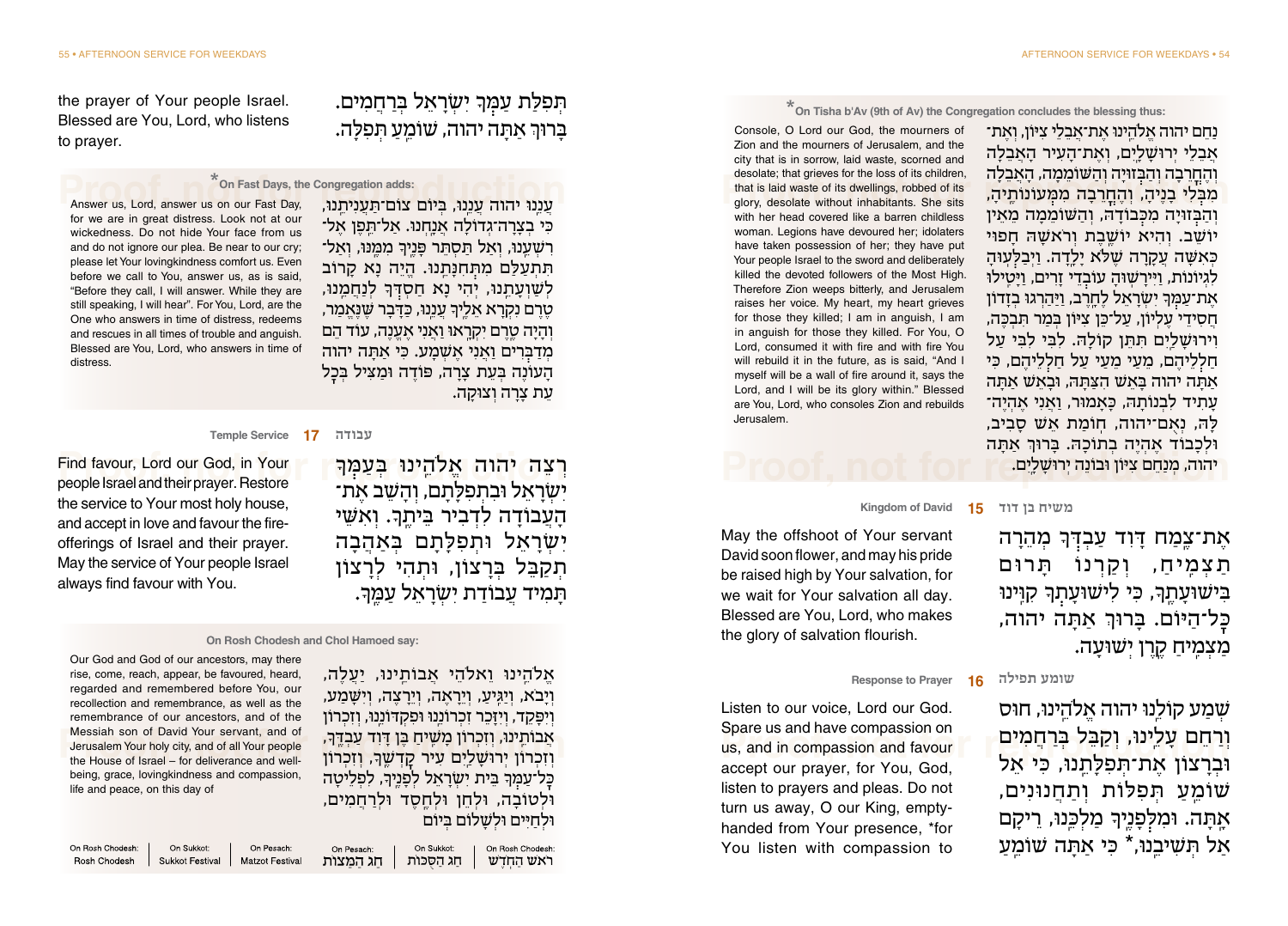ָ הַזָּהָ, זכרנוּ יהוה אַלֹהִינוּ בּוֹ לְטוֹבָהָ ּוּפְקְדֵנוּ בוֹ לִבְרָכָה, וְהוֹשִׁיעֵנוּ בוֹ<br>לחיים. וּבדבר ישוּעה ורחמים, חוּס

reproduction for the always placed our hope **reproduction of the set of the set of the set of consuming and compassionate Area**<br>Burk a gracious and compassionate King.<br>**Examples the set of the set of the set of the set of** into Your hand: our souls, which are placed in Your charge; for Your miracles which are with us every day; and for Your wonders and favours at all times, evening, morning and midday. You are good – for Your compassion never fails. You are compassionate – for Your lovingkindnesses hever cease. We have always placed our hope **in You.** We have a set of the set of the set of the set of the set of the set of the set of the set of the set

## **On Chanukah and Purim say:**

**On Chanukah say:** 

{We thank You also] for the miracles, the redemption, the mighty deeds, and the victories in battle which You performed for our ancestors in those days at this time.

In the days of Mattityahu, son of Yochanan the High Priest, the Hasmonean, and his sons, the wicked Greek kingdom rose up against Your people Israel to make them forget Your Torah and to force them to transgress the statutes of Your will. It was then that You in Your great compassion stood by them in the time of their distress. You championed their cause, judged their claim, and avenged their wrong. You delivered the strong into the hands of the weak, the many into the hands of the few, the impure into the hands of the pure, the wicked into the hands of the righteous, and the arrogant into the hands of those who were engaged in the study of Your Torah. You made for Yourself great and holy renown in Your world, and for Your people Israel You performed a great salvation and redemption on this day. Your children then entered the holiest part of Your house, cleansed Your Temple, purified Your sanctuary, kindled lights in Your holy courts, and designated these eight days of *Chanukah* for giving thanks and praise to Your great name.

## **On Purim say:** In the days of Mordechai and Esther, in

Shushan the capital, the wicked Haman rose up against them and sought to destroy, slay and exterminate all the Jews, young and old, children and women, on one day, the thirteenth day of the twelfth month, which is the month of Adar, and to plunder their possessions. Then בִימי מתתיהוּ בּוְ־יוֹחנן כֹהן גִדוֹל חשׁמוֹנאי וּבניו, כּשׁעמדה מלכוּת יון הִרְשָׁעָה עַל־עַמְרְ יִשְׂרָאֵל, לְהַשְׁכִּיחָם ָ<br>תוֹרָתֶךָ, וּלְהַעֲבִירָם מֵחֻקֵי רְצוֹנֶךָ. וְאַתָּה בְּרַחֲמֶיךָ הָרַבִּים, עָמַדְתָּ להם בעת צרתם, רבת את־ריבם, ּד ּ ַ ֽ נְ ת ּ ָ אֶ ת־ד ּ ִ ינָ ם, נָ קַ ֽ מְ תָ אֶ ת־נִ קְ מָ תָ ם. מסרתּ גִבּוֹרים בֵּיד חלשים, ורבּים בִּיד מִעָטִים, וּטְמַאיִם בִּיד טְהוֹרִים, וּרשׁעים ביד צדיקים, וזדים ביד עוֹסְקֵי תוֹרָתֶךָ. וּלְךָ עָשָׂיתָ שֵׁם גָדוֹל וְקָדוֹשׁ בְעוֹלָמֶךְ, וּלְעַמְךָ יִשְׂרָאֵל עַשִׂיתַ תְּשׁוּעָה גְדוֹלָה וּפַרְקַן כְּהָיּוֹם ְהָזֶה. וְאַחַר כֵּן בֵּאוּ בָנֶיךָ לִדְבִיר בֵּיתֶךְ, ּוֹפְנּוּ אֶת־הֵיכָלֶךְ, וְטָהֲרוּ אֶת־מִקְדָּשֶׁךָ, ּ וְהִדְלִיקוּ נֵרוֹת בְּחַצְרוֹת קָדְשֶׁךָ, וְקָבְעוּ שׁמוֹנת יְמִי חִנְכֵּה אֲלֵוּ, להוֹדוֹת וּלְהֹלֶל לְשָׁמְךָ הַגָּדוֹל.

על שהחייתנוּ וקימתנוּ. כּן תחינוּ וּתְקַיָּמֵנוּ, וְתֵאֵסוֹף גַּלִיּוֹתֵינוּ לחצרות ְקִדְשֶׁךָ, לִשְׁמוֹר חֻקֵיךְ וְלַעֲשׁוֹת רְצוֹנֶךְ, וֹלְעָבְדְּךָ בְּלֵבָב<sup>´ </sup>שָׁלֵם, עַל שֶאֲנַחְנוּ מוֹדִים לָךָ. בָּרְוּךְ אֵ<mark>ל הַהוֹדָאוֹת.</mark>

על הנִסים, ועל הפּרקן, ועל הגּבוּרוֹת, וְעַל הַתְּשׁוּעוֹת, וְעַל הַמְלְחֲמוֹת, שַׁעֲשִׂיתַ לַאֲבוֹתֵינוּ בַּיַּמִים הַהֵם בַּזְמַן

הזה.

בִימִי מרדכי ואסתר בּשׁוּשׁן הבירה, כּשׁעמד עליהם המן הרשע, ב*ּק*ש ּ לְהַשָּׁמִיד לַהֲרוֹג וּלְאַבֵּד אֶת־כַּל־ היִהוּדים, מוּער ועד זקן, טף ונשים בִיוֹם אַחד, בַּשׁלוֹשׁה־עַשׂר לחדש

On it remember us. Lord our God, for good: recollect us for blessing, and deliver us for life. In accord with Your promise of salvation and compassion, spare us and be gracious to us; have compassion on us and deliver us, for our eves are turned to You because You, God, are a gracious and compassionate King.

And may our eyes witness Your return to Zion in compassion. Blessed are You, Lord, who restores His Presence to Zion

# **E** Bow at the first five words:

# **הודאה Thanksgiving 18**

**reproduction for not ,Proof reproduction for not ,Proof**  $\blacksquare$  We give thanks to You, for You are the Lord our God and God of our ancestors for ever and all time You are the Rock of our lives. Shield of our salvation from generation to generation. We will thank You and declare Your praise for our lives, which are entrusted into Your hand; our souls, which are placed in Your charge; for Your miracles which are with us every day; and for Your wonders and favours at all times, evening, morning and midday. You are good – for Your compassion never fails. You are compassionate – for Your lovingkindnesses never cease. We have always placed our hope in You.

> $\blacksquare$  We give thanks to You, for You are the Lord our God and God of our ancestors for ever and all time. You are the Rock of our lives. Shield of our salvation from generation to generation. We will thank You and declare Your praise for our lives, which are entrusted

לְחַיִּים. וּבִדְבַר יְשׁוּעָה וְרַחֲמִים, חוּס<br>וְחָנֵּוּ וְרַחֵם עָלֵינוּ וְהוֹשִׁיעֵנוּ, כִּי אֵלֶיךָ עֵינֵינוּ, כִּי אֵל מֶלֶךְ חַנּוּן וְרַחוּם אָתָה. וְתֶחֱזֶינָה עֵינֵינוּ בְּשׁוּבְךָ לְצִיּוֹן .<br>בְּרַחֲמִים. בָּרוּךְ אַתָה יהוה, המחזיר שׁכינתו*ֹ* לציּוֹן.

**reproduction for not ,Proof reproduction for not ,Proof** ם מוֹדִים אֲנַחְנוּ לָךָ, שָׁאַתָּה  $\blacksquare$ הוּא יהוה אלהינוּ ואלֹהי **אָבוֹתֵינוּ לְעוֹלָם וַעֲד. צוּר ח**ַיּינוּ, ָמָגֵן יִשְׁעֵנוּ אַתָּה הוּא לְדוֹר<br>וָדוֹר. נוֹדֶה לְךָ וּנְסַפֵּר תְּהִלָּתֶךְ .<br>על חַיִּינוּ הַמְּסוּרִים בְּיָדֶךָ, וְעַל נִשְׁמוֹתֵינוּ הַפְקודוֹת לָךָ, וְעַל וִפֶיךָ שֶׁבְּכְל־יוֹם עִמְנוּ, וְעַל וִפְלְאוֹתֶיךָ וְטוֹבוֹתֶיךָ שֶׁבְּכָל־ עֵת, עֱרֶב וַבְקֶר ו<u>ִצְהַרִי</u>ם. הַטּוֹב ּכִּי לֹא־כָלוּ רַחֲמֶיךָ, וְהַמְרַחֵם כִּי לא־תַמוּ חֲסָדֶיךָ, מֵעוֹלָם קוִינוּ .<br>לְךָ

**During the Leader's repetition, the Congregation says quietly:** 

מוֹדִים אֲנַחְנוּ לָךְ, שָׁאַתָּה הוּא יהוה  $\blacksquare$ אַלהינוּ ואַלהי אַבוֹתינוּ, אַלהי כל־ בּשׂר, יוֹצְרְנוּ, יוֹצָר בִּרְאַשִׁית. בִּרְכוֹת וְהוֹדָאוֹת לְשִׁמְךְ הַגָּדוֹל וְהַקָּדוֹש,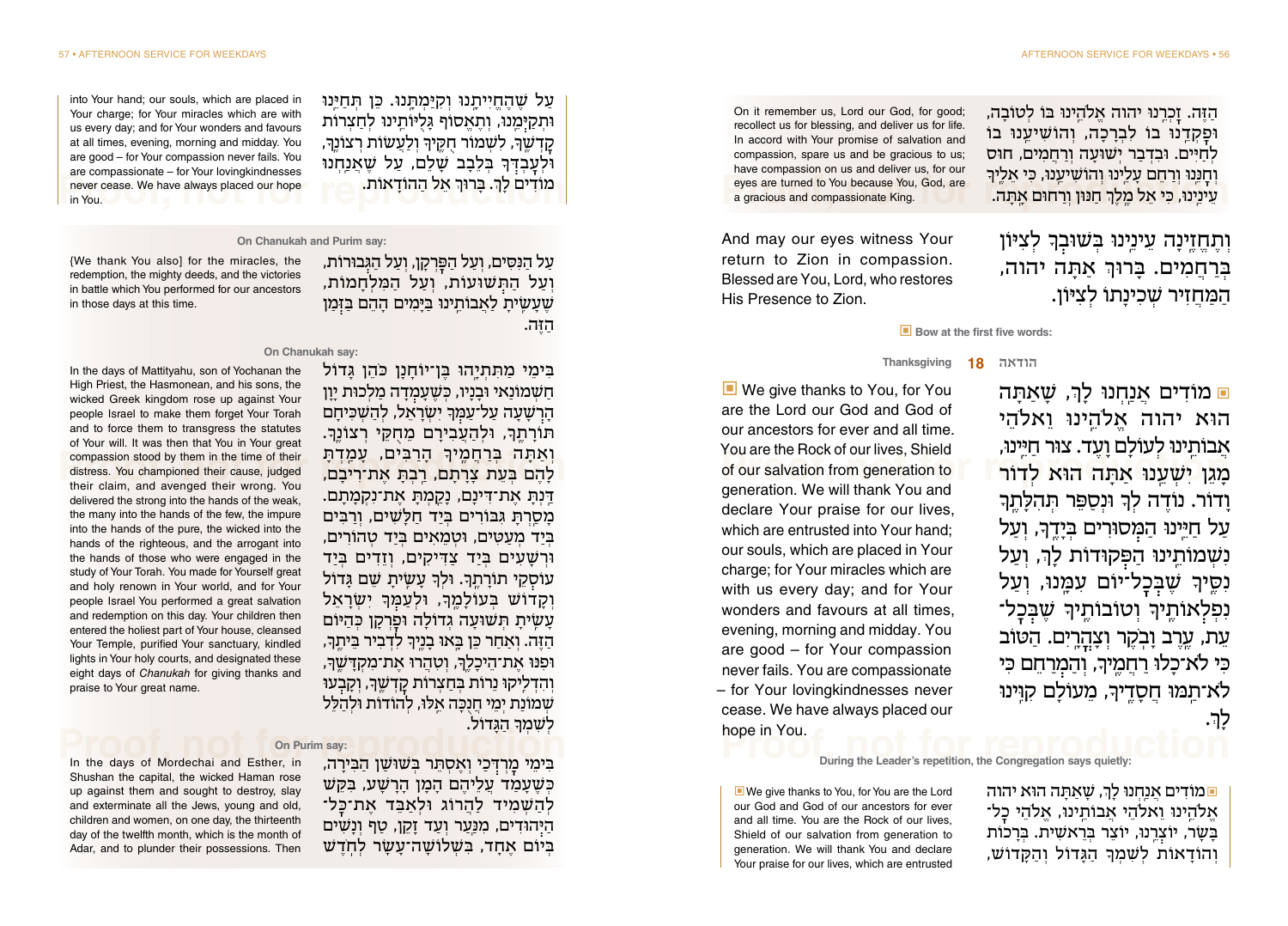וְ אֶת־בְּנִיו עַל־הַעַץ.

שׁ נים־עשׂר, הוּא־חֹדָשׁ אדר, וּשׁללם לְבוֹז. וְאַתָה בְּרַחֲמֶיךָ הָרַבִּים הַפְרְתָ ָ את־עַצתוֹ, וּקַלְקָלֶת את־מַחְשַׁבְתּוֹ, ּ וַ הֲ שׁ ֵ בֽ וֹ תָ ג ּ ְ מו ּ לוֹ בְּ רֹאשׁ וֹ , וְ תָ לו אוֹ תוֹ

וְעַל כֻּלָם יִתְבָּרַךְ וְיִתְרוֹמַם שִׁמְךָ

ּמַלְכֵּנוּ תִמְיד לִעוֹלם ועד.

may it be good in Your eyes to bless וְהָשִׁרִּוֹתְ גְּמוּלֵל בְּמִינִית גְּמוּלֵל בְּמִינִית גְּמוּלֵל בְּמִי<br>Your people Israel at every time, at and an archive confine in the confine of the confine, at an archive confi \*Grant great peace to Your people Israel for ever, for You are the sovereign Lord of all peace; and may it be good in Your eyes to bless Your people Israel at every time, at every hour, with Your peace

 $\tilde{f}$  On Fast Days, substitute the following:

Grant peace, goodness and blessing, grace, lovingkindness and compassion to us and all Israel Your people. Bless us, our Father, all as one, with the light of Your face, for by the light of Your face You have given us, Lord our God, the Torah of life and love of kindness. righteousness, blessing, compassion, life and peace. May it be good in Your eyes to bless Your people Israel at every time, in every hour, with Your peace

\*Blessed are You, Lord, who blesses His people Israel with peace

**E** Between Rosh Hashanah and Yom Kippur substitute the following:

In the book of life, blessing, peace and בְּסֶפֶר חַיִּים בִּרכה וֹשׁלוֹם, ופרנסה ָטוֹבָה, נִזָכֵר וְנִכָּתֵב לְפָנֶיךָ, אֲנַחְנוּ וְכָל־עַמְךֹ בֵית יִשְׂרָאֵל, לְחַיִּים טוֹבִים וּלְשָׁלוֹם. בָּרוּךְ אַתָּה יהוה, עֹשֵׂה

prosperity, may we and all Your people the house of Israel be remembered and written before You for a good life, and for peace. .Blessed are You, Lord, who makes peace

The Leader's repetition ends at this point.

My God, guard my tongue from evil and my lips from deceitful speech. To those who curse me, let my soul be silent; may my soul be to all like the dust. Open my heart to Your

**ברכת שלום Peace 19**

ָ שלוֹם רַב עַל יִשְׂרָאֵל עַמְךֹ $w^*$ ּת ּ ָ שִׂ ים לְ עוֹ לָ ם, כ ּ ִ י אַ ת ָּ ה הוא מֶלֶךְ אָדוֹן לְכָל הַשָּׁלוֹם. וְטוֹב בְּעֵינֶיְךָ לְבָרֵךְ אֶת עַמְּךָ יִשְׂרָא<sup>ָ</sup>ל ּבְּלִ עֵת וּבְכְל שָׁעָה בִּשְׁלוֹמֶךָ.

שֹׁים שׁלוֹם, טוֹבה, וּברכה, חן, וחסד וְרַחֲמִים עָלֵינוּ וְעַל כְּל־יִשְׂרָאֵל עַמֶּךָ. בְּרְכֵנוּ אָבְינוֹ, כָּלָנוּ כְּאֶחָד בְּאוֹר פָּנֶיךָ, ְכִי בְאוֹר פָּנֶיךָ נָתָתָ לָנוּ, יהוה אֱלֹהֵינוּ, תּוֹרת חיּים ואהבת חסד, וּצדקה, וּברכה, ורחמים, וחיים, ושלוֹם. וְטוֹב בְּעֵינֶיְךָ לְבָרֵךְ אֶת־עַמְֽךָ יִשְׂרָאֵל, בְּכְל־ <mark>ֿעֵת וּבְכְל־שָׁעָה בִּשְׁלוֹמֶךָ.</mark>

יּבְרוּךְ אַתָּה יהוה, הַמְבָרֵךְ אֶת<sup>ָ</sup> עמוֹ ישׂראל ב*ּש*ׁלוֹם.

אלֹהי, נצוֹר לשׁוֹני מרע, וּשׂפתי מִדַּבֵּר מִרמַה, וִלְמִקַלְלִי נַפְשִׁי תִדּוֹם, וְנַפְשִׁי כֶּעָפָר לַכּל תִּהְיֶה.<br>פְּתַח לִבִּי בְּתוֹרָתֶךָ, וּבְמִצְוֹתֶיךָ

ּהַ ש ׁ ָ לוֹ ם.

**Between Rosh Hashanah and Yom Kippur add:** And write, for a good life, all the children of Your covenant.

For all these things may Your name be blessed and exalted, our King, continually, for ever and all time.

You in Your great compassion thwarted his counsel, frustrated his plans, and caused his scheme to recoil on his own head, so that they hanged him and his sons on the gallows.

reproduction for not and interest of the Selessed are You, Lord, whose of Telessed are You, Lord, whose of Tel<br>יהוה. הטוב שמר ולר נאה וְכֹל הַחַיִּים יוֹדְוּךָ סֶלָה, וִיהַלְלוּ ֿאֶת־שִׁמְךָ בֶּאֱמֶת, הָאֵל יְשׁוּעָתֵנוּ וְעֶזְרָתְנוּ סֶ<mark>לָה. ּ</mark> בָּרוּךְ אַתָּה יהוה, הַטּוֹב שִׁמְרְ וּלְךָ נָאֶה להוֹדוֹת.

וּכְתוֹב לְחַיִּים טוֹבִים כְּל־בְּנֵי בְרִיתֶךָ<mark>.</mark>

Let all that lives thank You, Selah! and praise Your name in truth, God, our Saviour and Help, Selah! **O** Blessed are You, Lord, whose name is "the Good" and to whom

thanks are due

During the repetition of the Amidah on Fast Days, the Leader says the following:

ָ

יִהַיֹּ רָצוֹן יְרָשִׁם לְךְ שִׁמְא May the Lord turn His face towards you, and and and and and and the Lord turn of the Lord turn of the Lord turn of the Lord turn of the Lord turn of the Lord turn of the State couple f ָ אלֹהִינוּ וַאלֹהִי אָבוֹתיִנוּ, בֵּרְכֵנוּ בַּבֵּרְכָה המשלשת, בתּוֹרה, הכתובה על ידי  $\alpha$ מֹשֶׁה עַבְדֶךְ, הָאֲמוּרָה מִפִּי אַהֲרֹן ּוּבָנָיו, כֹּהֲנִים עַם קְדוֹשֶר, כָ<mark>אָמוּר.</mark> יְבָרֶכְךָ יהוה, וְיִשְׁמְרֶךָ. (כֵן יְהִי רַצוֹן) יְאֵר יהוה פָּנָיו אַלֶיךָ וִיחֻנֶּ<u>ך</u>ָ. (כֵן יְהִי רְצוֹן) (כֵן יְהִי רַצוֹן) Our God and God of our fathers, bless us with the threefold blessing in the Torah, written by the hand of Moses Your servant and pronounced by Aaron and his sons the priests, Your holy people, as it is said: May the Lord bless you and protect you. (Cong.: May it be Your will.) May the Lord make His face shine on you and be gracious to you. (Cong.: May it be Your will.) May the Lord turn His face towards you, and give you peace. (Cong.: May it be Your will.)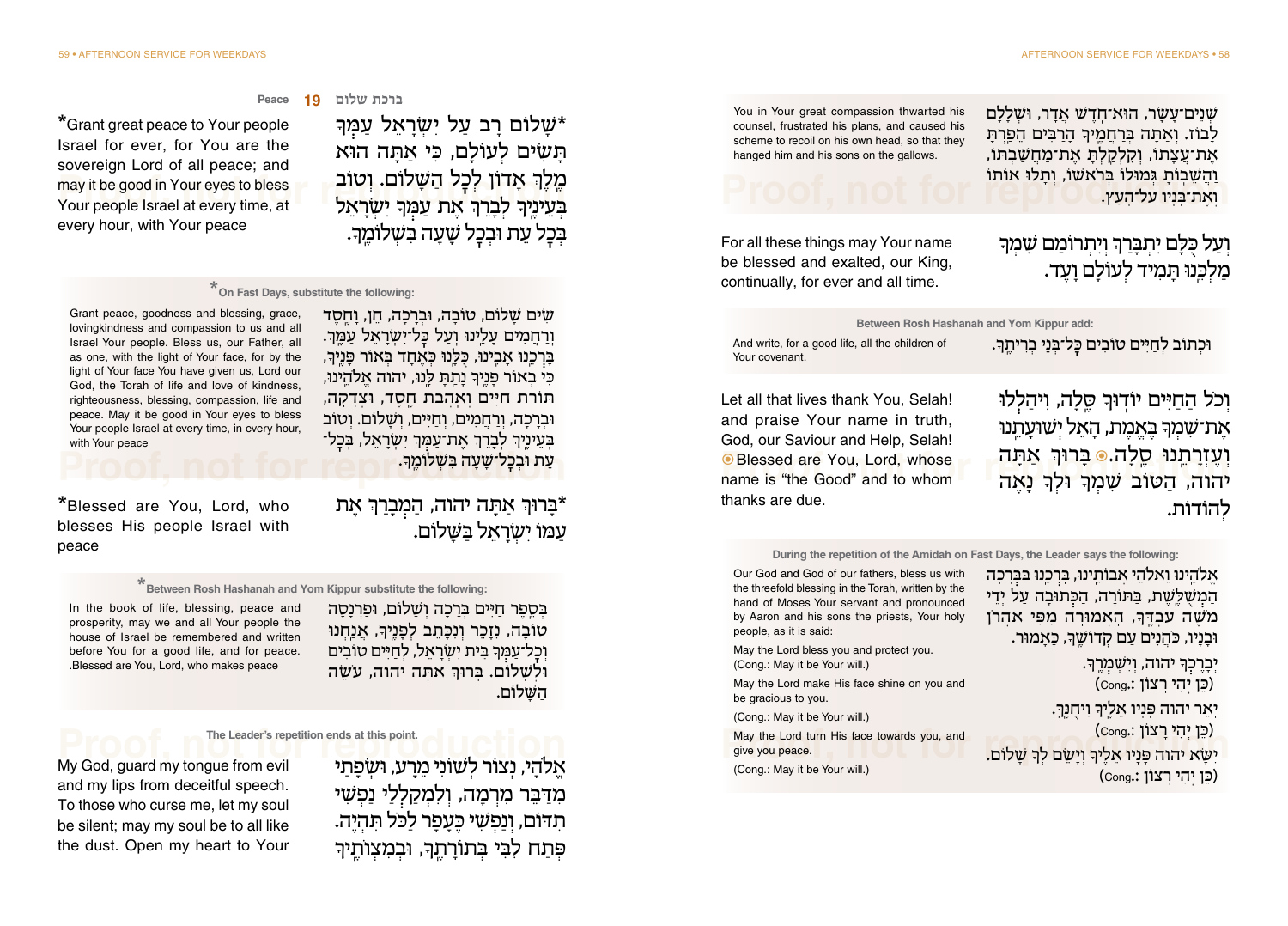

Torah and let my soul pursue Your commandments. As for all who plan evil against me, swiftly thwart their counsel and frustrate their plans. Act for the sake of Your name: act for the sake of Your right hand; act for the sake of Your holiness: act for the sake of Your Torah. That Your beloved ones may be delivered, save with Your right hand and answer me. May the words of my mouth and the meditation of my heart find favour before You, Lord, my Rock and Redeemer.

ת רדוֹף נפ*ּשׁי.* וכל החוֹשבים עלי רַעֲה, מְהֵרה הַפֶּר עֲצַתַם וִקַלְקֶל מַחְשְׁבוֹתָם. עֲשֵׂה לְמַעַן שְׁמֶךָ, ָ ּקְדֻשָּׁתֶךָּ, *עֲשֵׂה* לְמַעַן תּוֹרָתֶךָּ. ָ ָ לְמַעַן יֵחָלְצוּן יְדִידֶיךָ, הוֹשְיעָה ָ יְמִינְךָ וַעֲנֵנִי. יִהְיוּ לְרָצוֹן אִמְרֵי־ ָ פִי וְהֶגְיוֹן לִבִּי לְפָנֶיךָ, יהוה צוּרִי ָ וגוֹאלי.

Bow, take three steps back, then bow, first left, then right, then centre, while saying:

May He who makes peace in His high places, make peace for us and all Israel - and say: Amen.

עֹשׂה שׁלוֹם בַּמִרוֹמִיו, הוּא יַעֲשֶׂה שָׁלוֹם עַלֵינוּ, וְעַל־כַּל־ ישׂראל, ואמרו אמן.

May it be Your will. Lord our God and God of our ancestors, that the Temple be rebuilt speedily in our days, and grant us a share in Your Torah, And there we will serve You with reverence, as in the days of old and as in former years. Then the offering of Judah and Jerusalem will be pleasing to the Lord as in the days of old and as in former years.

יְהִי רָצוֹן מִלְפָנֶיִךָ יהוה אֱלֹהֵינוּ ָ וֵ אלֹהֵי אֲבוֹתֵינוּ, שֵׁיִּבֵּנֶה בֵּית ָהַמְקְדַּשׁ בְּמְהֶרָה בְיָמֵינוּ, וְתֵן הַלְקֵנוּ בְּתוֹרָתֶךָ. וְשָׁם נַעֲבְדְךָ ָ בִּיְרְאָה, כִּימֵי עוֹלַם וּכְשָׁנִים קדמוֹניּוֹת. וערבה ליהוה מנחת יִהוּדַה וְירוּשׁלֵיִם, כּימי עוֹלם ּוּכְשָׁנִים קַדְמוֹנִיּוֹת.

Wait a few moments and then take three steps forward. When praying with a minyan the Amidah is repeated aloud by the Leader. The Leader waits until at least nine other men have finished their quiet Amidah before he starts the repetition of the Amidah.

Between Rosh Hashanah and Yom Kippur (and in most congregations on Fast Days except Tisha B'Av), Avinu Malkenu until יְהוֹשׁיעֵנו on page xxx is said morning and afternoon. It is not said on Friday afternoon, Shabbat or erev Yom Kippur, or on the Fast of Esther when it falls on 13 Adar. The Ark is opened.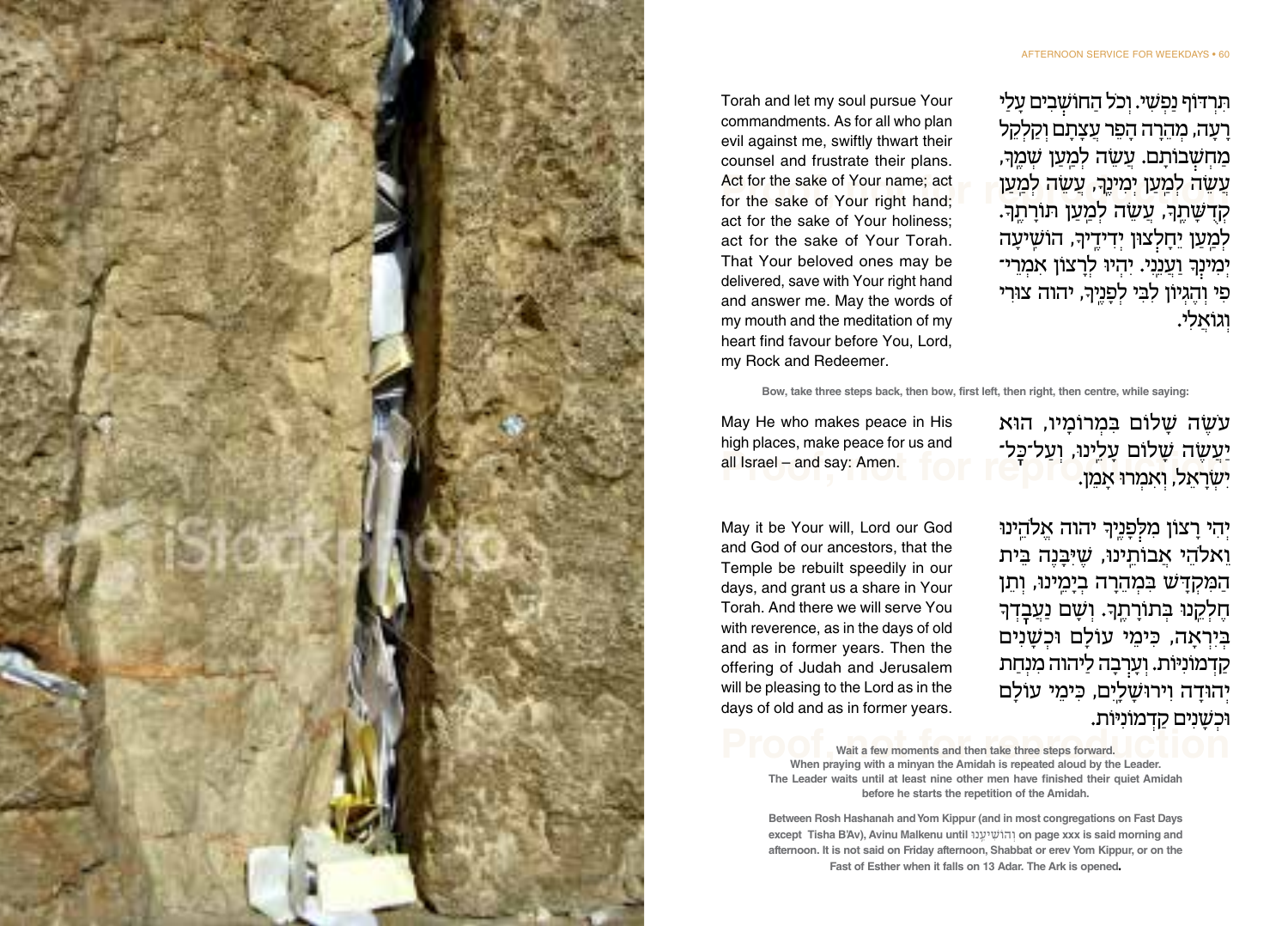Therefore we place our hope in You, Lord our God, that we may soon see the glory of Your power, when You will remove abominations from the earth, and idols will be utterly destroyed, when the world will be perfected under the sovereignty of the Almighty, when all humanity will call on Your name, and the earth's wicked will all turn to You. All the world's inhabitants will realise and know that to You every knee must bow and every tongue swear loyalty. Before You, Lord our God, they will kneel and bow down and give honour to Your glorious name. They will all accept the yoke of Your kingdom, and You will reign over them soon and for ever. For the kingdom is Yours, and to all eternity You will reign in glory, as it is written in Your Torah: "The Lord will reign for ever and ever." And it is said: "Then the Lord shall be King over all the earth: on that day the Lord shall be One and His name One."

עַל־כֵּן נְקַוֶּה לְךָ יהוה אֱלֹהֵינוּ לִרְאוֹת מְהֵרָה בְּתִפְאֶרֶת עֻזֶךָ, להעביר גּלוּלים מן הארץ, והאלילים כרוֹת יכרתוּו, לתקו עוֹלם במלכוּת שׁד*י.* וכל־בני ָבְשָׂר יִקְרְאוּ בִשְׁמֶךָ, לְהַפְנוֹת ָ אַליךָ כַּל־רֹשׁעי אַרץ. יכּירוּ אֵלֶיךָ כְּל־רִשְׁעֵי אֶרֶץ. יַכִּירוּ<br>וְיֵדְעוּ כְּל־יוֹשְׁבֵי תֵבֵל, כִּי לְךָ .<br>תִכְרַע כְל־בֶּרֶךְ, תִּשָּׁבַע כְּל־לָשׁוֹן. לְפָנֶיךָ יהוה אֱלֹהֵינוּ יִכְרְעוּ וְיִפְלוּ, ולכבוד שמר יקר יתנו. ויקבלו וְלִכְבוֹד שִׁמְךָ יְקָר יִתְנוּ. וִיקַבְּלוּ<br>כֻלָּם אֶת־עוֹל מַלְכוּתֶךָ, וְתִמְלֹךְ עליהם מהרה לעוֹלם ועד. כִּי הַמַּלְכוּת שֶׁלְךָ הִיא וּלְעְוֹלְמֵי עַד תִ<mark>מְלוֹךְ בְּכָבוֹד, כַּכָּתוּב בְתוֹרָתֶך</mark>, יהוה יִמְלֹךְ לְעוֹלָם וָעֶד.∢וְנֶאֱמַר, וְהָיָה יהוה לְמֶלֶךְ עַל־כְּל־הָאֶרֶץ, בִּיּוֹם ההוּא יהיה יהוה אחד ּוּשׁמוֹ אחד.

Some congregations add:

Have no fear of sudden terror or of the ruin that overtakes the wicked. Devise your strategy, but it will be thwarted; propose your plan, but it will not stand, for God is with us. When you grow old, I will still be the same. When your hair turns grey, I will still carry you. I made you, I will bear you, I will carry you, and I will rescue you.

אל תירא מפחד פתאם, ומשאת רשעים ּכ ּ ִ י תָ בֹא. עֻֽ צו ּ עֵ צָ ה וְ תֻ פָ ר, ד ּ ַ בְְּ רו דָ בָ ר וְ לֹא ַיִּקוּם, כִּי עָמֲנוּ אֵל. וְעַד זִקְנַה אֲנִי הוּא, וּ עַ ד שִׂיבה אַנִי אַסְבֹּל, אַנִי עַשִׂיתִי וַאֲנִי ּאֶ ש ּ ָׂ א, וַ אֲ נִ י אֶ סְ בּ ֹל וַ אֲ מַ לֵ ט.



# **reproduction for not ,Proof reproduction for not ,Proof FINU**

For a thought-provoking essay about Aleinu please see *1The Aleinu Praver: Jewish Pride. Faith and Hope' on page 160.* 

Aleinu is usually recited quietly while standing, although you may sit if you need to. Often at a shiva, the first paragraph is said aloud together and the final sentence of the second paragraph is sung together to a well known tune. Sometimes, the whole of Aleinu is said aloud together.

קביש-רוודי קייני פון איי א איר שם המשמש האי המוסים ומשפח המוסים והמולכות שלך היא ולעולמי עד.<br>חלקנו כָּהֶם, וְגֹרַלֵנוּ כְּכָל־הֲמוֹנָם. "of the earth; who has not made our<br>חלקנו כָּהֶם, וְגֹרַלֵנוּ כְּכָל־הֲמוֹנָם. " port It is our duty to praise the Master of all, and ascribe greatness to the Author of creation, who has not made us like the nations of the lands nor placed us like the families of the earth: who has not made our portion like theirs, nor our destiny like all their multitudes.

reproduction in the is the production of the state of the state of the state of the state of the state of the state of the state of the state of the state of the state of the state of the state of the state of the state o  $\blacksquare$  Therefore we bow in worship and thank the Supreme King of kings, the Holy One, blessed be He. who extends the heavens and establishes the earth, whose throne of glory is in the heavens above. and whose power's presence is in the highest of heights. He is our God; there is no other. Truly He is our King, there is none else, as it is written in His Torah: "You shall know and take to heart this day that the Lord is God, in heaven above and on earth below. There is no ".other

עלינוּ לשבח לאדוֹו הכל, לתת גדלה ליוֹצר בּראשׁית, שלא עשׂנוּ כּגוֹיי הארצוֹת, ולֹא שֹׂמנוּ  $\,$  כּמשׁפּחוֹת האדמה. שלא שם חֲלָקָנוּ כַּהֶם, וגֹרלנוּ כִּכְל־הֹמוֹנִם.

# **E** Bow at the next three words:

© ּ וַ אֲ נַ ֽחְ נו ּכו ּ ֹ רְְ עִ ים ו ּ מִ שׁ ְ תַ חֲ וִ ים ומודים, לִפְנֵי מֶלֶךְ מַלְכֵי הַמְלָכִים הַקָּדוֹשׁ בָרוּך הוא. שהוא נוֹטה שמים ויוֹסד ארץ, וּמוֹשַׁב יִקַרוֹ בַּשַׁמַיִם מִמַּעַל, וּשָׁכִינַת עָזוֹ בִּגָבְהֵי מִרוֹמִים. הוּא אלֹהינוּ, אין עוֹד. אמת מלכנוּ, אָפַס זוּלתוֹ, ככתוב בתורתוֹ, וְיָדַעְתָ הַיּוֹם וַהֲשֵׁבֹתָ אֶל־לְבָבֶךָ, כ*ּי יהוה הוא האלהים בשמים* מִמַעַל וְעַל־האַרץ מִתְחַת, אֵין עוֹד.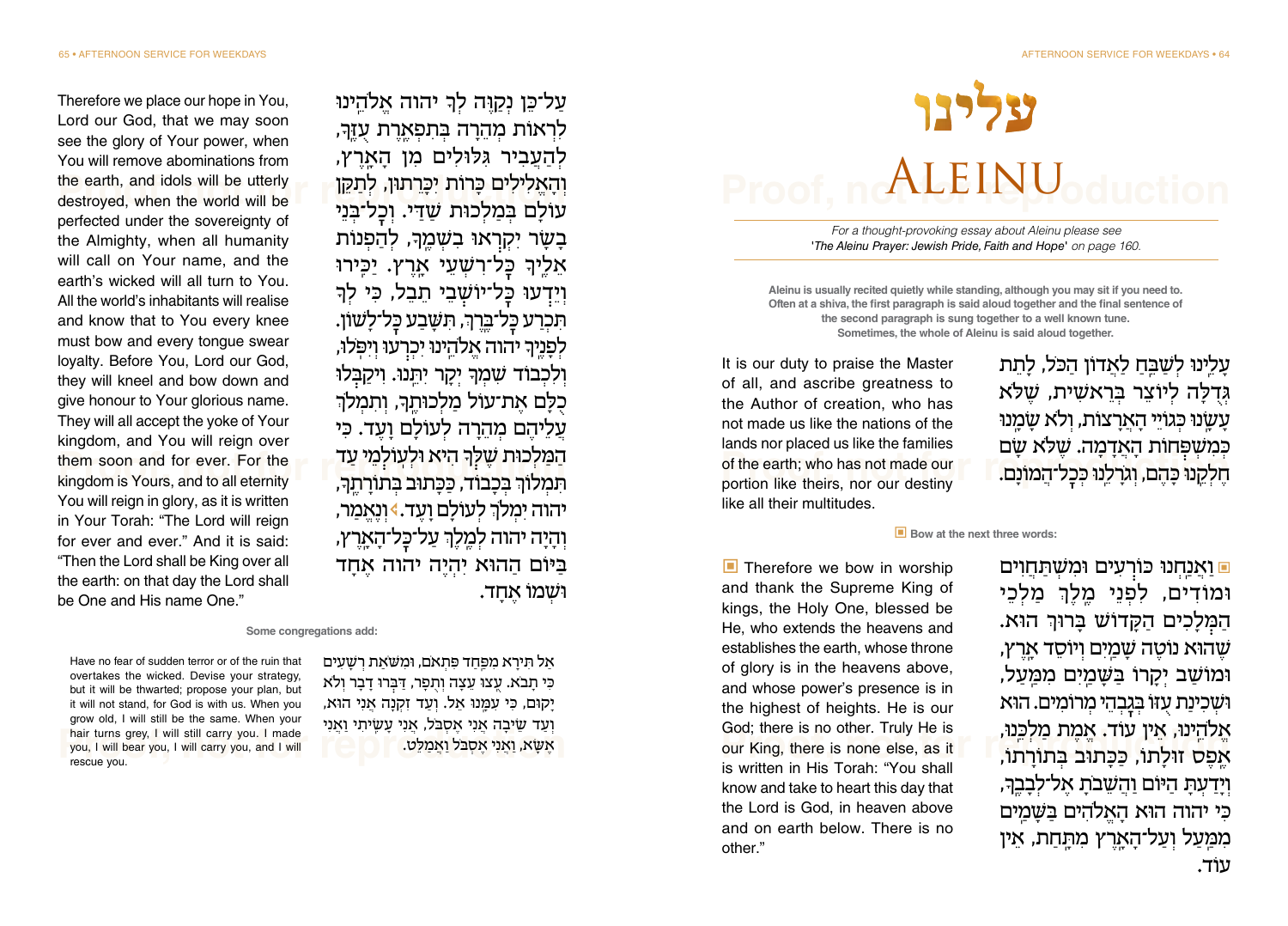They think their houses will remain for ever, their dwellings for all generations; they give their names to their estates. But man, despite his splendour, does not endure; he is like the beasts that perish. Such is the fate of the foolish and their followers who approve their words. Selah. Like sheep they are destined for the grave: death will be their shepherd. The upright will rule over them in the morning. Their forms will decay in the grave, far from their mansions. But God will redeem my life from the grave; He will surely take me to Himself, Selah. Do not be overawed when a man grows rich, when the glory of his house increases, for he will take nothing with him when he dies; his wealth will not descend with him. Though while he lived he counted himself  $b$ lessed – men always praise you when you prosper – he will join the generation of his ancestors who will never again see the light. A man who, despite his splendour, lacks understanding is like the beasts that perish

לְאַחֲרִים חֵילָם. קִרְבָּם בַּתֵּימוֹ לְעוֹלָם, מִשָּׁכִּנֹתַם לְדוֹר ודֹר, ּ קָ רְְ או בִ שׁ ְ מוֹ תָ ם עֲ לֵ י אֲ דָ מוֹ ת. ואדם ביקר בל־ילין, נמשל כִּבְּהֵמוֹת נִדְמוּ. זָה דִרְכַּם, כֶּסֶל למוֹ, ואחריהם בּפיהם ירצוּ, ּ סלה. כּצֹאן לשֹאוֹל שֹתּוּ, מוֹת ירעם, ויּרדוּ בם ישרים לבקר, וצוּרם לבלוֹת שׁאוֹל מזבל לוֹ. .<br>אַך־אֱלֹהים יִפְדֶה־נַפְשִׁי מִיַּד ֿ שׁאוֹל, כִּי יִקַחֲנִי סֵלָה. אַל־ ת ירא כי יעשר איש, כי־ירבה כּבוֹד בּיתוֹ. כּי לֹא במוֹתוֹ יקָח הכל, לא־ירד אחריו כּבוֹדוֹ. כִּי נַפְשׁוֹ בְּחַיִּיו יְבָרֵך, וְיוֹדֶךָ כִּי־תֵיטִיב לָךָ. תָּבוֹא עַד־דוֹר ּ אֲ בוֹ תָ יו, עַ ד־נֵ ֽצַ ח לֹא יִ רְ או־ אוֹר. אַדָם בִּיקָר וְלֹא יַבִין, נמשל כּבּהמוֹת נדמוּ.

Mourner's Kaddish on page 66 may be recited by the mourners at this point. On those days on which Tachanun is not said, substitute:

**Psalm** 16

Protect me, God, for in You I have found refuge. I have said to the Lord: You are my Lord: from You alone comes the good I enjoy. All my delight is in the holy ones,

**תהלים טז** מִכְתַם לְדַוְד, שַמְרֵנִי אֵל כִּי־ הָסִיתי בָךָ. אָמַרְתְּ לַיהוה, אֲדֹנָי אֶתָה, טוֹבָתִי בַּל־עָלֶיךָ. לִקְדוֹשִׁים אַשָר־בַּאַרץ הִמֵה,

# תהילים בבית האבל to their estates. But man, despite<br>his splendour, does not endure; he<br>is like the beasts that perish. Such such crooted and exacted a in a perish. Such OF MOURNING

For an thought-provoking essay about Psalm 49 please see *'Words of Comfort' on page 166, and for an essay about Psalm 16 168 page on" Will s'God to Relating "see please*

After the regular service, the following Psalm 49 is read in the house of mourning during the shiva week. On those days on which Tachanun is not said (see note at the end of the prayer for details), Psalm 16 is substituted.

> **תהלים מט 49 Psalm**

שִׁמְעוּ־זֹאת כְּל־הָעַמִּים, sons of Korach. A sacred song.<br>Hear this, all you peoples. Listen, האזיוו החדר החדר המשלוח Hear this, all you peoples. Listen, האזיוו החדר החד<br>האזיוו הללטור החדר החדר החדר החדר החדר החדר החדר יִתֵּן לֵאלֹהִים כְּפְרוֹ. וְיֵקַר פִּדְיוֹן <sub>price of his release, for the ransom<br>נפשם. נחדל לעולם, ויחי־ of a life is costly; no payment is ever ו-Protect me God for in You Lhave</sub> For the director of music. Of the sons of Korach. A sacred song. Hear this, all you peoples. Listen, all inhabitants of the World, low and high, rich and poor alike. My mouth will speak words of wisdom; the utterance of my heart will give understanding. I listen with care to a parable; I expound my mystery to the music of the harp. Why should I fear when evil days come, when the wickedness of my foes surrounds me, trusting in their wealth, boasting of their great riches? No man can redeem his brother or pay God the price of his release, for the ransom of a life is costly; no payment is ever enough that would let him live for ever, never seeing the grave. For all can see that wise men die, that the foolish and senseless all perish and leave their wealth to others.

למנצח לבִנֵי קֹרַח מִזְמוֹר. ּ שׁ ִ מְ עו ּ ־זֹאת כ ָָּ ל־הָ עַ מִ ים, ֿ הַאֲזֵינוּ כַּל־יִשָּׁבֵי חַלֵד. גַם־ ּ בְּנֵי אַדַם, גַּם־בְּנֵי־אִישׁ, יַחַד ּ עָ שׁ ִ יר וְ אֶ בְ יוֹ ן. פ ִ י יְ דַ בֵּ ר חָָ כְ מוֹ ת, וְהַגוּת לִבְּי תְבוּנוֹת. אַטֶּה למשל אזני, אפתח בכנו*ֹר* ּ חִ ידָ תִ י. לָ ֽמָ ה אִ ירָ א בִּֽ ימֵ י רָ ע, עֲוֹן עֲקֶבִי יִסְבֵּנִי. הִבֹּטָחִים עַל־ ּ חֵ ילָ ם, ו ּ בְ רֹב עָָ שׁ ְ רָ ם יִ תְ הַ ל ּ ָ ֽלו. ּ אָ ח לֹא־פָ דֹה יִ פְ ד ֶ ה אִ ישׁ , לֹא יִתן לאלהים כפרו. ויקר פּדיוֹן נַפְשָׁם, וְחָדַל לְעוֹלָם. וְיחִי־ עוֹד לַנֶצַח, לֹא יִרְאֵה הַשַּׁחַת. כִּי יִרְאֶה חַכָּמִים יַמִוּתוּ, יַחִד ּכְּסִיל וַבַּעַר יֹאבֵדוּ, וְעָזְבוּ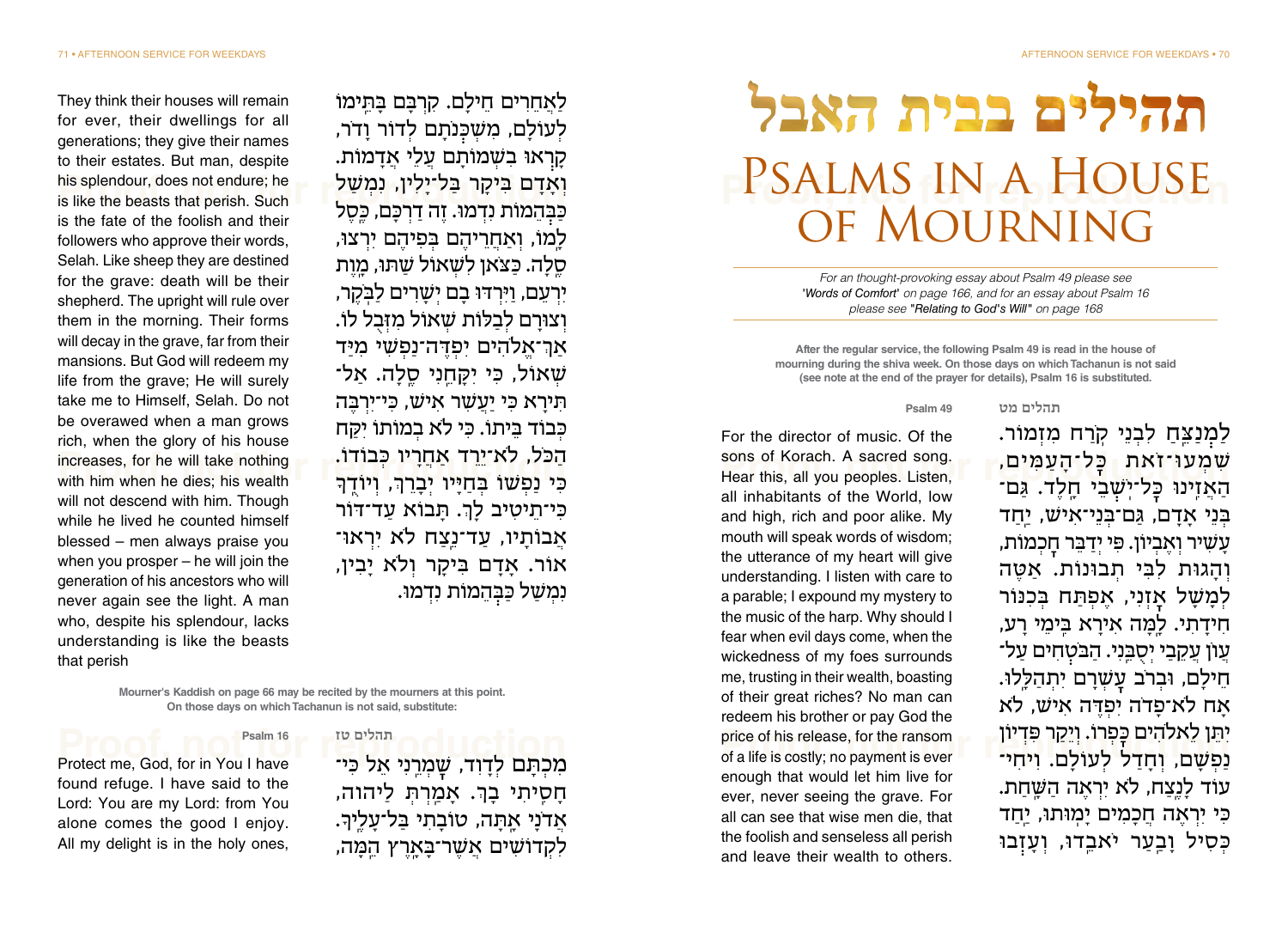

the mighty in the land. Those who run after other gods multiply their sorrows. I shall never offer them libations of blood, nor will their names pass my lips. The Lord is my allotted portion and my cup: You direct my fate. The lines have fallen for me in pleasant places; I am well content with my inheritance. I will bless the Lord who has quided me; at night my innermost being admonishes me. I have set the Lord before me at all times. He is at my right hand: I shall not be shaken. Therefore my heart is glad, my spirit rejoices, and my body rests secure. For You will not abandon me to the grave, nor let Your faithful one see the pit. You will teach me the path of life. In Your presence is fullness of joy; at Your right hand, bliss for evermore

וְאַדִירֵי כַּל־חֶפְצִי־בָם. יִרְבּוּ ֿעַצִּבוֹתַם אַחֵר מַהֲרוּ, בַּל־ ּ נִסְכֵּיהֶם מִדָּם, וּבַל־ ֧֖֖֖֖֖֚֚֚֚֚֚֚֚֚֚֝ אַ את־שמותם על־שפתי. יהוה, מְנָת־חֶלְקִי וְכוֹסִי, אַתָּה<br>תּוֹמִיךְ גּוֹרָלִי. חֲבָלִים נָפְלוּ־ לי בּנּעמים, אף־נחלת שפרה עָלֶי. אֲבָרֵךְ אֶת־יהוה אֲשֶׁר ֧֧֢֖֖֖֖֚֚֚֚֚֚֚֚֝ יעצני, אף־לילוֹת יסרוּני כליוֹתי. שׁוּיתי יהוה לנגדי ּ תָ מִ יד, כ ּ ִ י מִ ימִ ינִ י בַּ ל־אֶ מוֹ ט. לכן שמח לבי ויּגל כּבוֹדי, אף־ בּשׂרי ישׁכו לבטח. כי לא־ תַעֲזֹב נַפְשִׁי לִשָׁאוֹל, לֹא־תִתֵן הַסִידְךָ לִרְאוֹת שֶׁחַת. תּוֹדִיעֵנִי ָ א<u>ֹ</u>רַח חַיִּים, שִׂבַע שִׂמַחוֹת אֵת־ פָּנֶיךָ, נְעָמוֹת בִּימִיּנְךָ נֶצַח. ֖֖֖֖֖֖֖ׅ֖֖ׅ֖ׅ֖֪ׅ֪ׅ֪֪ׅ֪֪ׅ֪֚֚֚֚֚֚֚֚֚֚֚֚֚֚֚֚֚֚֚֚֚֝֝֝֝֝֝֓֓֓֓֝֬֝֬ ָ

Tachanun is not said on the following: Friday afternoon, Rosh Chodesh, the month of Nissan, Yom Ha'atzmaut, Lag B'Omer, Yom Yerushalyim and the preceding afternoons; first eight days of Sivan, Tisha B'Av, 15th Av and preceding afternoons, Erev Rosh Hashanah, from erev Yom Kippur until and including the day after Simchat Torah, Chanukah, Tu Bishvat and preceding afternoons, Purim and Shushan Purim, 14 and 15 Adar 1 in a leap year and preceding afternoons.

Mourner's Kaddish on page 66 may be recited by the mourners at this point.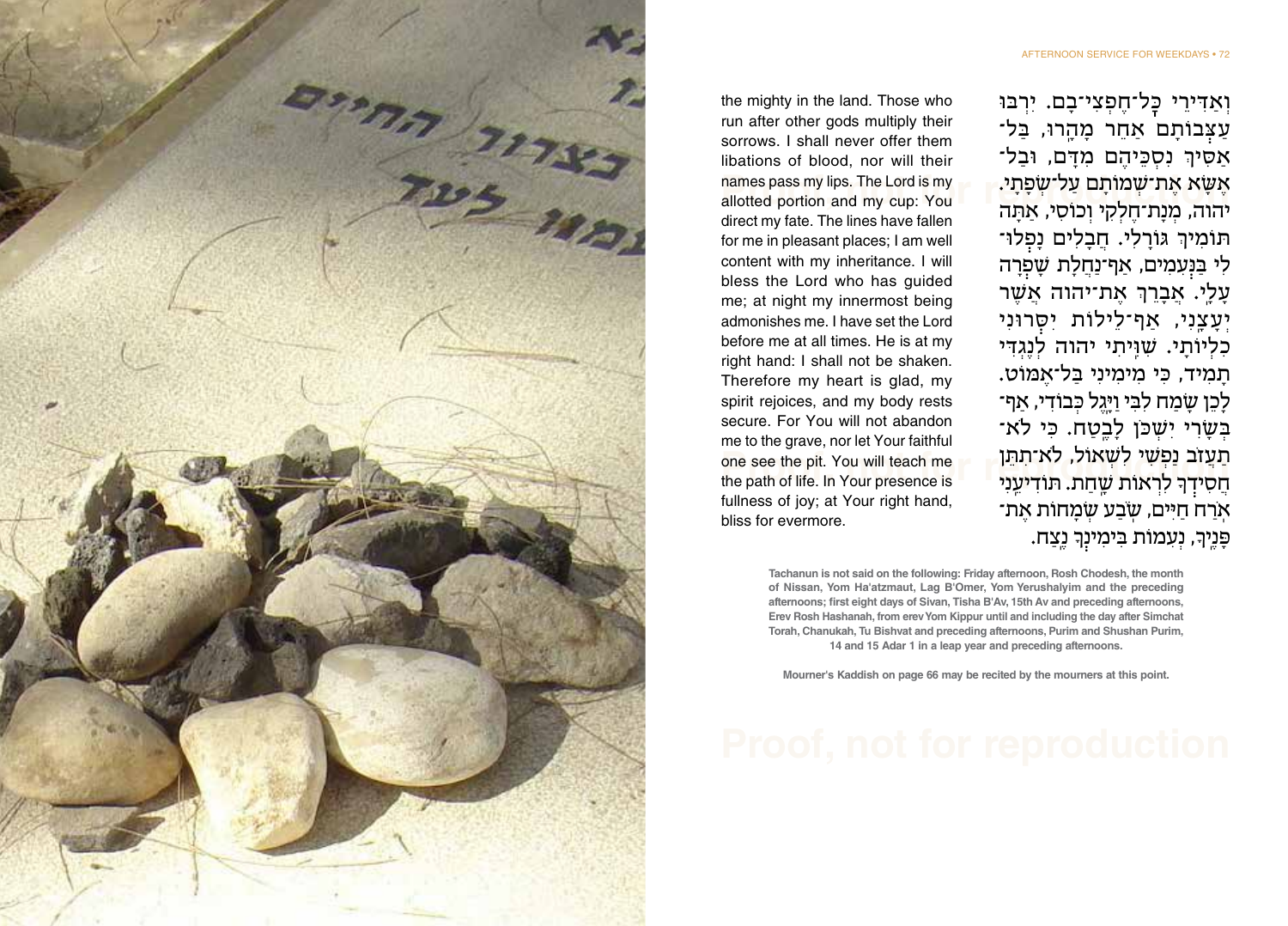

MA'ARIV THE EVENING SERVICE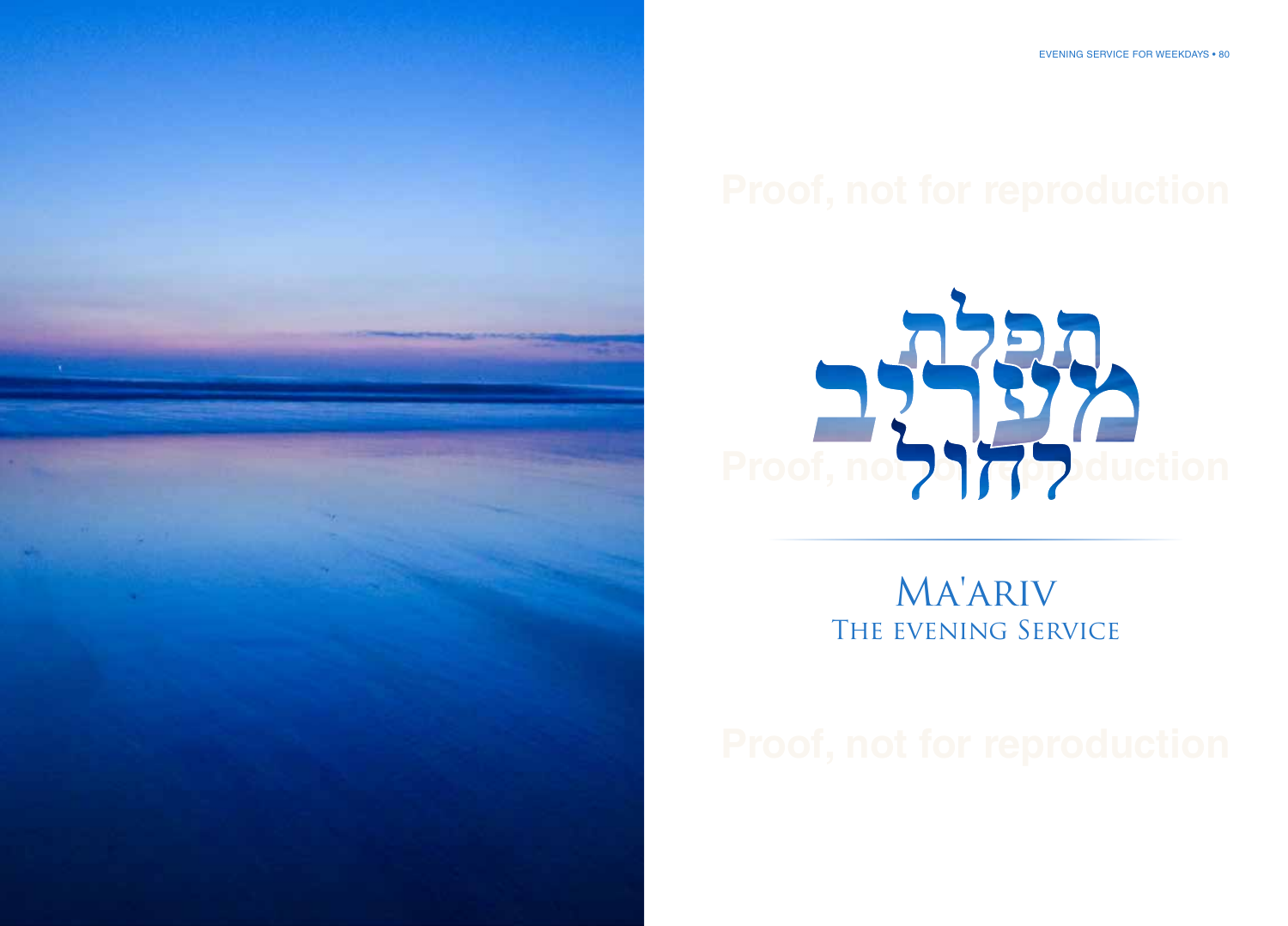# **THE EVENING SERVICE ON** AN INTRODUCTION TO MA'ARIV:

## Rabbi David Lister

Ma'ariv, the evening service, has a special resonance in a house of mourning as it is a prayer in which we contemplate the onset of night.

The opening blessing of *Ma'ariv* dwells on this theme - "We bless You, Lord our God, who brings on the evening with His word, and with understanding changes times... and orders the stars in their watches in the sky according to His will, who creates day and night, who rolls away day before night and night before day.... The living and eternal Lord will rule over us forever and ever. We bless you. Lord, who brings on evening."

**reproduced to the monocone is that it is Cod who brings overing and derkness.** This overture to *Ma'ariv* sets a tone which is helpful for the whole of a

The message is that it is God who brings evening and darkness. We think on the disappearance of the sunshine, the gathering gloom, the bright blue of the sky losing its colour and fading to black - and we recall that all this happened at God's behest. Likewise, death and calamity – 'dark times' - are not random events that devastate our lives and our loves, but are from the same God who also brings life and hope, light and colour. The opening blessing of the *Ma'ariv* service challenges us to acknowledge that everything comes from God.

This blessing sets a theme for the rest of the service. "Ahavat olam", the second blessing, describes God's eternal love for us, hard as that sometimes may be to appreciate. This is followed by the *Shema* in which we proclaim our belief and faith in God.

**reproduction** *Ma'ariv* we ask God to "help us lie down...help us rise up...and spread an eternal canopy of peace over us..." Although this is in essence a prayer for protection at night and for waking in the morning, it also particularly resonates at a *shiva* as a special petition to God to provide peace for the departed, everlasting protection for their soul and their rebirth at the time of the Resurrection.

# A GUIDE TO MA'ARIV

Ma'ariv is normally recited after dark but can also be recited when evening<br>It is drawing in. Your local Rabbi or synagogue will be able to confirm the earliest time. Usually the person leading the service says the beginning and . end of each prayer aloud, with the rest of each prayer said together quietly. The prayers that make up *Ma'ariv* are as follows: **Page**

| Boruchu                                                  | 84   |
|----------------------------------------------------------|------|
| Shema                                                    | 86   |
| Half Kaddish                                             | 95   |
| Amidah                                                   | 96   |
| Full Kaddish                                             | 108  |
| (Counting of the Omer between Pesach and Shavuot)        | 136  |
| Aleinu                                                   | 110  |
| Mourner's Kaddish (including transliteration)            | 112  |
| (Psalm 27 From Rosh Chodesh Elul until Shemini Atzeret)  | 116  |
| Psalm 49 (or Psalm 16 on days when Tachanun is not said) | 118  |
| The Memorial Prayer                                      | 122. |
|                                                          |      |

You can find a selection of inspirational and explanatory articles relevant to Ma'ariv on the following pages: **Page**

| Why do we Pray?                                   | 148 |
|---------------------------------------------------|-----|
| The Shema: Our Acceptance of God as King          | 149 |
| The Amidah: Redemption and Aspiration             | 150 |
| Spotlight on Kaddish                              | 153 |
| Kaddish: Sanctifying Life                         | 159 |
| The 'Aleinu' Prayer: Jewish Pride, Faith and Hope | 160 |
| The Memorial Prayer: Powerful Words               | 162 |
| Psalm 27: Positive Judgements                     | 165 |
| Psalm 49: Words of Comfort                        | 166 |
| Psalm 16: Relating to God's Will                  | 168 |

It is common practice is for the prayer leader to say the prayers quietly, other than the start and end of each prayer section which he says aloud as indicated in the prayer text. It is perfectly acceptable for you to say prayers in English if you prefer, or to pray at your own pace in Hebrew. Ideally, you should stand for the recitation of Kaddish and the Amidah prayer, both of which are indicated later on, but do not feel any embarrassment if you need to sit down for these or any other prayers.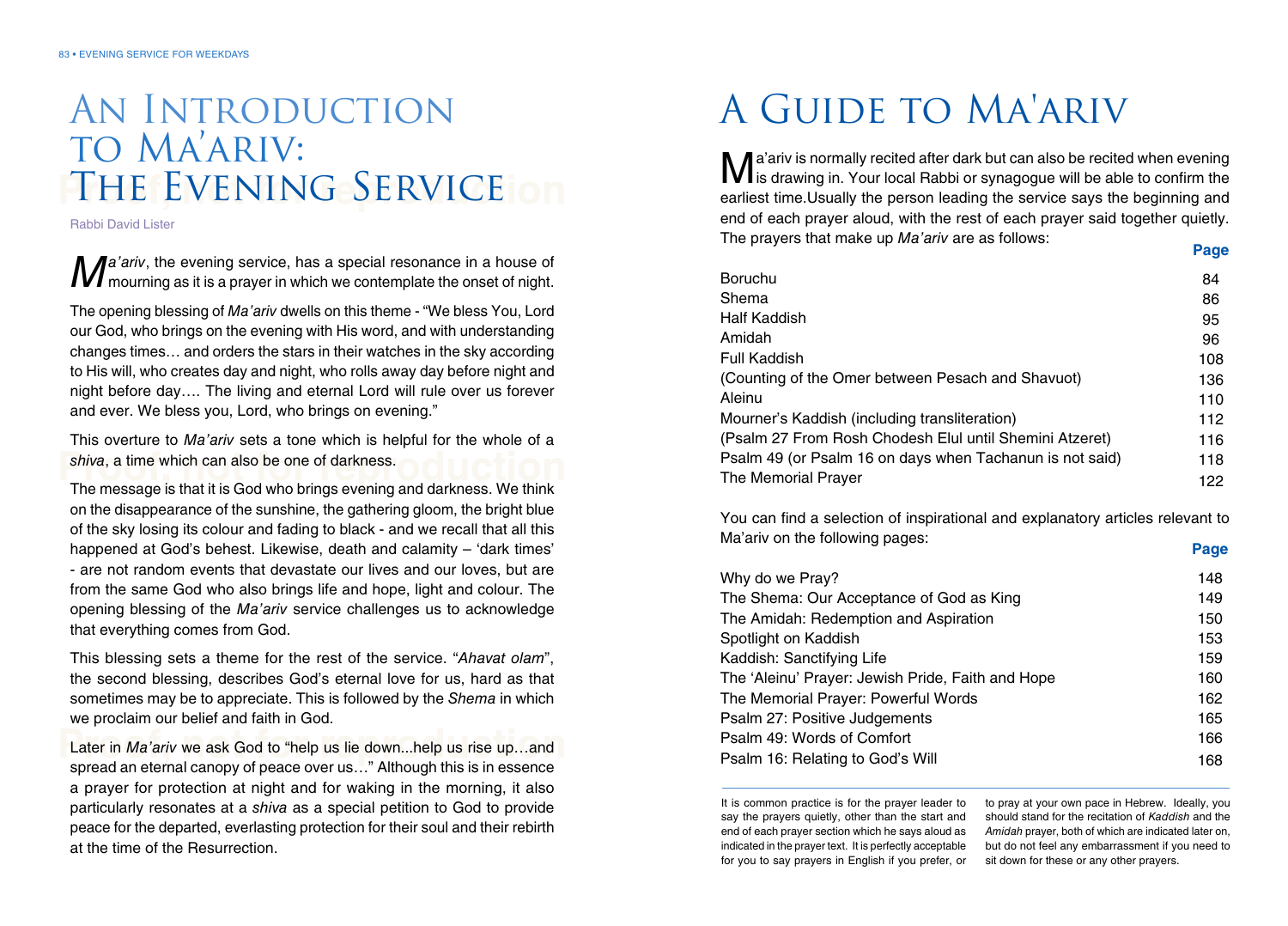With everlasting love have You loved Your people, the House of Israel. You have taught us Torah and commandments, decrees and laws of justice. Therefore. Lord our God. when we lie down and when we rise up we will speak of Your decrees. rejoicing in the words of Your Torah and Your commandments for ever. For they are our life and the length of our days; on them will we meditate day and night. May You never take away Your love from us. Blessed are You. Lord, who loves His people Israel.

ָ אהבת עוֹלם בית ישׂראל עמִר אהבתּ. תוֹרה וּמצוֹת, חקים וּ מֹשׁפּטים, אוֹתנוּ למדת. על כּו יהוה אלהינוּ, בֹּשׁכבּנוּ וּבְקוּמֶנוּ נָשְׂיחַ בְּחֻקֶיךָ, וְנִשְׂמַח<br>בּדברי תורתךּ, וּבמצותיך בְּדִבְי תוֹרָתֶךָ, וּבְמִצְוֹתֶיךָ לעוֹלם ועד 4כי הם חיינו, וְאֹרֶךְ יָמֵינוּ, וּבָהֶם נֶהְגֶה יוֹמָם וְלֵילָה. וְאַהֲבָתְךָ, אַל תָסִיר .<br>מִמֶנוּ לְעוֹלָמִים. בָּרוּךְ אַתָּה יהוה, אוֹהב עמוֹ *י*שׂראל.

# מעריב לחול

reproduction for the reproduction of pustice. Therefore, Lord our God,<br>of justice. Therefore, Lord our God, witing with and when we rise **reproduction of the push of pustice of the co**<br>khen we lie down and when we rise i

He is compassionate. He forgives iniquity and does not destroy. Repeatedly He suppresses His anger, not rousing His full wrath. Lord, save! King, answer us on the day we call.

והוא רחום יכפר עון ולא ישחית, וְהִרְבָּה לְהָשִׁיב אַפּוֹ, וְלֹא יָעִיר<br>כְּל־חֲמָתוֹ. יהוה הוֹשִִיעָה, הַמֱלֶךְ יַ יַ עֲנֵנוּ בְיוֹם־קַרְאֵנוּ.

**The Leader says the following, bowing at 
<sub>25,</sub> standing straight at God's name:** 

# **Bless the Lord, the blessed One.**

# **ְ . ּ בָּ רְְ כו אֶ ת יהוה הַ מְְ בֹרָ ך**

**■** The Congregation, followed by the Leader, responds, ְ **at bowing :name s'God at straight standing** ּ בָּ רוך

 $\blacksquare$  Bless the Lord, the blessed One. for ever and all time

Blessed are You. Lord our God. King of the Universe, who by His word brings on evenings, by His wisdom opens the gates of heaven, with understanding makes time change and the seasons rotate, and by His will orders the stars in their constellations in the sky. He creates day and night, rolling away the light before the darkness, and darkness before the light. 'He makes the day pass and brings on night, distinguishing day from night: the Lord of hosts is His name. May the living and enduring God rule over us for ever and all time. Blessed are You, Lord, who brings on evenings. us for ever and all time. Blessed are You, Lord, who brings on evenings.

<mark>ַ בָּרוּךְ יהוה הַמְבֹרָךְ לְעוֹלָם</mark> וָ עֶ ד.

 $\epsilon$ <mark>בְּרוּךְ אַתָּה יהוה אֶל</mark>הֶינוּ מֶלֶךְ הָעוֹלָם, אֲשֶׁר בִּדְבָרוֹ מַ עֲרָבִים, בַּחַכְמַה פּוֹתֵח שערים, ובתבוּנה משׁנה עתים ּו ּ מַ חֲ לִ יף אֶ ת הַ ז ּ ְְ מַ נ ִּ ים ו ּ מְ סַ ד ֵ ר את הכוכבים ב*משמ*רוֹתיהם בָּרָקִיעַ כִּרְצוֹנוֹ. בּוֹרֵא יוֹם<br>וְלֵיְלָה, גּוֹלֵל אוֹר מִפְּנֵי חְשֶׁךְ .<br>וְחְשֶׁךְ מִפְּנֵי אוֹר. >וּמַעֲבִיר יוֹם וּמִביא לילה, וּמִבדִיל בִּין יוֹם ּוּבֵין לֵיְלָה, יהוה צְבָאוֹת שְׁמוֹ.<br>אֵל חַי וְקַיָּם, תָּמִיד יִמְלוֹךְ עִלְינוּ, לְעוֹלָם וָעֶד. בָּרוּךְ אַתָּה יהוה, המעריב ערבים.

# **reproduction reproduction for the production reproduction for ever and all time. I**

## **Evening** service

The saying of Shema at night ("when you lie down") is a biblical imperative. In early post-Temple times there were some who held that the evening Amidah was non-obligatory since – unlike the morning and afternoon services – there was no daily sacrifice to which it corresponded (Berachot 27b-28a). So widespread was its observance, however, that it was eventually deemed obligatory. Notwithstanding, since the Amidah at night does not correspond to a sacrifice, it is not repeated by the Reader.

reproduction for the second of the second of the Tail of the Tail of the Tail of the Tail of the Tail of the Tail of the Tail of the Tail of the Tail of the Tail of the Tail of the Tail of the Tail of the Tail of the Tail Tradition identifies the evening prayer with Jacob, who had his most intense religious experiences at night, especially the vision most associated with prayer: the ladder stretching from earth to heaven on which angels ascended and descended. During that vision, God promised Jacob that "I will protect you wherever you go". The evening service represents our trust in God during the dark and dangers of night.

יִהוּא יַרחוּם He is compassionate: A prelude to prayer, from the Book of Psalms, that serves as a brief equivalent to the Verses of Praise in the morning service. The verse, Psalm 78:38, contains thirteen words which are reminiscent of the thirteen attributes of Divine mercy.

Eless the Lord: As in the morning בַּרְכוּ אֶת יהוה service, a call to the congregation to join in communal prayer, derived from the verse: "Magnify the Lord with me; let us exalt His name together" (Psalm 34:4).

המעריב ערבים Who by His word brings on evenings: Praise of God as Creator of the universe. and hence of time itself. As with the morning service. the two blessings before the Shema, and the one immediately following, speak in turn of the three key elements of Jewish faith: creation, revelation and .redemption

אַ With everlasting love: A counterpart to the morning blessing, "You have loved us with great love". Both speak of Divine love in terms of revelation: God's gift to Israel of the *Torah* and its commandments. In the same way that God binds Himself to His people through word and deed, so do we bind ourselves to Him by the words of Torah and the deeds of the commandments. No simpler or more profound statement exists of the love of Jews for the life of the commandments than the phrase. "For they are our life and the length of our days".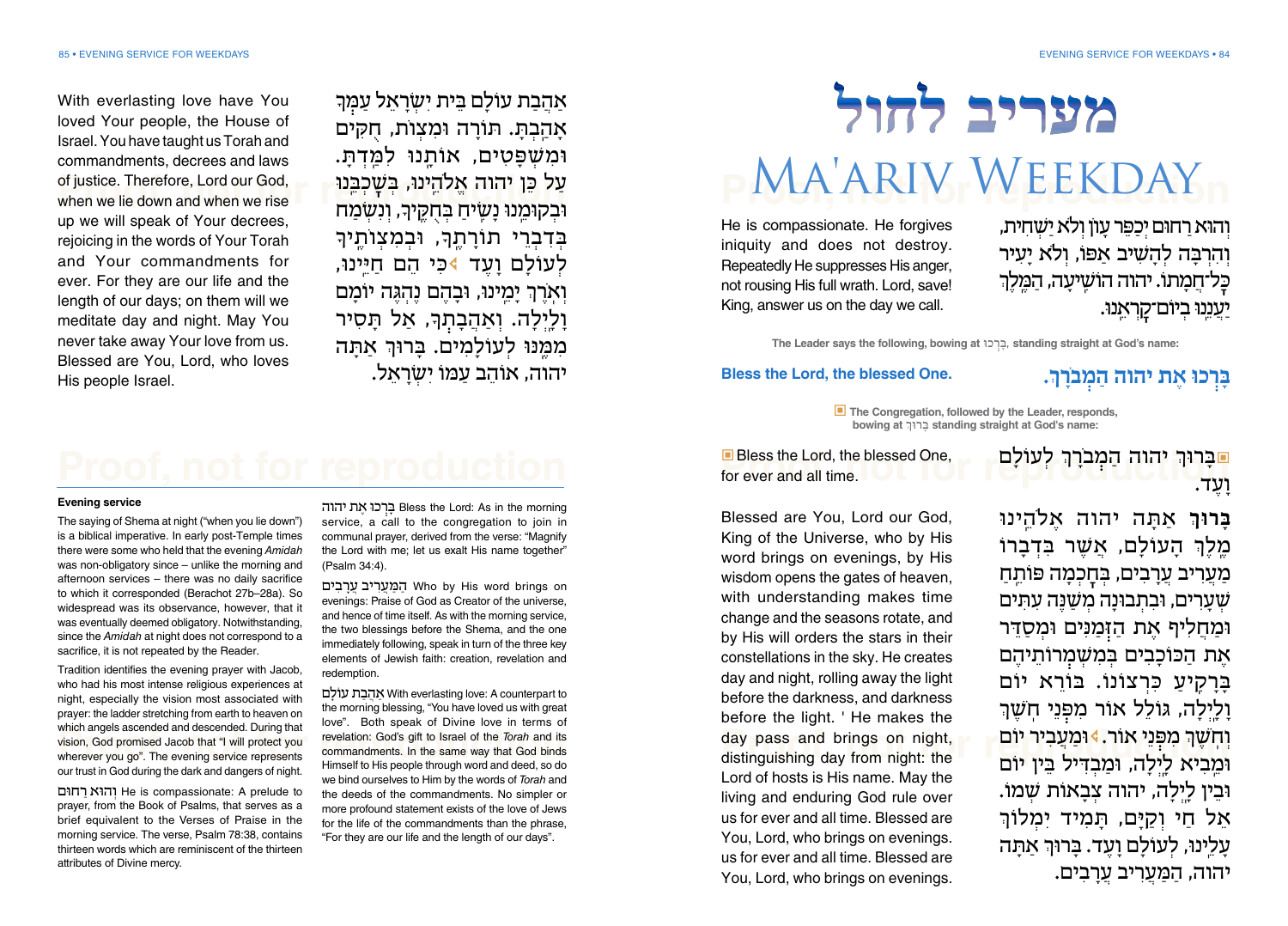**21–11:13 Deuteronomy**

If you indeed heed My commandments with which I charge you today, to love the Lord your God and worship Him with all vour heart and with all your soul. I will give rain in your land in its season, the early and late rain; and you shall gather in your grain, wine and oil. I will give grass in your field for your cattle, and you shall eat and be satisfied. Be careful lest your heart be tempted and you go astray and worship other gods, bowing down to them. Then the Lord's anger will flare against you and He will close the heavens so that there will be no rain. The land will not yield its crops, and you will perish swiftly from the good land that the Lord is giving you. Therefore set these. My words, on your heart and soul. Bind them as a sign on your hand, and they shall be an emblem between your eves. Teach them to your children, speaking of them when you sit at home and when you travel on the way, when you lie down and when you rise. Write them on the doorposts of your house and gates, so that you and your children may live long in the land that the Lord swore to your ancestors to give them, for as long as the heavens are above the earth

**דברים יא:יג–כא**

ill not yield its crops, and you and you and you and you and you and you and while saying the following verse:<br>will perish swiftly from the good **reproduction for the conduction in the formulation** for the saying the foll your God and worship Him with all **charged Formulation for Formulation formulation**<br>your heart and with all your soul, sour and with all your soul, rectriced rectriced rectricen reproduct in the land that the Lord (יְבָעֶיךָ, יִדְנוּךְ וּבִשְׁעָרֵיךְ, וּבְאֶת יִי-דִינִי, וּבְעֻרָם when you sit at home and when we here and that the Lord is and that the Lord **and the Lord develops to also and the** והיה אם־שמע תשמעו אל־ מִצוֹתי אשׁר אנכי מצוה אתכם הִיּוֹם לֹאהבֹה את־יהוה אלהיכם וּלְעַבְדוֹ בְּכְל־לְבְבְכֶם וּבְכָל־ נפשׁכם: ונתתי מטר־ארצכם בִּעָתוֹ יוֹרֵה וּמַלִקוֹשׁ ו<sub>ֹ</sub>אַסַפְתַ דגנֹרְ ותירשׁרְ ויצהרך: ונתתי עֵשֶׂב בְּשַׂדְךָ לִבְהֲמִתְּךָ ואָכלת ושבעת: השמרוּ לכם פּוִ־ יפתה לבבכם וסרתם ועבדתם אלהים אחרים והשתחויתם להם: וחרה אף־יהוה בכם ועצר את־השמים ולא־יהיה מטר וְהָאדמה לֹא תִתן את־יכוּלה וַאַבַדִּתֵּם מִהֲרָה מֵעַל הארץ הִטּבֹה אשׁר יהוה נֹתן לכם: ושמתם את־דברי אלה על־ לבבכם ועל־נפשכם וּקשרתם אֹתִם לֹאוֹת עַל־ידכֹם והיוּ לטוֹטפֹת בִּיו עִיניכם: ולמדתם אֹתִם אֶת־בְּנֵיכֶם לְדַבֵּר בִּם בִּשַׁבִתְּךָ בַּבֵיתֵךְ וּבַלֶכְתַּךְ בַדְּרַךְ וִבְשַׁכְבְּךָ וּבְקוּמֵךָ: וּכְתַבְתַם ַ עַל־מַזוּזוֹת בֵּיתֵךְ וּבִשָׁעַרִיךָ: למַעַן יִרְבִּוּ יְמֵיכֶם וִימֵי בְנֵיכֶם על האדמה אשר נשבע יהוה לאבתיכם לתת להם כימי השמים על־הארץ:

# שמע SHEMA-

## For a thought-provoking essay about the Shema please see *'Shema: Our Acceptance of God as King' on page 149*

The first line of the Shema is said aloud, with the right hand covering the eyes to aid *concentration. Often, either the first paragraph or all of the Shema is recited aloud* together. Sometimes the recitation follows the musical notes for Torah reading. *The second line starting "Baruch Shem..." is said quietly since it does not appear in Devarim (Deuteronomy) Chapter Six where the first paragraph of the Shema* appears in the Torah. Its recitation here reinforces the message of the Shema.

When prayers are not said with a minyan, say:

אֵל מַלֶּךְ נַאֲמַן, God, faithful King

Cover the eyes with the right hand while saying the following verse:

# **Listen, Israel: the Lord is our God. the Lord is One**

# **שׁ ְ מַ ֖ ע יִ שְׂ ר ָ אֵ ֑ ל יהו֥ ה ּ אֱ לֹהֵ ֖ ינו יהו֥ ה ׀ אֶ חָ ֽ ד:**

## **Say quietly:**

ואהבת את יהוה אלהיר בכל־ לִבְבָר וּבְכַל־נַפְשַׁךְ וּבְכַל־מִאֹדֵךָ: והיו הדברים האלה אשר אנכי מצוּךְ היּוֹם על־לכבךּ: ושׁנּנתּם לְבִנִיךְ וְדְבַרְתְ בַּם בַּשָׁבַתְּךָ וּבקוּמִרִ: וּקשׁרתּם לאוֹת על־ יִדְרָ וְהִיוּ לְטְטַפֹּת בֵּיוּ עֵינִיֽרָ ֿכתבתם על־מזזוֹת בּיתך ּובִשְׁעָרֶיךָ:

Elessed be the name of His glorious kingdom בָּרוּךְ שֵׁם כְּבוֹד מַלְכוּתוֹ לְעוֹלָם וָעֶד.<br>for ever and ever.

Love the Lord your God with all your heart, with all your soul, and with all your might. These words which I command you today shall be on your heart. Teach them repeatedly to your children, speaking of them when you sit at home and when you travel on the way, when you lie down and when you rise. Bind them as a sign on your hand, and they shall be an emblem between your eyes. Write them on the doorposts of your house and gates.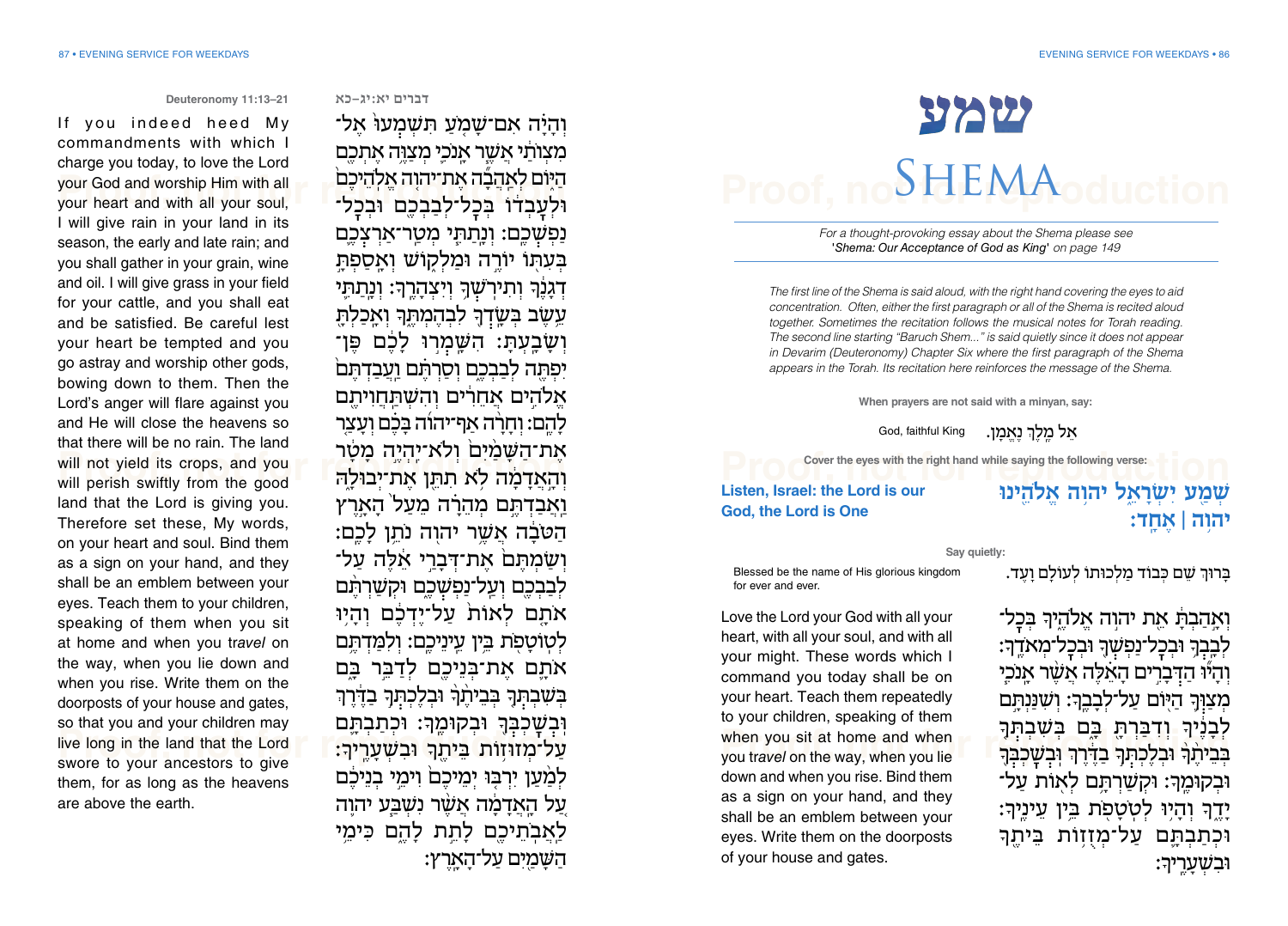slip; who led us on the high places of our enemies, raising our pride above all our foes: who did miracles for us and brought vengeance against Pharaoh; who performed signs and wonders in the land of Ham's children; who smote in His wrath all the firstborn of Egypt, and brought out His people Israel from their midst into everlasting freedom; who led His children through the divided Reed Sea, plunging their pursuers and enemies into the depths. When His children saw His might, they gave praise and thanks to His name, and willingly accepted His Sovereignty. Moses and the children of Israel then sang a song to You with great joy, and they all exclaimed:

**Who is like You, Lord, among** the mighty? Who is like You, majestic in holiness, awesome in praises, doing wonders?" Your children beheld Your majesty as You parted the sea before Moses. "This is my God!" they responded, and then said: "The Lord shall reign for ever and ever." And it is said, "For the Lord has redeemed Jacob and rescued him from a power stronger than his own." Blessed are You, Lord, who redeemed Israel.

Help us lie down, O Lord our God, in peace, and rise up, O our King, to life. Spread over us Your canopy of peace. Direct us with Your good counsel, and save us

אֲלֵהֶם וְעָשׂוּ לָהֶם צִיצָת עַל־כַּנְפֵי , corners of their garments for all<br>signs and wonders in the land of and procention are critered corners to their garments for all attach to and wo<br>בגדיהם לדרתם ונתנו על־ציצת עַל בַּמוֹת אוֹיְבֵינוּ, <u>וַי</u>ּרַם קַרְנֵנוּ ֿעַל־כָל־שׂוֹנְאֵנוּ. הָעִשֵׂה־לַּנוּ נִסִים וּנְקַמַה בִּפְרְעֹה, אוֹתוֹת וּמוֹפְתִים בּאדמת בני־חם. המכה בְעֶבְרָתוֹ כָּל־בְּכוֹרֵי מִצְרֵיִם, וִיּוֹצֵא אֶת־עַמוֹ יִשְׂרַאֵל מִתּוֹכַם לְחֵרוּת עוֹלָם. הַמַּעֲבִיר בַּנִיו בִּין גִזרי ים־סוּף, את־רוֹדפיהם וְאֵת־שׂוֹנְאֵיהֵם בְּתְהוֹמוֹת טְבַע. וְרָאוּ בְנַיו גִבוּרתוֹ, שַׁבַחוּ והוֹדוּ לשמוֹ.4וּמלכוּתוֹ בּרצוֹן קבּלוּ עַלִיהֵם. מ*ֹשֶׁ*ה וּבְנֵי יִשְׂרֹאֵל לִךְ ּעֲנוּ שִׁירַה בְּשִׂמְחָה רַבָּה, וְאָמְרוּ כלם,

> **מִ י־כָ מֹֽ כָ ה בָּ אֵ לִ ם יהוה, מִ י־כָּ מֹֽ כָ ה ּנֶאְדָּר בַּקְדֶשׁ, נוֹרָא תְהִלֹת,**<br>עְשֵׂה פֶלֶא.∢מַלְכוּתְךָ רָאוּ בָנֶיךָ בּוֹקֵעַ יִם לִפְנֵי מ*ֹשֶׁ*ה, זֶה אֵלִי עִנוּ, וְאָמְרוּ, יהוה יִמְלֹךְ לְעוֹלָם וַ עֶד. 4 וְנֶאֱמַר, כִּי־פַדַה יהוה אֶת־ יַעֲקֹב, וּגְאַלוֹ מִיַּד חַזַק מִמֵּנּוּ. בְרוּךְ אַתָה יהוה, גָּאַל יִשְׂרָאֵל.

הַשִׁכִּיבֵנוּ יהוה אַלהֵינוּ לִשַׁלוֹם, והעמידנוּ מלכנו לחיים, ופרו*ֹש*ׂ .<br>עָלִינוּ סֻכַּת שְׁלוֹמֶךָ, וְתַקְנֵנוּ בְּעֵצָה טוֹבָה מִלְפָנֶיךָ, וְהוֹשִׁיעֵנוּ לִמְעַן

## **41–15:37 Numbers**

The Lord spoke to Moses, saving: Speak to the Israelites and tell them to make tassels on the corners of their garments for all generations. They shall attach to the tassel at each corner a thread of blue. This shall be your tassel, and you shall see it and remember all of the Lord's commandments and keep them, not straying after your heart and after your eyes, following your own sinful desires. Thus you will be reminded to keep all My commandments, and be holy to your God. I am the Lord your God, who brought you out of the land of Egypt to be your God. I am the Lord your God. True

**The Leader repeats** 

and faithful is all this, and firmly established for us that He is the Lord our God, and there is none beside Him, and that we, Israel, are His people. He is our King, who redeems us from the hand of kings and delivers us from the grasp of all tyrants. He is our God, who on our behalf repays our foes and brings just retribution on our mortal enemies; who performs great deeds beyond understanding and wonders beyond number; who kept us alive, not letting our foot

**במדבר טו:לז–מא**

reproduction for an the Lord your God. True and they all reproduction for the cod. True am the Lord your God. True<br>exclaimed: מִצְרַיִּם לְהִיוֹת לַכֵם לֵאלֹהֵים אַנֵי "O O U C tile" sected am the Lord your God. True for **ויֹאמר יהוה אל־מ**ֹשׁה לאמֹר: דּבֿר אל־בּני ישׂראל ואמרת אלהם ועשוו להם ציצת על־כנפי בגדיהם לדרתם ונתנו על־ציצת הַכַּנַף פִּתְיל תִּכֵלֶת: וִהִיָּה לַכֶם לציצת וּראיתם אתו וּזכרתם את־כל־מצוֹת יהוֹה ועשיתם ֹאֹתִם וּלֹא תִתוּרוּ אַחרי לבבכם וֹאחרי עיניכֹם אשׁר־אתם זֹנים אחריהם: למען תזכּרו ועשיתם את־כַּל־מִצְוֹתֵי וְהִיִיתֵם קְדֹשֵׁים לֵאלְהֵיכֶם: אַנִّי יהוה אלהיכֹם אַשָּׁר הוֹצאתי אתכם מארץ מצרים להיות לכם לאלהים אני **∢יהוה אַלֹהיכֶם: אַמֶת** 

# יהוה אֱלֹהֵיכֶם אֱמֶת.

קנוּ מִצָּרְינוּ, וְהַמְשַׁקֵּם גְּמוּל לְכָל־ grasp of all tyrants. He is our God, מְנוּ מִצְּרְינוּ, וְהַמְשַׁקֵּם גְּמוּל לְכָל־<br>You, Lord, who redeemed Israel. You, Lord, who redeemed Israel. You, Lord, who on cur beh וֶ אֱמוּנַה כַּל־זֹאת, וְקַיַּם עַלֵינוּ, כִּי ּהו ּ א יהוה אֱ לֹהֵ ֽ ינו ּ וְ אֵ ין זולָ תוֹ , ואנחנוּ ישׂראל עמוֹ. הפוֹדנוּ מִיַּד מִלַכִים, מַלְכֵּנוּ הגּוֹאלנוּ מִכֵּף כַּל־הֱעֲרִיצִים. הָאֵל הַנִּפְרַע לֵנוּ מִצַרֵינוּ, וְהַמְשַׁלֵּם גִּמוּל לְכַל־ איִבֵי נַפְשָׁנוּ. הַעֹשֵׂה גְדֹלוֹת עַד־ אֵ ין חֵ ֽ קֶ ר, וְ נִ פְ לָ אוֹ ת עַ ד־אֵ ין מספר. השם נפשנו בחיים, ולא־נתן למוֹט רגלנוּ. המדריכנוּ

# The Lord your God is true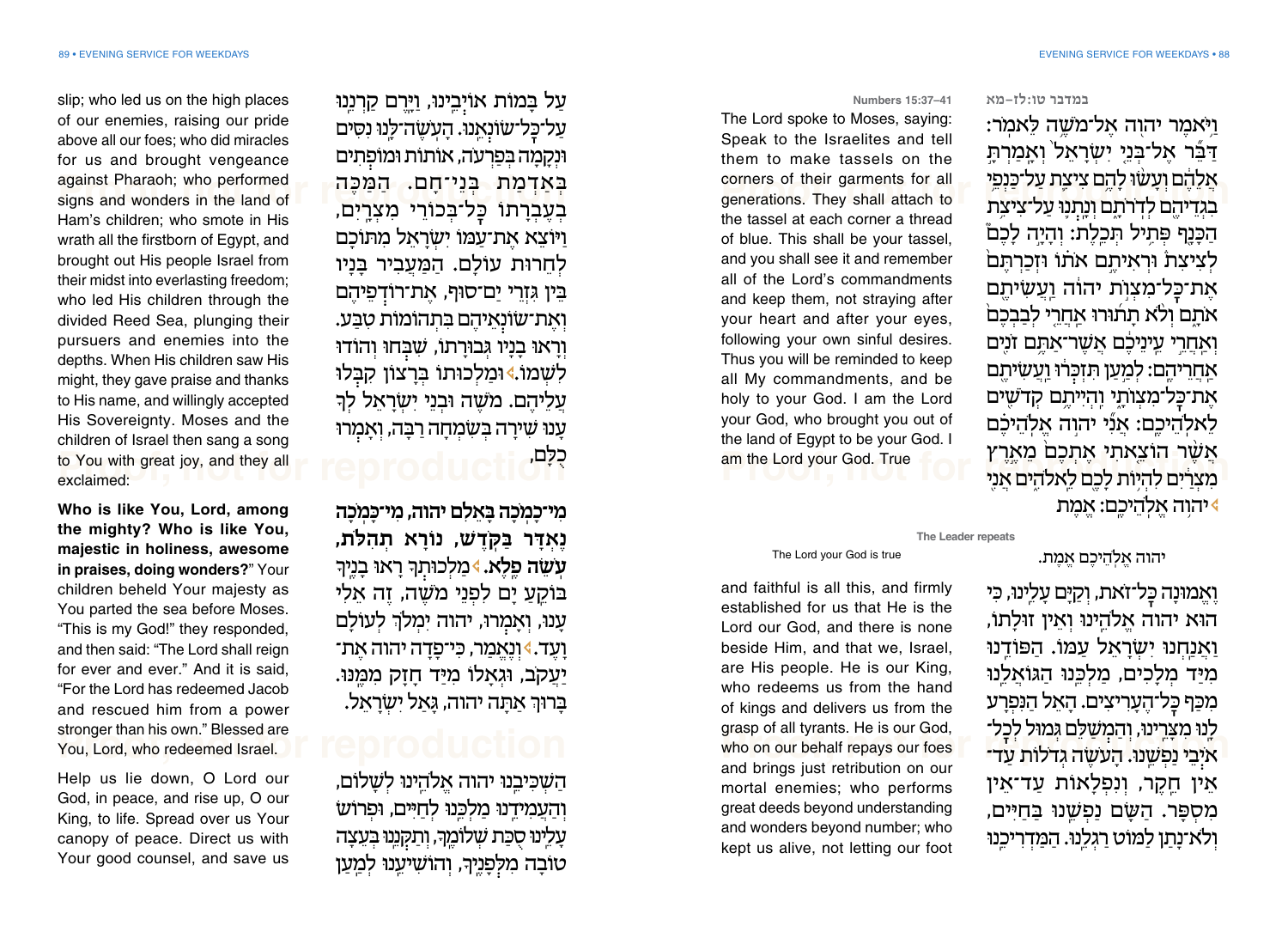and said: "The Lord. He is God: the Lord. He is God." The Lord shall be King over all the earth: on that day the Lord will be One and His name One, May Your love, Lord, be upon us, as we have put our hope in You. Save us, God our Saviour, gather us and deliver us from the nations. to thank Your holy name, and glory in Your praise. All the nations You made shall come and bow before You, Lord, and pay honour to Your name, for You are great and You perform wonders: You alone are God, We. Your people, the flock Your pasture, will praise You for ever. For all generations we will relate Your praise. Blessed is the Lord by day, blessed is the Lord by night. Blessed is the Lord when we lie down: blessed is the Lord when we rise. For in Your hand are the souls of the living and the dead, (as it is written:) "In His hand is every living soul, and the breath of all mankind." Into Your hand I entrust my spirit: You redeemed me, Lord, God of truth. Our God in heaven, bring unity to Your name, establish Your kingdom constantly and reign over us for ever and all time.

הַלְלוּיָהּ. בָּרוּךְ יהוה אֱלֹהִים alleluyah. Blessed be the Lord וְצֹא**וֹ מַרְעִיהֶךְ, נוֹדֶה לְרִ לְעוֹלָם, alleluyah. Blessed be the Lord אֱלֹהִים אֵלֹהִים alleluyah. Blessed be the Lord<br>Right. Blessed is the Lord whe** rom before and behind us. Shelter , אֵל כְּנָפֶיךָ תַּסְתִירֵנוּ, כִּי אֵל<br>us in the shadow of Your wings, for , אחד וביר חסדר ובירה אין basin the shadow of Your wings, for , was we have put our hope in You. על־פניהם, ויֹאמרוּ, יהוה הוּא האלהים, יהוה הוּא האלֹהים. וְהָיָה יהוה לְמֶלֶךְ עַל־כָּל־הָאָרֶץ, ּבַּיּוֹם הַהוּא יִהִיה יהוה אחד <mark>וּשְׁמוֹ אֶחָד. יְהִי חַסְדְּךְ יהוה</mark> עַלֵינוּ, כַּאֲשֶׁר יִחַלְנוּ לָךָ. הוֹשִׁיעֵנוּ אלֹהי ישׁענוּ, וקבּצנוּ והצילנוּ .<br>מִן־הַגּוֹיִם, לְהוֹדוֹת לְשֵׁם קָדְשֶׁךָ, לְהִשְׁתַּבְהַ בִּתְהִלָּתֶךָ. כְלִיגוֹיִם אַ עשׂית יבוֹאוּ וישתחוו לְפָנֶיךָ אֲדֹנָי, וִיכַבְּדוּ לִשָׁמֶךָ. כִּי־גָדוֹל אַתָּה וְעֹשֵׂה נִפְלָאוֹת,<br>אַתָּה אֱלֹהִים לְבַדֱךָ. וַאֲנַחְנוּ עַמְּךָ ן נוֹדֶה לְךָ לְעוֹלָם, וְצֹאן מַרְעִיתֶךָ, נוֹדֶה לְךָ לְעוֹלָם,<br>לְדוֹר וָדֹר נְסַפֵּר תְּהִלָּתֶךָ. בָּרוּךְ יהוה בַּיּוֹם, בָרוּךְ יהוה בַּלַיְלָה. בְּרוּךְ יהוה בְּשָׁכְבְּנוּ. בָּרוּךְ יהוה בְקוּמֶנוּ. כִּי בְיָדְךָ נַפְשׁוֹת הַחַיִּים וְהִמְתִים. אֲשֶׁר בְּיָדוֹ נֶפֶשׁ כַּל־ ּ חֵי, וְרוּחַ כַּל־בְּשַׂר־אִישׁ. בְּיַדְךָ ּ אַ פְ קִ יד רו ּ חִ י, פָ דִֽ יתָ ה אוֹ תִ י, יהוה אל אמת. אלהינוּ שב*ּשׁ*מים יחד ָשׁמְךָ, וְקַיֵּם מַלְכוּתְךָ תָמִיד, וּמְלוֹךְ עָלֵינוּ לְעוֹלָם וָעֶד

for the sake of Your name. Shield us and remove from us every enemy, plague, sword, famine and sorrow. Remove the adversary from before and behind us. Shelter us in the shadow of Your wings, for You, God, are our Guardian and Deliverer; You, God, are a gracious and compassionate King. Guard our going out and our coming in, for life and peace, from now and for ever. Blessed are You, Lord, who quards His people Israel for ever.

Blessed be the Lord for ever. Amen and Amen, Blessed from Zion be the Lord who dwells in Jerusalem. Halleluyah. Blessed be the Lord, God of Israel, who alone does wondrous things. Blessed be His glorious name for ever, and may the whole earth be filled with His glory. Amen and Amen. May the glory of the Lord endure for ever; may the Lord rejoice in His works. May the name of the Lord be blessed now and for all time. For the sake of His great name the Lord will not abandon His people, for the Lord vowed to make you His own. When all the people saw [God's wonders] they fell on their faces

השׁכיבנו Help us lie down: This blessing, which has no parallel in the morning service, is a prayer for protection against the hazards of the night.

בְּרוּךְ יהוה לְעוֹלָם Blessed be the Lord for ever: This passage originated among Babylonian Jewry

שְׁמֶךָ, וְהָגֵן בַּעַדֶנוּ, וְהָסֵר מֵעָלֵינוּ ּ אוֹ יֵ ב, ד ֶ ֽ בֶ ר, וְ חֶ ֽ רֶ ב, וְ רָ עָ ב, וְ יָ גוֹ ן, והסר שטן מלפנינו וּמאחרנוּ, וּבצל כּנפיך תסתירנוּ, כי אל וּבְצֵל כְּנָפֶיךָ תַּסְתִּירֵנוּ, כִּי אֵל<br>שׁוֹמְנִינוּ וּמַצִּילֵנוּ אָתָה,כִּי אֵל כֵיְלֶךְ חנּוּן ורחוּם אתה.) וּשׁמוֹר צאתנוּ וּבוֹאנוּ, לחיּים וּלשׁלוֹם מעתה וְעַד<sup>'</sup> עוֹלָם. בָּרוּךְ אַתָּה יהוה, . שוֹמר עמוֹ ישׂראל לעד

בָרוּךְ יהוה לְעוֹלָם, אָמֵן וְאָמֵ<mark>ן.</mark> ְבָרוּךְ יהוה מִצִיּוֹן, שֹכֵן יְרוּשָׁלְיִם, הַלְלוּיָה. בָּרְוּךְ יהוה אֱלֹהִים אַלהי ישׂראל, עֹשׂה נפלאוֹת .<br>לְבַדוֹ. וּבָרוּךְ שֵׁם כְּבוֹדוֹ לְעוֹלָם, וְיִמַּלֵא כְבוֹדוֹ אֶת־כַּל־הָאֲרֶץ, אָמֶן וְאָמֶן. יְהִי כְבוֹד יהוה לִעוֹלַם, יִשְׂמַח יהוה בִּמַעֲשַׂיו. יְהִי שֵׁם יהוה מְבוֹרָךָ, מֵעַתָּה וְעַד עוֹלָם. כִּי לֹא־יִטּשׁ יהוה אָת־עַמוֹ בַּעֲבוּר שִׁמוֹ הַגְּדוֹל, ּכ ִ י הוֹ אִ יל יהוה לַ עֲ שׂ וֹ ת אֶ תְ כֶ ם לוֹ לְעַם. וִיּרָא כַל־הַעַם וַיִּפְּלוּ

at a time when synagogues were not permitted within the town and were built in the fields outside. This made attendance at synagogue potentially hazardous at night. This prayer, with its eighteen references to God, was originally recited as a substitute for the evening Amidah - possibly to

shorten the evening service in synagogue so that participants could return home before dark. When conditions changed, the prayer was retained. Since

it was a substitute for the weekday Amidah, it is not said on *Shabbat* or festivals.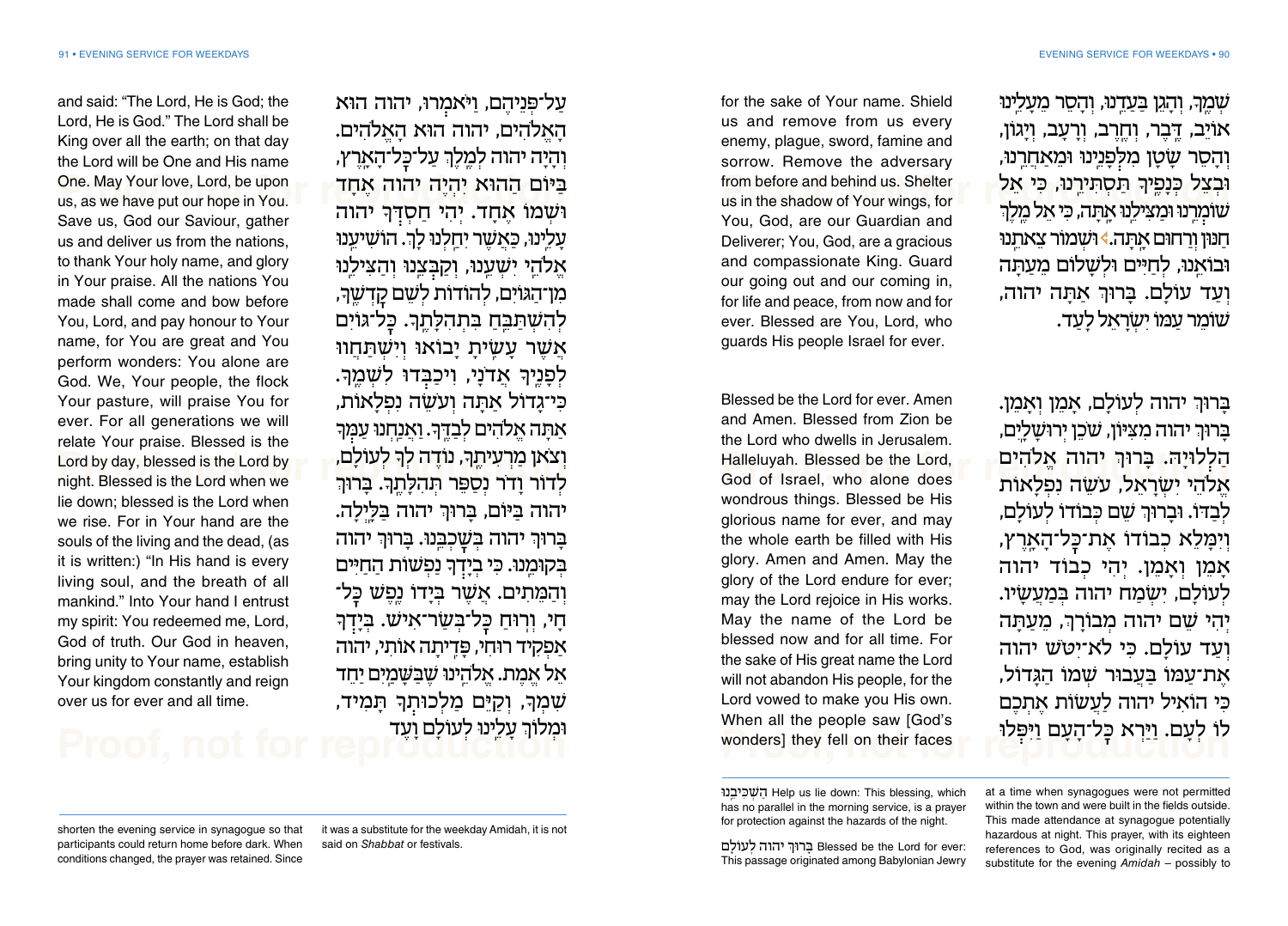יהוה מֶלֶךְ, יהוה מָלָךְ, יהוה<br>will be King for ever and all time.<br>ימלוב לייולם יויד 2 כי המלכום

May our eyes see, our hearts rejoice, and our souls be glad in Your true salvation, when Zion is told, "Your God reigns". The Lord is King, the Lord was King, the Lord will be King for ever and all time. For sovereignty is Yours, and to all eternity You will reign in glory, for we have no king but You. Blessed are You, Lord, the King who in His glory will constantly reign over us and all His creation for ever and all time.

יִרְאוּ עֵינֵינוּ וְיִשְׂמַח לִבֵּנוּ וְתַגֵל ֿנַפְשֵׁנוּ בִּישׁוּעָתְךָ בֶּאֱמֶת, ָ בָּאֱמוֹר לְצִיּוֹן מָלַךְ אֱלֹהָיִךְ. ֧֧֢֖֖֖֖֖֚֚֚֚֚֚֚֚֝ ֧֧֢֖֖֖֖֖֚֚֚֚֚֚֚֚֝ ֦֖֖֖֖֖֖֪֪֪ׅ֖֚֚֚֚֚֚֚֚֚֚֚֚֚֚֚֝֝֝֝֝֝֝֝֬֝֬֝֬֝֬֝֬֝֬֝֬ ֦֧֦֧֦֧֦֧֝֝<u>֚</u> יִמְלוֹךְ לְעוֹלָם וָעֶד.∢כִּי הַמַּלְכוּת ֧֖֖֖֖֖֖֚֚֚֚֚֚֚֚֚֝ ְ שֶׁלְךָ הִיא, וּלְעְוֹלְמֵי עַד תִּמְלוֹךְ ָ בְּכָבוֹד, כִּי אֵין לָנוּ מֶלֶךְ אֶלָא ְ ֧֧֢֖֖֖֖֖֖֖֖֪ׅ֚֚֚֚֚֚֚֚֚֚֚֝<u>֚</u> ּ בְּרוּךְ אַתָּה יהוה, הַמֶּלֶךְ ּבְכִבוֹדוֹ תָמִיד יִמְלוֹךְ עָלֵינוּ ֧֧֢֖֖֖֖֖֧֚֚֚֚֚֚֚֚֚֚֚֚֝<u>֚</u> ּ לְעוֹלָם וָעֶד, וְעַל כְּל־מַעֲשָׂיו.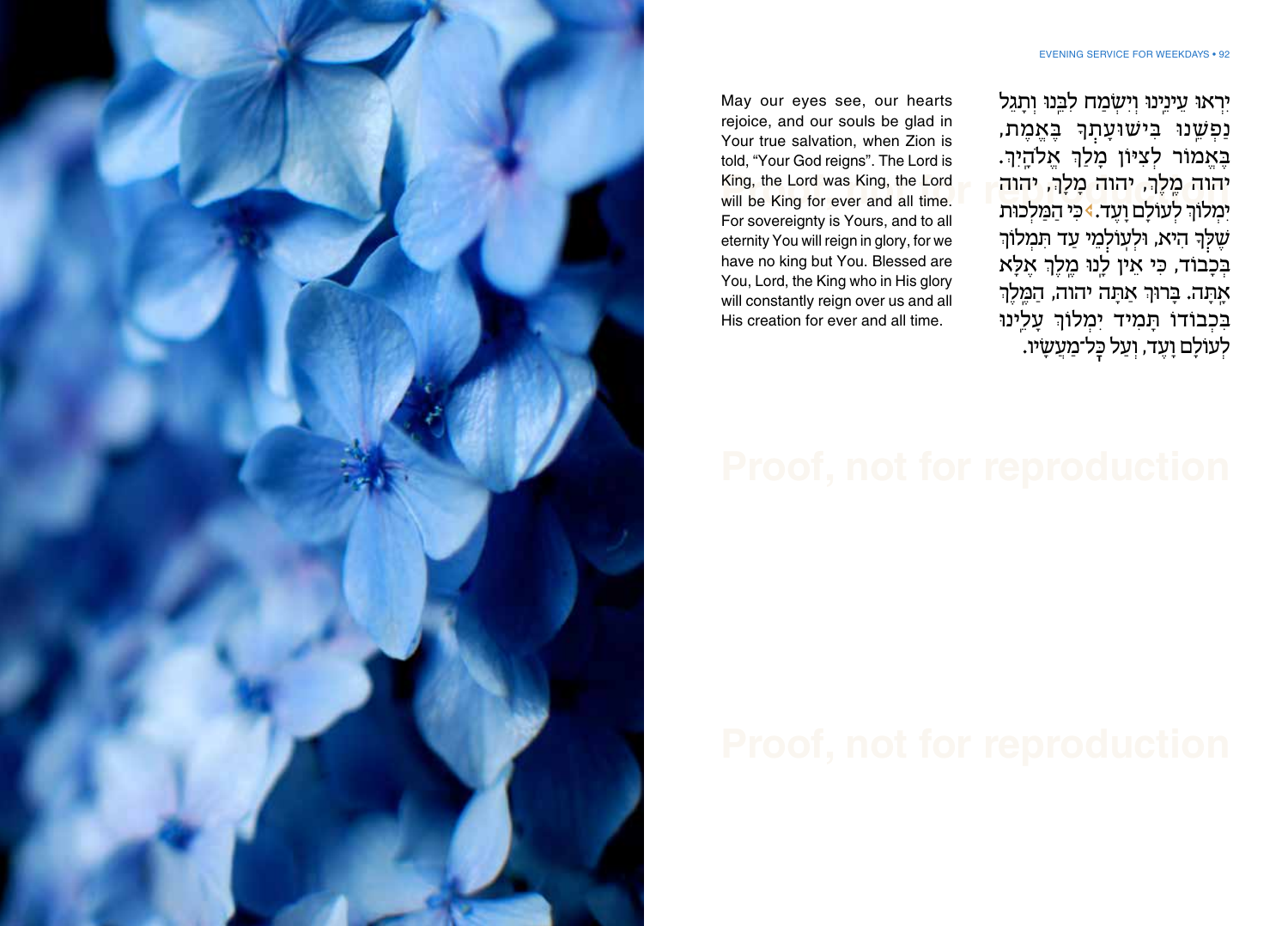**גבורות Might Divine 2**

You are eternally mighty, Lord. You give life to the dead and have great power to save

אתה גּבּוֹר לעוֹלם אדֹני, מחיּה מתים אתה, רב להוֹשׁיע.

**From after Simchat Torah until Pesach, add:** 

<code>He</code> makes the wind blow and the rain fall. בלשיב הרוּח וּמוֹריד הגּשׁם.

eath and gives life, and makes **of the production for the production of the production of the production of the proof.**<br>© Elessed are You, Lord our God Month of The Microsoft Muslim of the Microsoft of The Microsoft Musli He sustains the living with lovingkindness, and with great compassion revives the dead. He supports the fallen, heals the sick, sets captives free, and keeps His faith with those who sleep in the dust. Who is like You. Master of might, and to whom can You be compared, O King who brings death and gives life, and makes salvation grow?

**Between Rosh Hashanah and Yom Kippur add:** 

Who is like You, compassionate Father, who remembers His creatures in compassion, for life?

Faithful are You to revive the dead. Blessed are You, Lord, who revives the dead.

> **Holiness 3**

You are holy and Your name is holy, and holy ones praise You daily, Selah! Blessed are You, Lord, \*the holy God.

\* Between Rosh Hashanah and Yom Kippur, end the blessing:

The Holy King ּהמלךְ הקדוֹשׁ.

מכלכל חיים בחסד, מחיה מתים ברחמים רבים, סוֹמִרִ ּ נוֹ פְְ לִ ים, וְ רוֹ פֵ א חוֹ לִ ים, ו ּמַ ת ִ יר אסוּרים, ומקים אמוּנתוֹ לִישֵׁנֵי עָפָר. מִי כָמְוֹךָ בַּעַל<br>גבורות, וּמי דומה לך, מלך גְבוּרוֹת, וֹמִי דְוֹמֶה לָךָ, מֶלֶךְ ממית ומחיה ומצמיח ישׁוּעה.

מִי כָמְוֹךְ אַב הָרַחֲמִים, זוֹכֵר יְצוּרָיו לחיים ברחמים.

ונאמן אתה להחיות מתים.

.<br>בָרוּךְ אַתָה יהוה, מְחַיֵּה המתים.

**קדושת השם**

reproduction for the other with the book of life. O King who desires life,<br>**product for and write us in the book of life - tor Your sake, production for life, and write us in the book of life for Your sake,<br>daily. Selah!** ָ קדוֹשׁ אתה קדוֹשׁ ושׁמִר וּקְדוֹשׁים בְּכָל־יוֹם יְהַלְלוּךָ סֶלָה. בְרוּךְ אַתָה יהוה, \*הָאֵל הַקָדוֹשׁ.

# 77729 **reproduction for the same of the conduction for the conduction of the conduction of the conduction of the conduction of the conduction of the conduction of the conduction of the conduction of the conduction of the conduct**

## For a thought-provoking essay about the Amidah please see *'The Amidah: Redemption and Aspiration' on page 150.*

*The following praver, until "in former vears", on page 106, is said standing with feet together. Take three steps back, then forward. At the points indicated by*  $\odot$ *, bend the knees at* the first word, bow at the second, and stand straight before saying God's name.

# *O* **Lord, open my lips, so that my** mouth may declare Your praise

**אֲ דֹנָ י, שְׂ פָ תַ י ּת ּ ִ פְ תָ ח, ּופִ י ּיַ גִ יד**

**ָ .**

**ּת ּ ְ הִ לָ תֶ ֽ ך**

**אבות Patriarchs 1**

**GBlessed are You, Lord our God** and God of our Fathers. God of Abraham, God of Isaac and God of Jacob; the great, mighty and awesome God, God Most High, who bestows acts of lovingkindness and creates all, who remembers the lovingkindness of the Fathers and will bring a Redeemer to their children's children for the sake of His name, in love.

**ַ בַרוּרְ אִתְּה יהוה אַלֹהינוּ** ואלהי אבוֹתינוּ, אלֹהי אברהם, אלֹהי יצחק, ואלֹהי יעקב, האל הגדוֹל הגּבּוֹר והנּוֹרא, ּ אֵ ל עֶ לְ יוֹ ן, גוֹ מֵ ל חֲ סָ דִ ים טוֹ בִ ים וּקוֹנה הכֹּל, וזוֹכר חסדי אבוֹת, וּמִביא גוֹאל לבני בניהם, למען שמוֹ באהבה.

**Between Rosh Hashanah and Yom Kippur add:** 

Remember us for life, O King who desires life, and write us in the book of life – for Your sake. O God of life

King, Helper, Saviour, Shield: **O**Blessed are You, Lord, Shield of .Abraham

וָכְרָנוּ לַחַיִּים, מֶלֶךְ חָפֵץ בַּחַיִּים, וְכָתְבֵנוּ יִ יִ יִ יִ יִ<br>בְּסֶפֶר הַחַיִּים, לְמַעַנְךָ אֱלֹהִים חַיִּים.

. וּמוֹשׁיע וּמגו מלה .<br>פִּבְרוּךְ אַתָה יהוה ,מָגֵן אַבְרָהָם.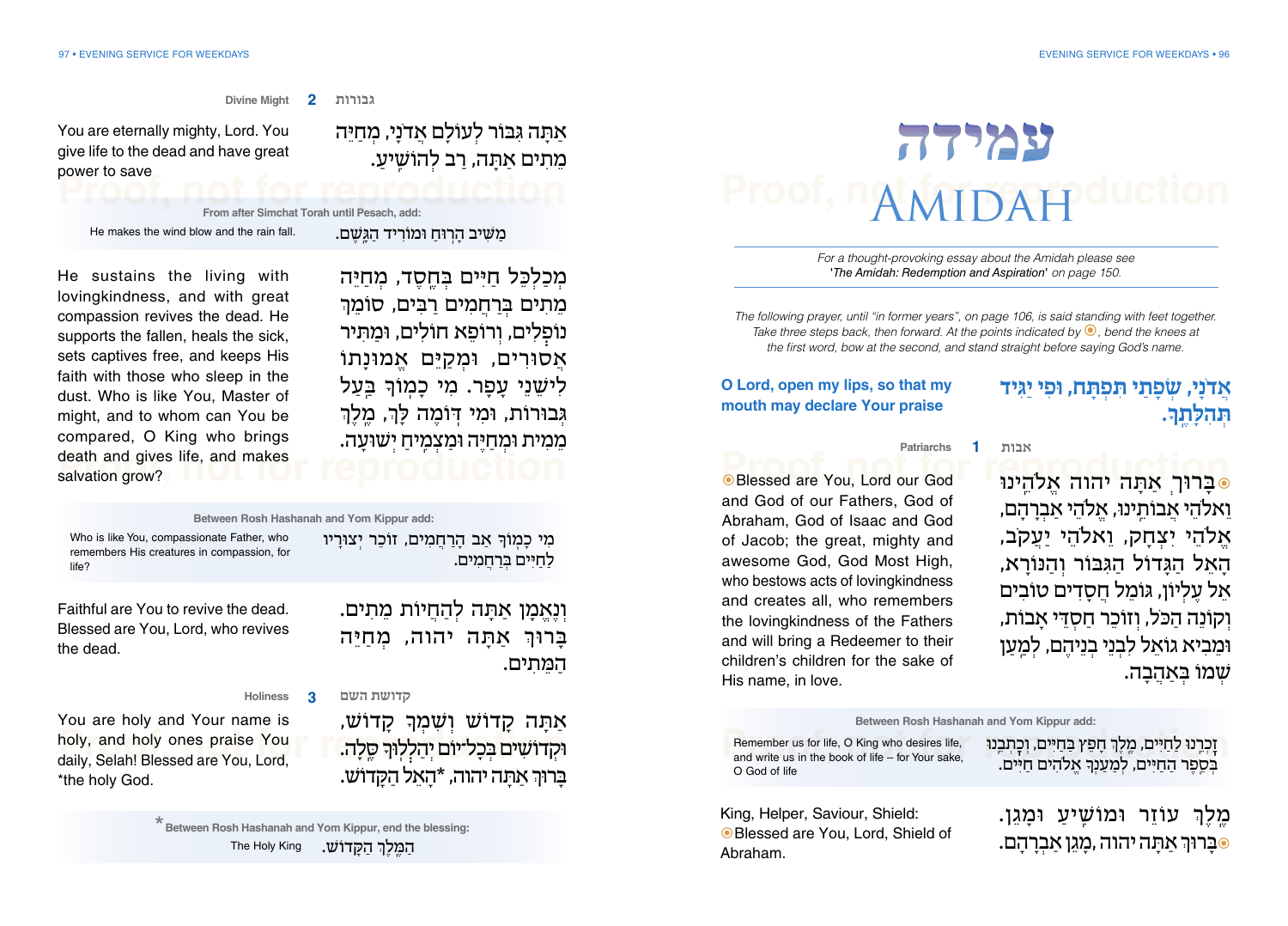וּמַלמַד לאַנוֹשׁ בִּינָה.

and forgive. Blessed are You, Lord, the gracious One who repeatedly forgives.

**Redemption**

reproduction for the production  $\mathbf{r}$ ראָה בְעֲנִינוּ, וְרִיבָה רִיבֵנוּ, after Shabbat or a Yom Tov say:<br>cause, and redeem us soon for Your and provide the proof the proof the proof the production of the production o Look on our affliction, plead our cause, and redeem us soon for Your name's sake, for You are a powerful Redeemer. Blessed are You, Lord, the Redeemer of Israel

**Healing**

requestion for the sick of His people **reproduction of the sick of His people of the sick of His people of the sick of His people**  $\blacksquare$ Heal us, Lord, and we shall be healed. Save us and we shall be saved, for You are our praise. Bring complete recovery for all our ailments,<sup>\*</sup> for You, God, King, are a faithful and compassionate Healer, Blessed are You, Lord. Healer of the sick of His people Israel

<sup>\*</sup> The following prayer for a sick person may be said here:

May it be Your will, O Lord our God and God of our ancestors, that You speedily send a complete recovery from heaven, a healing of both soul and body, to the patient (name), son/ daughter of (mother's name) among the other afflicted of Israel.

<mark>וִיהִי רָצוֹן מִלְפָנֶיךָ, יהוה אֱלֹהֲינוּ וֵאל</mark>הֵי אבוֹתינוּ, שׁתּשׁלח מהרה רפואה שלמה מן השמים, רפואת הנפש וּרפוּאת הגּוּף לחוֹלה/לחוֹלה (name בַּן/בַּת mother's name) בְּתוֹךְ שְׁאָר חוֹלֵי יִשְׂרָאֵל

Blessing 8: Healing. We pray that medical treatment be successful and that God himself be part of the healing process. We are body and soul; the health of one affects that of the other.

מוֹחֵל וְסוֹלֵ<mark>חַ אֶתָה. בָּרוּךְ אַתָה</mark> יהוה, חַנוּן, הַמַרִּבֵה לסלוֹח.

**7 גאולה**

> רְאֶה בְעַנְיִנוּ, וְרִיבַה רִיבָנוּ, וּגְאָלֵנוּ מְהֵרָה לְמַעַן שְׁמֶךָ, כִּי גוֹאַל חָזָק אֶתָה. בָּרוּךְ אַתָּה יהוה. גּוֹאל *י*שׂראל.

**רפואה 8**

> רפאנוּ יהוה ונרפא, הו*ֹשי*ענוּ ונוּשׁעה, כּי תהלתנו אתה, וְהַעֲלָה רִפוּאַה שַׁלְמַה לְכַל .<br>מַכּוֹתֵינוּ,\* כִּי אֵל מֶלֶךְ רוֹפֵא נְאֱמָן וְרַחֲמָן אֶתָּה. בְּרוּךְ אַתָּה יהוה, רוֹפַא חוֹל<mark>י</mark> עַמּוֹ יִשׂראל.

**4 דעת Knowledge**

**After Shabbat or a Yom Tov say:** 

You grace humanity with knowledge and teach mortals understanding.

You have graced us with the knowledge of Your Torah, and taught us to perform the statutes of Your will. You have distinguished. Lord our God, between sacred and profane, light and darkness, Israel and the nations, and between the seventh day and the six days of work. Our Father, our King, may the days approaching us bring peace; may we be free from all sin, cleansed from all iniquity, holding fast to our reverence of You. And...

Grace us with the knowledge, understanding and discernment that come from You. Blessed are You. Lord. who graciously grants knowledge.

> **Repentance 5**

Bring us back, our Father, to Your Torah. Draw us near, our King, to Your service. Lead us back to You in perfect repentance. Blessed are You, Lord, who desires repentance.

**Forgiveness 6**

Forgive us, our Father, for we have sinned. Pardon us, our King, for we have transgressed; for You pardon

Talmudic וננתנו You have graced us: From Talmudic times, this paragraph has been the way of marking Havdalah – the transition between holy and secular  $time -$  within the Amidah prayer. Havdalah is repeated as a separate ceremony in the synagogue after prayer, and then again at home. Its positioning here, in the prayer for knowledge, indicates the essential connection between the human mind and the ability to make distinctions ("If there is no

אַתָּה חוֹנַנְתָנוּ לְמַדַּע תּוֹרָתֶךָ, וַתְ<mark>ל</mark>ַמְדֵנוּ לַעֲשׂוֹת חֻקֵי רְצוֹנֶךְ וַתַּבְדֵל יהוה אֱלֹהֵינוּ בֵּין קֹדֶשׁ לְחוֹל בֵּין אוֹר לְחְשֶׁךָ, ּ בֵּ ין יִ שְ ׂ רָ אֵ ל לָ עַ מִ ּ ים, בֵּ ין יוֹ ם הַ שְְ ׁ בִ יעִ י לְשֵׁעַת יְמֵי המִעַשָׂה. אָבִינוּ מַלְכֵּנוּ, החל עלינוּ היִמים הבאים לקראתנוּ לשלום חשוכים מכל־חטא ומנקים ִמְכְל־עָוֹן וּמְדֻבָּקִים בְּיִרְאָתֶךָ. וְ...

# הְנֵנוּ מֵאִתְּךָ דֵעָה בִּינָה וְהַשְׂכֵל.<br>י .<br>בְּרוּךְ אַתָּה יהוה, חוֹנֵן הַדֶּעַת.

**תשובה**

הֲשִׁיּבְנוּ אָבְינוּ לְתוֹרָתֶךָ, וְקָ<mark>רְב</mark>ִנוּ מַלְכֵנוּ לַעֲבוֹדָתֶךָ, וְהַחֲזִירֵנוּ<br>בּתשוּבה שלמה לפנירּ. בּרוּרִ בִּתְשׁוּבָה שְׁלֵמָה לְפָנֶיךָ. בָרוּך אתה יהוה, הרוֹצה בתשׁוּבה.

**סליחה**

ּ סלח־לנוּ אָבִינוּ כּי חָטְאַנוּ, מִחַל־לָנוּ מַלְכֵּנוּ כִּי פַשַׁעֲנוּ, כִּי

knowledge", says the Talmud, "how can there be distinction?"). In nature there are no sharp boundaries. Day shades gradually into night; winter into spring; life into sentience. According to the Torah, what links man to God is our ability to separate, classify and name, and thus to see order amidst seeming chaos. As we begin the working week, we acknowledge the Divine order of creation as the necessary prelude to human acts of creation.

ּ אִתַּה חוֹנֵן לְאָדָם דַעַת,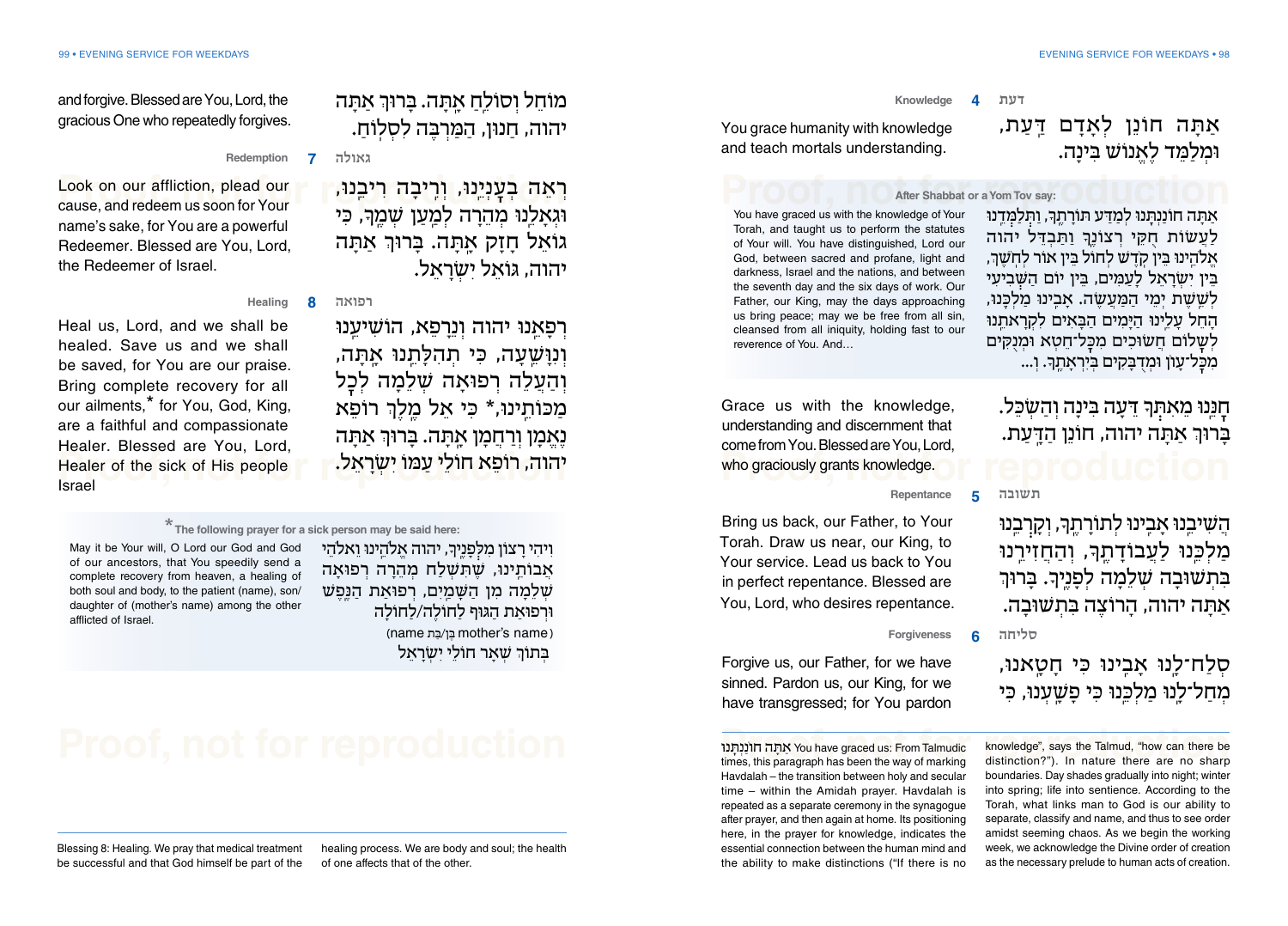$\frac{1}{2}$  Between Rosh Hashanah and Yom Kippur, end the blessing: The King of Justice המלך המשפט

**Informers Against 12**

For the slanderers let there be no hope, and may all wickedness perish in an instant. May all Your enemies swiftly be cut down. May You swiftly uproot, crush, cast down and humble the kingdom of arrogance swiftly in our days. Blessed are You, Lord, who destroys enemies and humbles the arrogant.

**Righteous The 13**

To the righteous, the pious, the elders of Your people the house of Israel, the remnant of their scholars. the righteous converts, and to us, may Your compassion be aroused, Lord our God. Grant a good reward to all who sincerely trust in Your hame. Set our lot with them for ever. so that we may never be ashamed. for in You we trust. Blessed are You. Lord, who is the support and trust of the righteous.

## **Rebuilding Jerusalem 14**

ro Jerusalem, You city, may You וועצינו כְּבַתְּחִקָה, וְהָסֵר מִמֶּנוּ<br>return in compassion, and may You<br>sighing. May You alone. Lord. rejon and reproduction for the compassion, and may You To Jerusalem, Your city, may You return in compassion, and may You dwell in it as You promised. May You rebuild it rapidly in our days as an everlasting structure, and instal within it soon the throne of David. Blessed are You. Lord, who builds .Jerusalem

# **ברכת המינים**

ולמלשינים אל־תהי תקוה, וְכַל הַרִשְׁעַה כְּרֵגַע תֹּאבֶד, וְכַל ָ ּ מְ הֵ רָ ה יִ כ ָּ רֵ ֽ תו ּ , ו ּ מַ לְ כות אוֹ יְְ בֶ ֽיך זדוֹן מהרה תִעַקֵּר וּתְשַׁבֵּר וּתמגּר ותכניע במהרה בימינו. בְרוּךְ אַתָה יהוה, שֹבֵר אוֹיְבִים וּמַכְנִיעַ זדים.

**על הצדיקים**

reproduction for their scholars, and to us, it and the reproduction for the years.<br>the years. and to us, it is and to us, it is righteous converts, and to us, it is reproduction for the years. p על־הצדיקים ועל־החסידים, ֿיָעַל־זִקְנֵי עַמְרְ בֵּית יִשְׂרָאֵל, וֹעַל־פּליטת סוֹפריהם, ועל־ ּ גֵּרִי הַצֲדָק וְעַלֵינוּ, יַהֲמוּ רַחֲמֵיךָ יהוה אלהינוּ, ותן שׂכר טוֹב לְכֹל הַבוֹטְחִים בְּשִׁמְךָ בָאֱמֶת, וְשִׂים חַלְקֵנוּ עִמֲהֶם לְעוֹלָם, וְלֹא נֵבוֹשׁ כִּי־בְךָ בָטֶחְנוּ. בָרוּך אתה יהוה, משׁען ומבטח לצדיקים.

> $\frac{1}{2}$ וְלִירוּשָׁלַיִם עִירְךָ בְּרַחֲמִים ת שוּב, ותשכון בתוכה כאשר ּד ּ ִ בַּ ֽ רְ ת ּ ָ , ו ּ בְ נֵ ה אוֹ תָ ה בְּ קָ רוֹ ב בִּיְמֵינוּ בִּנְיַן עוֹלָם, וְכָסֶא דַוִד מהרה לתוֹכה תִכין. בִּרוּךְ אתה יהוה, בוֹנה ירוּשׁלים.

**בנין ירושלים**

Your goodness satisfy us, blessing our year as the best of years. Blessed are You, Lord, who blesses the years.

Bless this year for us, Lord our God, and all its types of produce

for good.

Sound the great shofar for our freedom, raise high the banner to gather our exiles, and gather us together from the four quarters of the earth. Blessed are You, Lord, who gathers the dispersed of His people Israel.

Restore our judges as at first and our counsellors as at the beginning, and remove from us sorrow and sighing. May You alone, Lord, reign over us with lovingkindness and compassion, and vindicate us in justice. Blessed are You, Lord,\*the King who loves righteousness and justice.

## **Prosperity ברכת השנים 9**

reproduction for good. The slanderers let there be the production of the production of the production of the proof of the proof of the proof of the proof of the proof of the proof of the proof of the proof of the proof of בְּרַךְ עָלֵינוּ יהוה אֱלֹהֵינוּ אֶת השׁנה הזֹאת ואת כל מיני תִבוּאתה לטוֹבה.

> From the second day of Pesach until December 4th (in a year before a civil leap year, 5th), say:

# וֹתן בּרכה Grant blessing ותן ברכה

ּ עַ ל־פ ְ נֵ י ּ הָ אֲ דָ מָ ה, וְ שַׂ בְְּ עֵ ֽ נו  $\mu$ מְטוּבֶךְ, וּבָרַךְ שְׁנָתְנוּ כַּשָּׁנִים הַטּוֹבוֹת. בָרוּךְ אַתָּה יהוה,

ותו טל וּמטר לברכה

.<br>מְבָרֶךְ הַ<mark>שָׁנִים</mark>

## From December 5th (in the year before a civil leap year, 6th) until Pesach, say

Grant dew and rain as a blessing

on the face of the earth, and from

**קיבוץ גלויות**

ּתְקַע בְּשׁוֹפַר גַּדוֹל לְחֵרוּתנוּ, ּ וְ שָׂ א נֵ ס לְ קַ בֵּ ץ ג ּ ָ לֻ י ּ וֹ תֵ ֽ ינו, ּוְקַבְּצֵנוּ יַחַד מֵאַרְבַּע כַּנְפוֹת .<br>הָאֶרֶץ. בָּרוּךְ אַתָּה יהוה, ָ מְקַבֵּץ, נִדְחֵי עַמּוֹ יְשׂראל.

## **Justice 11 השבת המשפט**

הַ יַעֵיבַה שׁוֹפְטֵינוּ כְּבַרְאשׁוֹנַה, ּוְיוֹעֲצֵינוּ כִּבַתְּחִלַּה, וְהַסֵר מִמֵנוּ יָגוֹן וַאֲנָחָה, ומְלוֹךְ עָלֵינוּ אַתָה .<br>יהוה לְבַדְּךָ בְּחֶסֶד וּבְרַחֲמִים, וְצַדְקֵנוּ בַּמִ*שְׁפָּט. בָּרוּךְ* אַתָּה יהוה, \*מֶלֶךְ, אוֹהֵב צְדָקָה ּו ּ מִ שׁ ְ פָ ט.

Ingathering of Exiles 10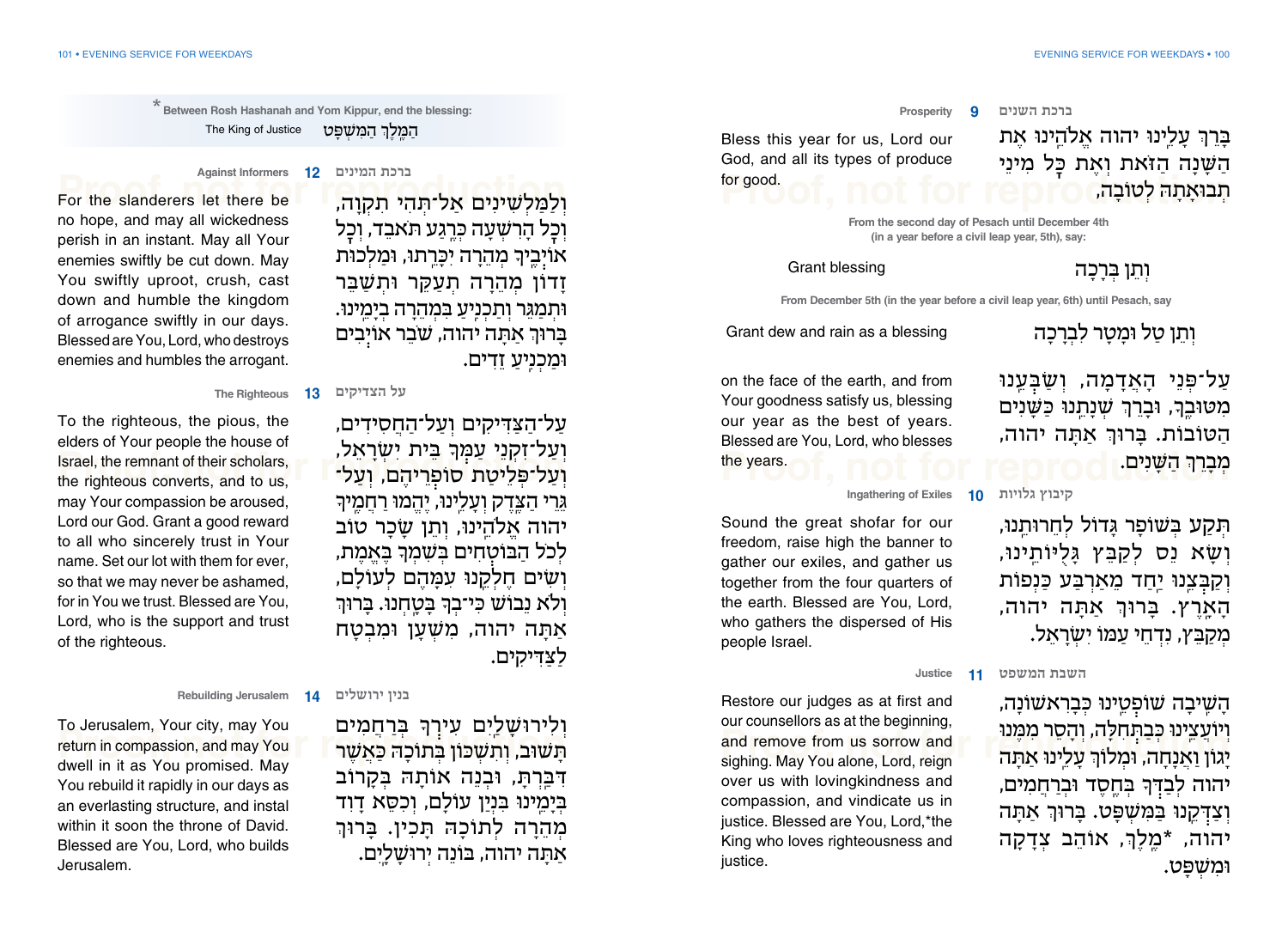on this day of

On Rosh Chodesh:

**Bosh Chodesh** 

being, grace, lovingkindness and compassion. life and peace, on this day of Jerusalem Your holy city, and of all Your people the House of  $Israel - for$  deliverance and well-being, grace lovingkindness and compassion. life and peace.

recollect us for blessing, and deliver us for life. In accord with Your promise of salvation and compassion, spare us and be gracious to us; have compassion on us and deliver us, for our eyes are turned to You because You, God, are a gracious and compassionate King.

On Sukkot:

Sukkot Festival

And may our eyes witness Your return to Zion in compassion. Blessed are You, Lord, who restores

His Presence to Zion.

**משיח בן דוד David of Kingdom 15**

פ**ישוּעְהֶך, כִּי לִישׁוּעָהְךָ קִוְּינוּ** בְּינוּ בְּיוֹ אֲיוּ יְוִיִּהוֹן בְּי עַמְן בִּינוּ בְּיוֹ הּ הּ וֹשׁמּשׁ and compassion, life and peace, בִּי**שׁוּעָהֶךָ, כִּי לִישׁוּעָהָךָ קִבְּי**כִה, וּלְחֵן and peace, produ אֶת־צֶמַח דָּוִד עַבְדְּךָ מְהֵרָה תצמיח, וקרנו תרום ַבִּישׁוּעָתֶךָ, כִּי <mark>לִישׁוּ</mark>עָתְךָ קו<mark>ּיִינוּ</mark> כְּל־הַיּוֹם. בָּרוּךְ אַתָּה יהוה, מצמיח קרן ישׁוּעה. May the offshoot of Your servant David soon flower, and may his pride be raised high by Your salvation, for we wait for Your salvation all day. Blessed are You, Lord, who makes the glory of salvation flourish.

Response to Prayer 16

שמע קוֹלנוּ יהוה אלהינוּ. חוּס ורחם עלינוּ, וקבל ברחמים וּברצוֹן את־תפלתנוּ, כּי אל ּ שׁ וֹ מֵ ֽ עַ ת ּ ְ פִ ל ּ וֹ ת וְ תַ חֲ נונִ ים, אָתָה. וּמִלְפָנֶיךָ מַלְכֵנוּ, רֵיקָם אל תשׁיבנוּ, כ*ּי* אתה שוֹמע בְרוּךְ אַתָה יהוה, שוֹמֵעַ תְּפִלָּה.

# **עבודה**

ָ רִצה יהוה אלהינוּ בִעמִר ישׂראל וּבתפלתם, והשׁב את־ ָ.<br>הָעֲבוֹדָה לִדְבִיר בֵּיתֶךָ. וְאִשֵּׁי ישׂראל וּתפלתם באהבה תקבל ברצוֹן, וּתהי לרצוֹן ֿתְמִיד עֲבוֹדַת יִשְׂרָאֵל עַמֶּךְ.

ה אַנְּנָה יְהוֹרָ, אֲנִה יְהוֹרָ, אֲנֹיִה יְהוֹרָ, יִשְׂ רָאֵל בְּרַחֲמִיּם.<br>Pou, Lord, who listens to prayer. The section of Your people Israel. Blessed are<br>The section for the section and all the conduct of the conduct Listen to our voice. Lord our God. Spare us and have compassion on us, and in compassion and favour accept our prayer, for You, God, listen to prayers and pleas. Do not handed from Your presence, for You turn us away, O our King, emptylisten with compassion to the prayer of Your people Israel. Blessed are You, Lord, who listens to prayer.

## **Service Temple 17**

Find favour, Lord our God, in Your people Israel and their prayer. Restore the service to Your most holy house, offerings of Israel and their prayer. and accept in love and favour the fire-May the service of Your people Israel always find favour with You.

# וּלטוֹבה. וּלחו וּלחסד וּלרחמים.

וּלחיּים וּלשׁלוֹם בּיוֹם וזכרוֹן ירוּשׁלים עִיר קָדְשֶׁךָ, וְזִכְרוֹן כְּל־עַמְךָ בֵית יִשְׂרָאֵל לְפָנֶיךָ, לִפְלֵיטָה וּלְטוֹבָה, וּלְחֵן וּלְחֵסֶד וּלְרַחֲמִים, וּלְחַיּים וּלֹשׁלוֹם ביוֹם

On Sukkot: On Rosh Chodesh On Pesach חג המצות חג הסכות ראש החדש

הזה. זכרנוּ יהוה אלהינוּ בּוֹ לטוֹבה, וּפַקְדֵנוּ בוֹ לִבְרְכֵה, וְהוֹשׁיעַנוּ בוֹ לְחַיִּים. וּבִדְבַר יְשׁוּעָה וְרַחֲמִים, חוּס<br>וְחָנֵּנוּ וְרַחֵם עָלֵינוּ וְהוֹשִׁיעֵנוּ, כִּי אֵלֵיךְ ּ עֵינֵינוּ, כִּי אֵל מֶלֶךְ חַנּוּן וְרַחוּם אָתָה.

וְתֶחֱזֶינָה עֵינֵינוּ בְּשׁוּבְךָ לְצִיּוֹן .<br>בְּרַחֲמִים. בָּרוּךְ אַתָה יהוה, **המחזיר שׁכינתוֹ לציּוֹן.** 

## **E** Bow at the first five words

**On Rosh Chodesh and Chol Hamoed say:** 

On Pesach:

**Matzot Festival** 

# **18 Thanksgiving הודאה**

 $\square$  We give thanks to You, for You are the Lord our God and God of our ancestors for ever and all time. You are the Rock of our lives. Shield of our salvation from generation to generation. We will thank You and declare Your praise for our lives, which are entrusted into Your hand: our souls, which are placed in Your charge; for Your miracles which are with us every day: and for Your wonders and favours at all times, evening, morning and midday. You are good – for Your compassion never fails. You are compassionate

charge; the replaced in Your **controller reproduction of the controller controller of the controller of the con**<br>Charge; for Your miracles which which and Sold part of our God and God of our ancestors, may there with the ינשט הוא המשמש המשמש המשמש המשמש המשמש המשמש המשמש המשמש המשמש המשמש המשמש המשמש המשמש המשמש המשמש המשמש המשמש ה<br>
Condour Generalism and favour condour Space and the passion on the condour our voice . The measurement on מוֹדִים אֲנַחְנוּ לָךְ, שָׁאַתָה הוא <mark>-</mark> יהוה אֱלֹהֱינוּ וֵאלֹהִי אבוֹתינוּ לְעוֹלָם וַעֲד. צוּר חַיֵּינוּ, מַגֶן ישׁענו אתה הוא לדוֹר ודוֹר. ָנוֹדֶה לְךָ וּנְסַפֵּר תְּהִלָּתֶךְ עַל ְחַיְּנוּ הַמְּסוּרִים בְּיָדֶךָ, וְעַל נִשְׁמוֹתְינו הַפְּקוּדוֹת לָךְ, וְעַל ּנִסֶיךָ שֶׁבְּכְל־יוֹם עִמֶּנוּ, וְעַל יִפְלְאוֹתֶיךָ וְטוֹבוֹתֶיך<sup>ְ </sup>שֶׁבְּכְל־ עֵת, עֵרִב וַבֹקֶר וִצַהְרִיִם. הַטּוֹב ּכִּי לֹא־כָלוּ רַחֲמֶיךָ, וְהַמְרַחֵם כִּי

## **On Rosh Chodesh and Chol Hamoed say:**

Our God and God of our ancestors, may there rise, come, reach, appear, be favoured, heard, regarded and remembered before You, our recollection and remembrance, as well as the remembrance of our ancestors, and of the Messiah son of David Your servant, and of Jerusalem Your holy city, and of all Your people the House of Israel – for deliverance and well-

ּ אֱ לֹהֵ ֽ ינו ּ וֵ אלֹהֵ י אֲ בוֹ תֵ ֽ ינו, יַ עֲ לֶ ה, וִיבֹא, וִיגִיע, ויַראַה, ויַרצַה, ויִשׁמע, ּ וְ יִ פ ּ ָ קֵ ד, וְ יִ ז ּ ָ כֵ ר זִ כְ רוֹ נֵ ֽנו ּ ו ּ פִ קְ ד ּ וֹ נֵ ֽנו, וְ זִ כְ רוֹ ן ָ, יִ יְהִי יוֹ, וְזִכְרוֹן מָעָיחַ בֶּן דְוִד עַבְדֶךָ,<br>אֲבוֹתֵינוּ, וְזִכְרוֹן מָעָיחַ בֶּן דָוִד עַבְדֶךָ, וְזִכְרוֹן יְרוּשָׁלַיִם עִיר קָדְשֶׁךָ, וְזִכְרוֹן בְל־עַמְךֹ בֵּית יִשְׂרָאֵל לְפָנֶיךָ, לִפְלֵיטָה

**שומע תפילה**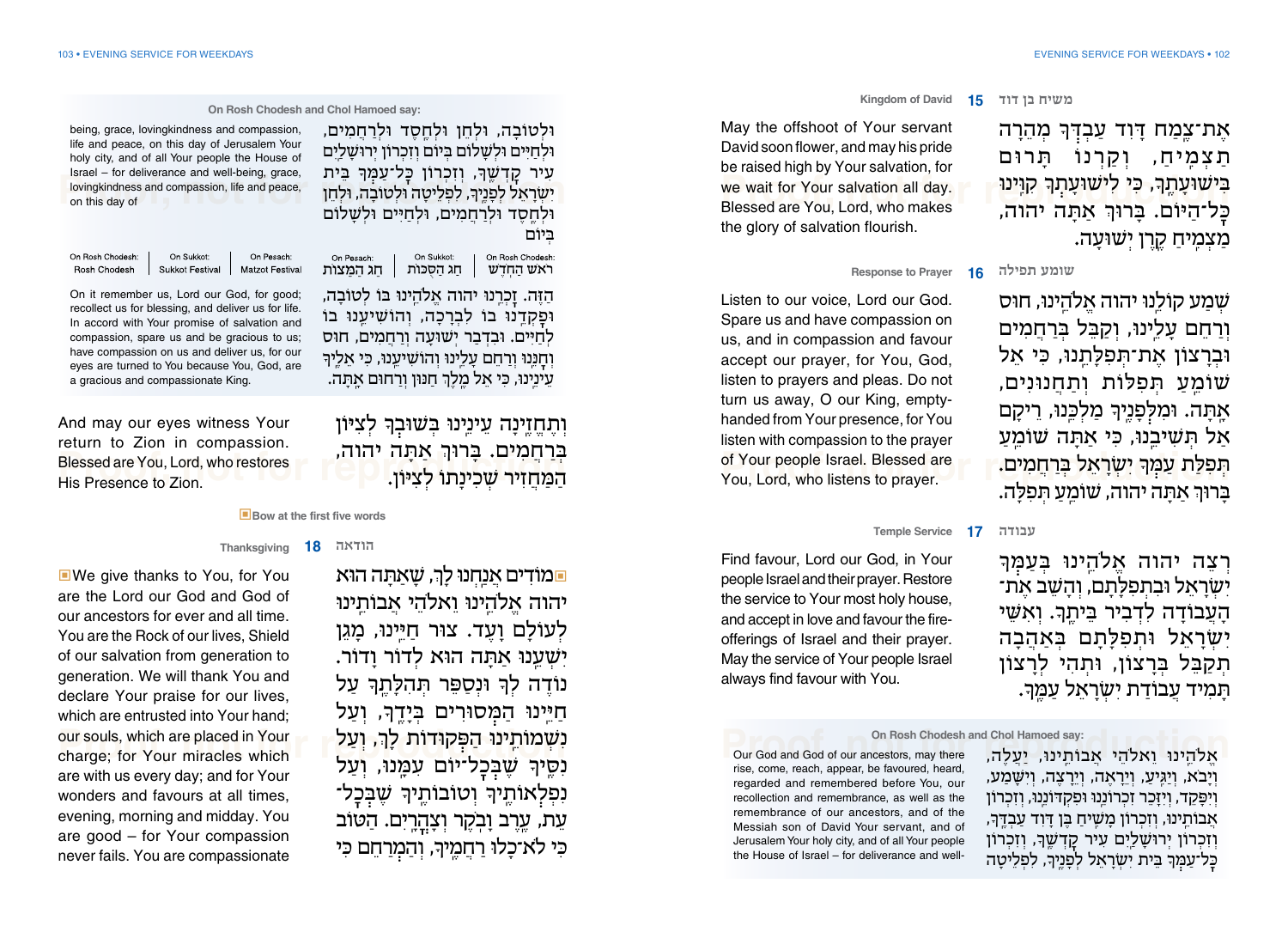For all these things may Your name be blessed and exalted, our King, continually, for ever and all time.

**Between Rosh Hashanah and Yom Kippur add:** 

ָ

And write, for a good life, all the children of Your covenant.

Let all that lives thank You, Selah! and praise Your name in truth, God, our Saviour and Help, Selah!

**•**Blessed are You, Lord, whose name is "the Good" and to whom thanks are due

**Peace**

Grant great peace to Your people Israel for ever, for You are the sovereign Lord of all peace; and may it be good in Your eyes to bless Your people Israel at every time, at every hour, with Your peace \*Blessed are You, Lord, who blesses His people Israel with peace

 $*$ <br>Between Rosh Hashanah and Yom Kippur substitute the following:

In the book of life, blessing, peace and prosperity, may we and all Your people the house of Israel be remembered and written before You for a good life, and for peace. Blessed are You, Lord, who makes peace

My God, guard my tongue from evil and my lips from deceitful speech. To those who curse me, let my soul be silent; may my soul be to all like the dust. Open my heart to Your וְעַל כֻּלָּם יִתְבָּרַךְ וְיִתְרוֹמַם שִׁמְךָ מלכּנוּ תִמיד לעוֹלם ועד.

וּכְתוֹב לְחַיִּים טוֹבִים כְּל־בְּנֵי בְרִיתֶךָ.

וְכֹל הַחַיִּים יוֹדְוּךָ סֶלָה, וִיהַלְלוּ ָאֶת־שַׁמְךָ בֶּאֱמֶת, הָאֵל יְשׁוּעָתְנוּ .<br>וְעֶזְרָתְנוּ סֶלָה. ◉ בָּרוּךְ אַתָה ֿיהוה, הַטוֹב שַׁמְרְ וּלְךָ נָאֶה להוֹדוֹת.

# **ברכת שלום**

ָ שלוֹם רב על ישׂראל עמִר תּשִׂים לְעוֹלָם, כִּי אַתָּה הוּא מֶלֶךְ אָדוֹן לְכְל הַשָּׁלוֹם. וְטוֹב ָ יִעְינֶיךָ לְבָרֵךְ אֶת עַמְּךָ יִשְׂרָאֵל בְּבָל עֵת וּבְכְל שָעָה בִּשְׁלוֹמֶךָ. ֿיבְרוּךְ אַתָּה יהוה, הַמְבָרֵךְ אֶת עמוֹ ישׂראל ב*שׁ*לוֹם.

בּסִפַר חיים בֵרכה וֹשׁלוֹם, ופרנסה ָטוֹבָה, נִזְכֵר וְנִכָּתֵב לְפָנֶיךָ, אֲנַחְנוּ וְכָל־עַמְךֹ בֵית יִשְׂרָאֵל, לְחַיִּים טוֹבִים וּלְשָׁלוֹם. בָּרוּךְ אֲתָה יהוה, עֹשֵׂה

אַלֹהי, נצוֹר לֹשׁוֹני מרע, וּשׂפתי מְדַּבֵּר מִרְמָה, וִלְמְקַלְלֵי נַפ*ִּיט*ִי תִדוֹם, וְנַפְשִׁי כֵּעַפַר לַכֹּל תִהְיֶה. פְּתַח לִבִּי בְּתוֹרָתֶךָ, וּבְמִצְוֹתֶיךָ

ּהַ ש ׁ ָ לוֹ ם.

– for Your lovingkindnesses never cease. We have always placed our hope in You.

on Chanukah and Purim say:<br>מעל הַפִּרְקָן, וְעַל הַפַּרְקָן, וְעַל הַפַּרְקָן, וְעַל הַפַּרְקָן, וְעַל הַפַּרְקָן, וְעַל הַפַּרְקָן, וְעֵל הַב {We thank You also] for the miracles, the redemption, the mighty deeds, and the victories in battle which You performed for our ancestors in those days at this time.

לא־תַמּוּ חֲסָדֶיךָ, מֵעוֹלָם קִוְינוּ לְךָ.

**On Chanukah and Purim say:** 

על הנסים. ועל הפרקו, ועל הגבורות. ועל התשוּעוֹת, ועל המלחמות, שעשית לאבוֹתֵינוּ בִּיּמִים ההם בזמן הזָה.

ּ בִּימֵי מַתְּתְיַהוּ בֵּן־יוֹחַנַן כֹהֵן גַדוֹל חשׁמוֹנאי וּבניו, כּשׁעמדה מלכוּת יון הַרְשָׁעָה עַל־עַמְרְ יִשְׂרָאֵל, לְהַשְׁכִּיחָם ָ<br>תּוֹרָתֶךָ, וּלְהַעֲבִירָם מֵחֻקֵי רְצוֹנֶךָ. וְאַתָּה בְּרַחֲמֶיךָ הָרַבִּים, עָמָדְתָ להם בִּעָת צרתם, רבִתּ אַת־רִיבִם, דּנת את־דינם, נקמת את־נקמתם. מסרתּ גִבּוֹרים בּיד חלשים, ורבּים ּ בְּ יַ ד מְ עַ טִּ ים, וטְ מֵ אִ ים בְּ יַ ד טְ הוֹ רִ ים, וּרשׁעים ביד צדיקים, וזדים ביד עוֹסְקֵי תוֹרָתֶךָ. וּלְךָ עָשֶׂיתָ שֵׁם גָדוֹל וְקָדוֹשׁ בְּעוֹלָמֶךְ, וּלְעַמְךָ יִשְׂרָאֵל עשית תּשׁוּעה גדולה וּפִרקן כּהיּוֹם ְהָזֶה. וְאַחַר כֵּן בֵּאוּ בָנֶיךָ לִדְבִיר בֵּיתֶךְ, ּוּפִנּוּ אֶת־הֵיכָלֶךְ, וְטָהֲרוּ אֶת־מִקְדָּשֶׁךָ, וְהִדְלִיקוּ נֵרוֹת בְּחַצְרוֹת קָדְשֶׁךָ, וְקָבְעוּ

ָ בִּימִי מרדכי ואסתר ב*ִּשׁוּשׁ*ן הבירה, כּשׁעמד עליהם המן הרשע, בקש לְהַשָּׁמִיד לַהֲרוֹג וּלְאַבֶּד אֶת־כַּל־ היהודים, מנּער ועד זקן, טף ונשים בִּיוֹם אחד, בַּשׁלוֹשׁה־עַשׂר לחדש שנים־עשׂר, הוא־חֹדשׁ אדר, ושללם לְבוֹז. וְאַתָה בְּרַחֲמֶיךָ הָרַבִּים הַפְרְתָ ּ אֶת־עֲצָתוֹ, וְקָלְקָלְתְּ אֶת־מַחֲשָׁבְתּוֹ, ּ וַ הֲ שׁ ֵ בֽ וֹ תָ ג ּ ְ מו ּ לוֹ בְּ רֹאשׁ וֹ , וְ תָ לו אוֹ תוֹ

לְשַׁמְרָ הַגָּדוֹל.

וְ אֲת־בֵּנִיו עַל־הַעֲץ.

## **On Chanukah say:**

בְּיַד מְעַטִּים, וּטְמֵאִים בְּיַד טְהורִים, ו-hands of the righteous, and the arrogant into<br>| וּרְשָׁעִים בְּיַד צַדִּיקִים, וְזֵדִים בְּיַד אַדִּיקִים, וְזֵדִים בְּיַד צַדִּיקִים, וְזֵדִים בְּיַד צַדִּיקִים, וְזֵדִים ב In the days of Mattityahu, son of Yochanan the High Priest, the Hasmonean, and his sons, the wicked Greek kingdom rose up against Your people Israel to make them forget Your Torah and to force them to transgress the statutes of Your will. It was then that You in Your great compassion stood by them in the time of their distress. You championed their cause, judged their claim, and avenged their wrong. You delivered the strong into the hands of the weak. the many into the hands of the few, the impure into the hands of the pure, the wicked into the hands of the righteous, and the arrogant into the hands of those who were engaged in the study of Your Torah. You made for Yourself great and holy renown in Your world, and for Your people Israel You performed a great salvation and redemption on this day. Your children then entered the holiest part of Your house, cleansed Your Temple, purified Your sanctuary, kindled lights in Your holy courts, and designated these eight days of *Chanukah* for giving thanks and praise to Your great name.

שמוֹנת ימי חנכה אֵלוּ, להודוֹת וּלהלל

reproduction for the production of the twelfth month, which is the month of the thirteenth of the twelfth month, which is the month of the twelfth month, which is the month of the twelfth month, which is the month of the In the days of Mordechai and Esther, in Shushan the capital, the wicked Haman rose up against them and sought to destroy, slay and exterminate all the Jews, young and old, children and women, on one day, the thirteenth day of the twelfth month, which is the month of Adar, and to plunder their possessions. Then You in Your great compassion thwarted his counsel, frustrated his plans, and caused his scheme to recoil on his own head, so that they hanged him and his sons on the gallows.

**On Purim say:**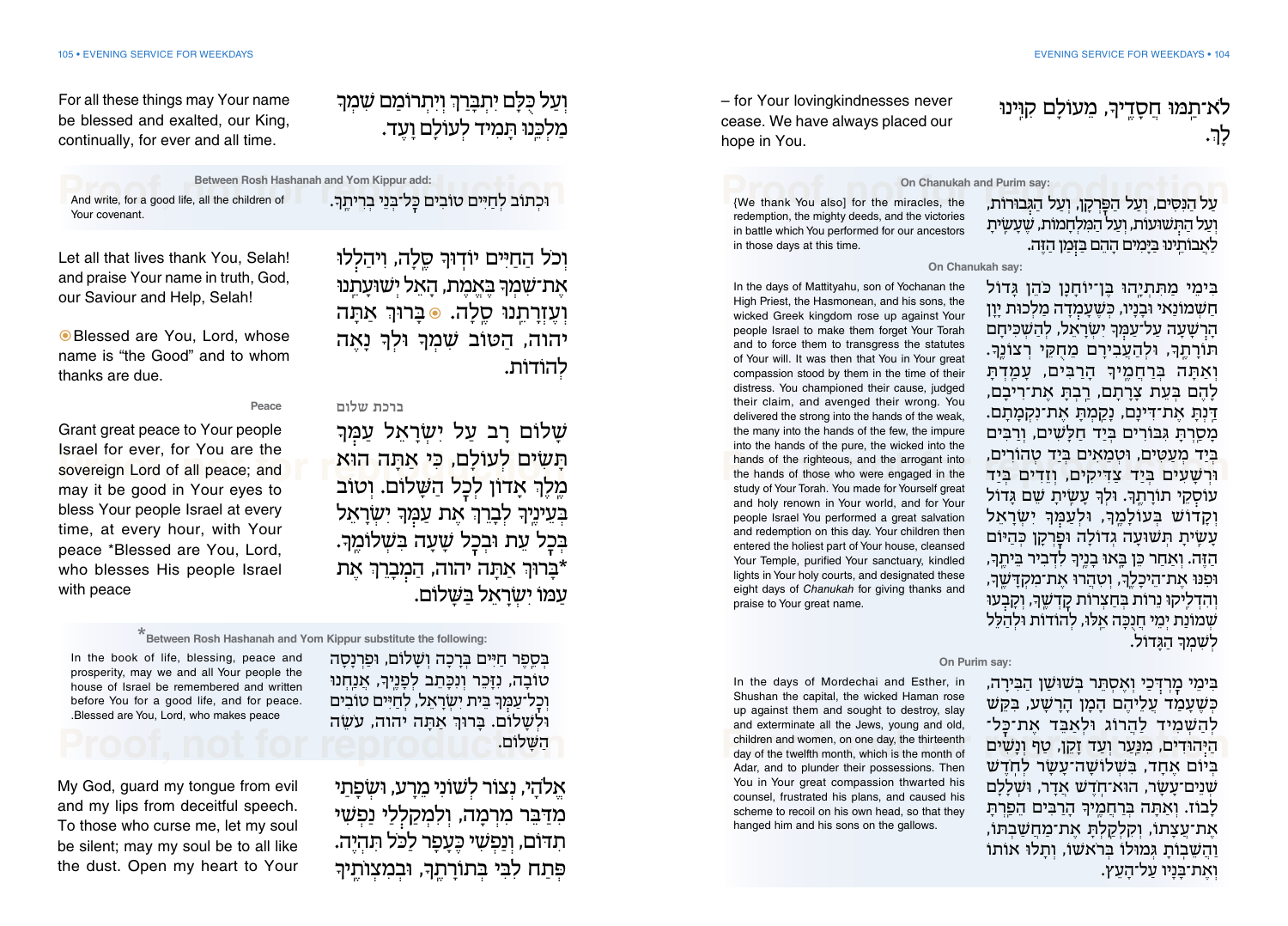

Torah and let my soul pursue Your commandments. As for all who plan evil against me, swiftly thwart their counsel and frustrate their plans. Act for the sake of Your name: act for the sake of Your right hand; act for the sake of Your holiness: act for the sake of Your Torah. That Your beloved ones may be delivered. save with Your right hand and answer me. May the words of mv mouth and the meditation of my heart find favour before You, Lord, my Rock and Redeemer.

ת רדוֹף נפ*ּשׁי.* וכל החוֹשבים עלי רַעֲה, מִהֲרָה הַפֶּר עֲצַתַם וִקַלְקֶל מַחְשְׁבוֹתָם. עֲשֵׂה לְמַעַן שְׁמֶךָ, ָ קְדֻשָּׁתֶךָ, *עֲ*שֵׂה לְמַעַן תּוֹרָתֶךָ. ָ ָ לְמַעַן יֵחָלְצוּן יְדִידֶיךָ, הוֹשְיעָה ָ יְמִינְךָ וַעֲנֵיִי. יִהְיוּ לְרָצוֹן אִמְרֵי־ ָ פִי וְהֶגְיוֹן לִבִּי לְפָנֶיךָ, יהוה צוּרִי ָ וגוֹאלי.

Bow, take three steps back, then bow, first left, then right, then centre, while saying:

May He who makes peace in His high places, make peace for us and all Israel - and say: Amen.

May it be Your will, Lord our God and God of our ancestors, that the Temple be rebuilt speedily in our days, and grant us a share in Your Torah, And there we will serve You with reverence, as in the days of old and as in former years. Then the offering of Judah and Jerusalem will be pleasing to the Lord as in the days of old and as in former years.

עֹשׂה שׁלוֹם בַּמִרוֹמִיו, הוּא יַעֲשֶׂה שָׁלוֹם עַלֵינוּ, וְעַל־כַּל־ ישׂראל, ואמרו אמן.

יְהִי רָצוֹן מִלְפָנֶיךָ יהוה אֱלֹהֵינוּ ָ **וֵאלֹהֵי אֲבוֹתֵינוּ, שֵׁיִּבְּנֶה בֵּית** ָהַמְקְדַּשׁ בְּמְהֶרָה בְיָמֵינוּ, וְתֵן הַלְקֵנוּ בְּתוֹרָתֶךָ. וְשָׁם נַעֲבְדְךָ ָ בִּירְאָה, כִּימֵי עוֹלַם וּכְשָׁנִים קדמוֹניּוֹת. וערבה ליהוה מנחת יְהוּדַה וִירוּשׁלֵיִם, כִּימֵי עוֹלָם ּוֹכְשָׁנִים קַדְמוֹנִיּוֹת.

Wait a few moments and then take three steps forward.

יהי רצוֹן May it be Your will: A quotation from Ethics of the Fathers (5:23), said here as a reminder of the connection between prayer and sacrifice, and of our longing to see the Temple rebuilt. The next verse, taken from the last of the prophets, Malachi (3:4), epitomises our messianic hope.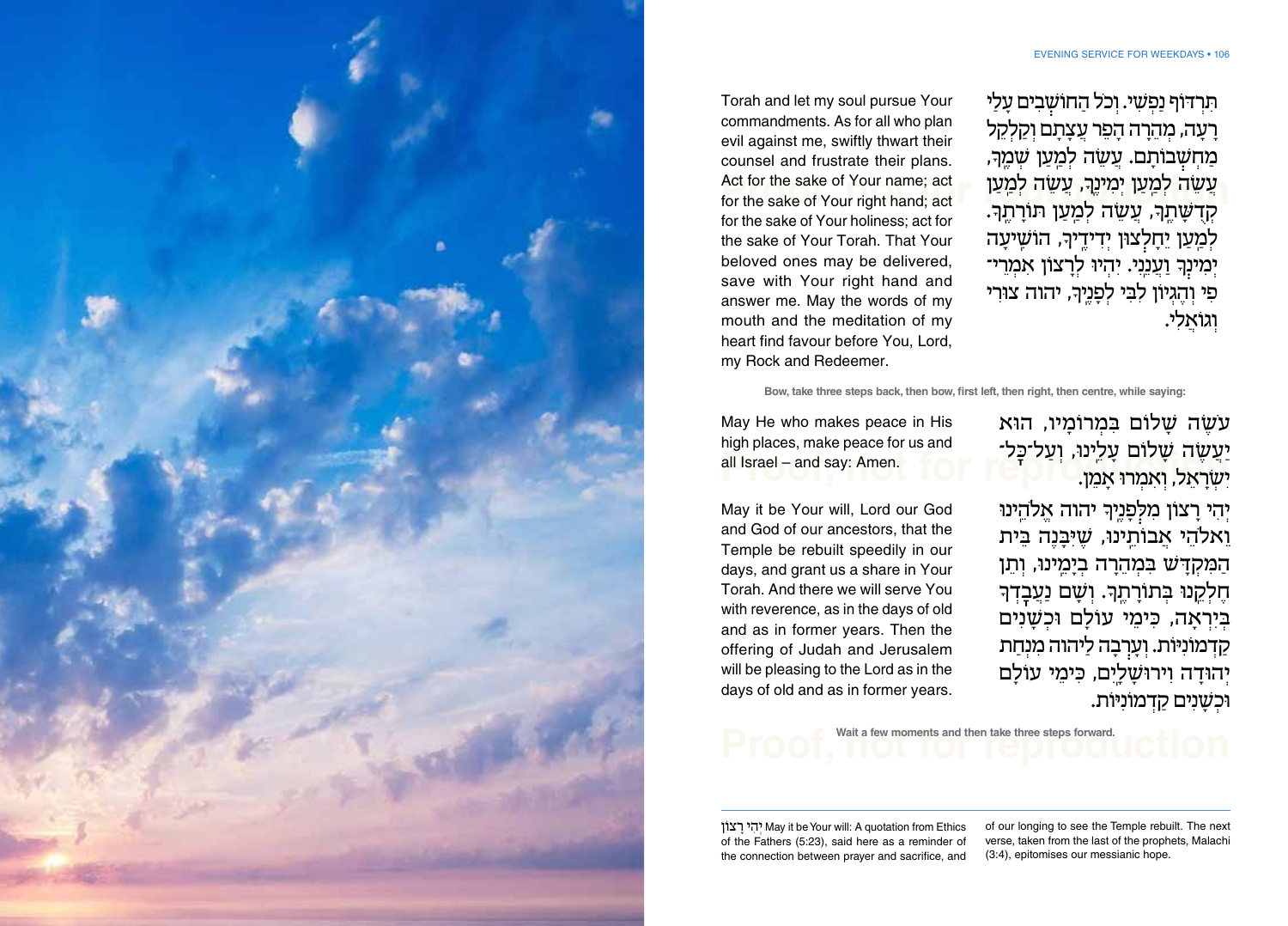Therefore we place our hope in You, Lord our God, that we may soon see the glory of Your power, when You will remove abominations from the earth, and idols will be utterly destroyed, when the world will be perfected under the sovereignty of the Almighty, when all humanity will call on Your name, and the earth's wicked will all turn to You. All the world's inhabitants will realise and know that to You every knee must bow and every tongue swear loyalty. Before You, Lord our God, they will kneel and bow down and give honour to Your glorious name. They will all accept the yoke of Your kingdom, and You will reign over them soon and for ever. For the kingdom is Yours, and to all eternity You will reign in glory, as it is written in Your Torah: "The Lord will reign for ever and ever." And it is said: "Then the Lord shall be King over all the earth: on that day the Lord shall be One and His name One."

עַל־כֵּן נְקַוֶּה לְךָ יהוה אֱלֹהֵינוּ לִרְאוֹת מְהֵרָה בְּתִפְאֶרֶת עֻזֶךָ, להעביר גּלוּלים מן הארץ, והאלילים כרוֹת יכרתוּו, לתקו עוֹלם במלכוּת שׁדי. וְכַל־בְּנֵי ָבְשָׂר יִקְרְאוּ בִשְׁמֶךָ, לְהַפְנוֹת ָאֵלֶיךָ כְּלֹיִרִשְׁעֵי אֶרֶץ. יַכְּירוּ<br>וידעו כל־יושבי תבל, כּי לך וידעוּ כּל־יוֹשׁבי תבל, כ*ּי* לִרִ .<br>תִכְרַע כְל־בֶּרֶךְ, תִּשָּׁבַע כְּל־לָשׁוֹן. לְפָנֶיךָ יהוה אֱלֹהֵינוּ יִכְרְעוּ וְיִפְלוּ, ולכבוד שמר יקר יתנו. ויקבלו וְלִכְבוֹד שִׁמְךָ יְקָר יִתְנוּ. וִיקַבְּלוּ<br>כֻלָּם אֶת־עוֹל מַלְכוּתֶךָ, וְתִמְלֹךְ עליהם מהרה לעוֹלם ועד. כִּי הַמַּלְכוּת שֶׁלְךָ הִיא וּלְעְוֹלְמֵי עַד תִ<mark>מְלוֹךְ בְּכָבוֹד, כַּכָּתוּב בְתוֹרָתֶך</mark>, יהוה יִמְלֹךְ לְעוֹלָם וָעֶד.) וְנֶאֱמַר, וְהָיָה יהוה לְמֶלֶךְ עַל־כְּל־הָאֶרֶץ, בִּיּוֹם ההוּא יהיה יהוה אחד ּוּשׁמוֹ אחד.

Some congregations add:

Have no fear of sudden terror or of the ruin that overtakes the wicked. Devise your strategy. but it will be thwarted; propose your plan, but it will not stand, for God is with us. When you grow old, I will still be the same. When your hair turns grey, I will still carry you. I made you, I will bear you, I will carry you, and I will rescue you.

אל תירא מפחד פתאם, ומשאת רשעים ּכ ּ ִ י תָ בֹא. עֻֽ צו ּ עֵ צָ ה וְ תֻ פָ ר, ד ּ ַ בְְּ רו דָ בָ ר וְ לֹא ַיִּקוּם, כִּי עָמֲנוּ אֵל. וְעַד זִקְנַה אֲנִי הוּא, וּ עַ ד שִׂיבה אַנִי אַסְבֹּל, אַנִי עַשִׂיתִי וַאֲנִי ֿ אֲשָׂא, וַאֲנִי אַסְבּל וֹאמלט.



# **reproduction for not ,Proof reproduction for not ,Proof** Aleinu

For a thought-provoking essay about Aleinu please see *1The Aleinu Praver: Jewish Pride. Faith and Hope' on page 160.* 

Aleinu is usually recited quietly while standing, although you may sit if you need to. Often at a shiva, the first paragraph is said aloud together and the final sentence of the second paragraph is sung together to a well known tune. Sometimes, the whole of Aleinu is said aloud together.

קגישי וודר האָר עוד, שלא שם ands nor placed us ince ine incernations<br>חלקנו כַּהֵם, וֹגֹרַלֵנוּ כִּכַל־הָמוֹנָם.<br>הַחֹלְקֵנוּ כַּהֵם, וְגֹרַלֵנוּ כִּכַל־הָמוֹנָם. ingdom is Yours, and to all eternity It is our duty to praise the Master of all, and ascribe greatness to the Author of creation, who has not made us like the nations of the lands nor placed us like the families of the earth: who has not made our portion like theirs, nor our destiny like all their multitudes

עַלֵינוּ לִשַׁבֵּח לאדוֹן הכֹל, לתת **גִּדְלַה לְיוֹצֵר בִּרְאשׁית, ש**ׁלֹא עשׂנוּ כּגוֹיי הארצוֹת, ולֹא שֹׂמנוּ כּמשׁפּחוֹת האדמה. שלא שם חלקנו כַּהֵם, וְגֹרַלֵנוּ כִּכְל־הֲמוֹנָם.

## **E** Bow at the next three words:

reproduction of the is no other. Truly He is **productly and the experiment of the production of the is** and twill<br>Mou, I will bear you, I will carry you, and I will<br>בכחור רחורחו. וידעה היוח  $\blacksquare$  Therefore we bow in worship and thank the Supreme King of kings, the Holy One, blessed be He. who extends the heavens and establishes the earth, whose throne of glory is in the heavens above, and whose power's presence is in the highest of heights. He is our God; there is no other. Truly He is our King, there is none else, as it is written in His Torah: "You shall know and take to heart this day that the Lord is God, in heaven above and on earth below. There is no ".other

 $\blacksquare$  וֹאנחנוּ כּוֹרעים וּמשׁתּחוים ומוֹדִים, לִפְנֵי מֶלֶךְ מַלְכֵי הַמְּלָכִים הַקָּדוֹשׁ בָּרוּךְ הוּא. שֶהוּא נוֹטֶה שׁמים ויוֹסד ארץ, וּמוֹשֵׁב יקרוֹ  $\dot{w}$ ב*ּשׁמים ממעל, וּשׁכינת ע*זוֹ בִּגְבְהִי מִרוֹמִים. הוּא אַלֹהינוּ, אַין עוֹד. אַמַת מַלְכֶּנוּ, אַפַּס זוּלִתוֹ, כַּכָּתוּב בִּתוֹרַתוֹ, וְיַדַעָת היּוֹם וַהֲשֵׁבֹתָ אֶל־לְבָבֶךָ, כִּי יהוה הוא הָאֱלֹהִים בַּשַׁמַים ממעל ועל־ ָ הָאֲרֶץ מְתַחַת, אֵין עוֹד.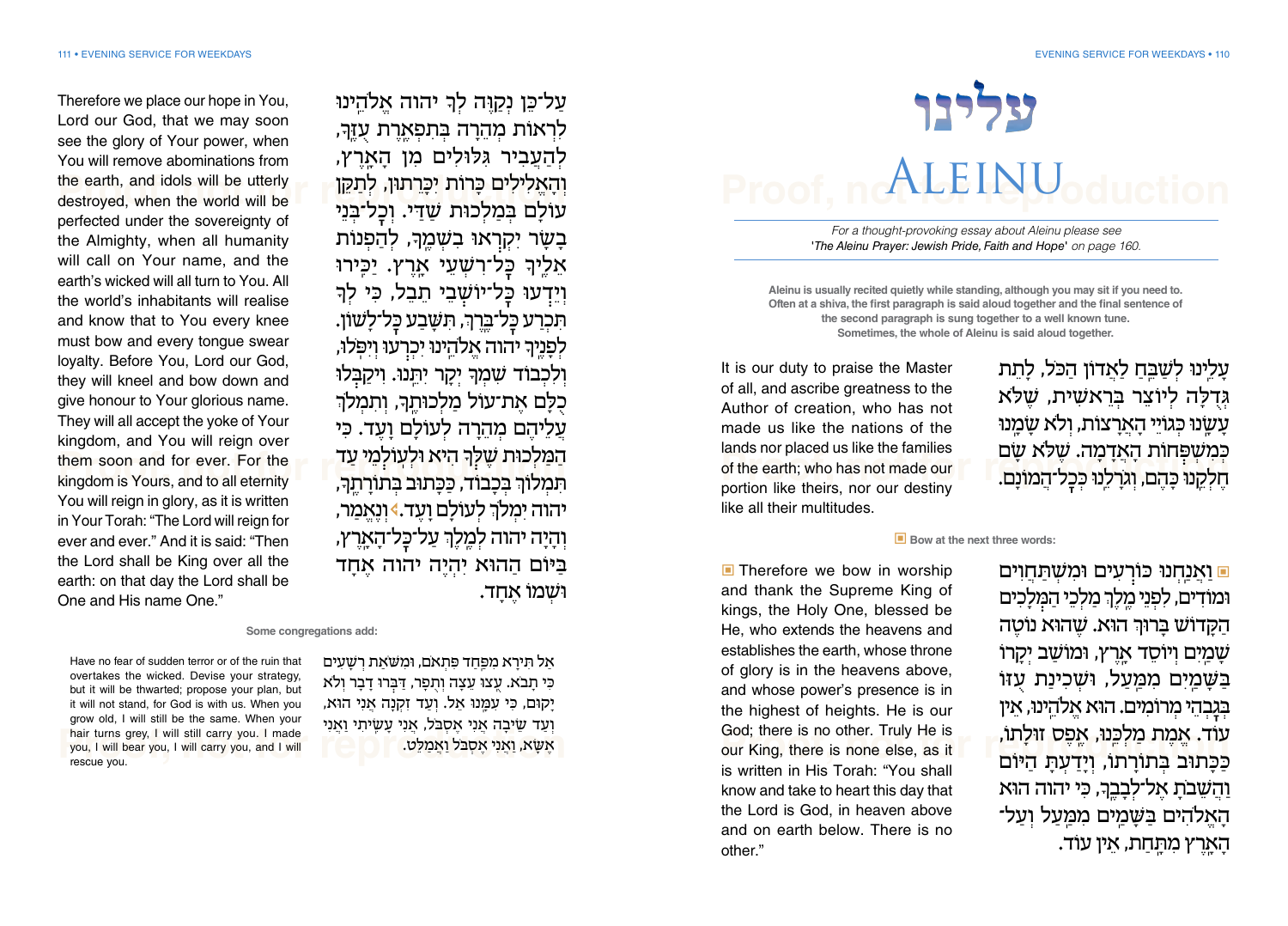Your behalf my heart says, "Seek My face." Your face, Lord, will I seek. Do not hide Your face from me. Do not turn Your servant away in anger. You have been my help. Do not reject or forsake me, God, my Saviour. Were my father and my mother to forsake me, the Lord would take me in. Teach me Your way, Lord, and lead me on a level path, because of my oppressors. Do not abandon me to the will of my foes, for false witnesses have risen against me, breathing violence. Were it not for my faith that I shall see the Lord's goodness in the land of the living...Hope in the Lord. Be strong and of good courage, and hope in the Lord

ָ יהוה אבקש. אל תסתר פניך מִמֶּנִי, אַל תַּט בְּאַף עַבְדֶךָ, עֲזִרתִי היִית, אַל תִּטְּשָׁנִי וְאַל תּעזבני, אלהי ישעי. כי אבי ואמי עזבוּני, ויהוה יאספני. .<br>הוֹרֶנִי יהוה דַרְכֶּךָ, וּנְחֶנִי בְּא<u>ִ</u>רַח מִישׁוֹר, לִמַעַן שׁוֹרְרִי. אַל ת תנני בנפש צרי, כי קמו בי עֲדֵי שֵׁקֵר, וִיפֵח חַמַס.∢לוּלָא האמנתי לראוֹת בּטוּב יהוה בִּארץ חיּים. קוּה אל יהוה, חֲזַק וְיַאֲמֵץ לִבֶּךָ, וְקַוֵּה אֶל יהוה.

**Mourner's Kaddish may be said at this point. See page 112** 

Psalm 27: A magnificent expression of trust in God's protection and unfailing love. An early Midrash (Leviticus Rabbah 21:4) relates it to the *festivals of Tishri: "The Lord is my light - on Rosh* Hashanah, and my salvation – on Yom Kippur".

The phrase, "He will keep me safe in His pavilion [beSukkoh]" suggested Sukkot. It was accordingly adopted as a prayer for the penitential period up to and including these holy days, beginning on Rosh .*Ellul Chodesh*



For an explanatory essay about Psalm 27 please see *'Positve Judgements' on page 165.* 

**From the 1st Ellul until Shemini Atzeret**. **Psalm 27 is recited followed by Mourner's Kaddish.** 

**27 Psalm**

## **תהלים כז**

**reproduction for not ,Proof reproduction for not ,Proof** A psalm of David. The Lord is my light and my salvation  $-$  whom then shall I fear? The Lord is the stronghold of my life  $-$  of whom shall I be afraid? When evil men close in on me to devour my flesh, it is they, my enemies and foes, who stumble and fall. Should an army besiege me, my heart would not fear. Should war break out against me, still I would be confident. One thing I ask of the Lord, only this do I seek: to live in the house of the Lord all the days of my life, to gaze on the beauty of the Lord and worship in His Temple. For He will keep me safe in His pavilion on the day of trouble. He will hide me under the cover of His tent. He will set me high upon a rock. Now my head is high above my enemies who surround me. I will sacrifice in His tent with shouts of joy. I will sing and chant praises to the Lord. Lord, hear my voice when I call. Be gracious to me and answer me. On

לדוד. יהוה אוֹרי וישׁעי. מִמִי אירא, יהוה מעוֹז חיי, ממי אֶפְחָד. בִּקְרֹב עַלֵי מְרָעָים לאכל את בּשׂרי, צרי ואיבי לי, המה כשלו ונפלו. אם תחנה עלי מחנה, לֹא יירא לבי, אם תּקוּם עלי מלחמה, בּזֹאת אני בוֹטח. אחת שׁאלתי מאת יהוה, אוֹתה א*בקש, שב*תי בִּבִית יהוה כֵּל יְמֵי חַיַּי, לַחֲזוֹת בּנֹעַם יהוה, וּלִבקר בַּהיכלוֹ. כִּי יִצְפְּנֵנִי בִסְכֹּה בִּיוֹם רַעֲה, יסתִרני בִּסתר אַהלוֹ, בַּצוּר ירוֹמ*מני.* ועתה ירום רֹאשׁי על איִבי סביבוֹתי, ואזבחה בְאָהֲלוֹ זִבְחֵי תְרוּעָה, אָשָׁירַה וַאֲזַמְּרָה לַיהוה. שְׁמַע יהוה<br>קוֹלי אקרא, וחנּני וענני. לרִ ַקוֹלִי אֶקְרָא, וְחָנֵנִי וַעֲנֵנִי. לְךָ<br>אמר לבי בקשו פני, את פּניר אַמַר לִבִּי בַּקָּשׁוּ פַנַי, אֶת פַּנֵיךִ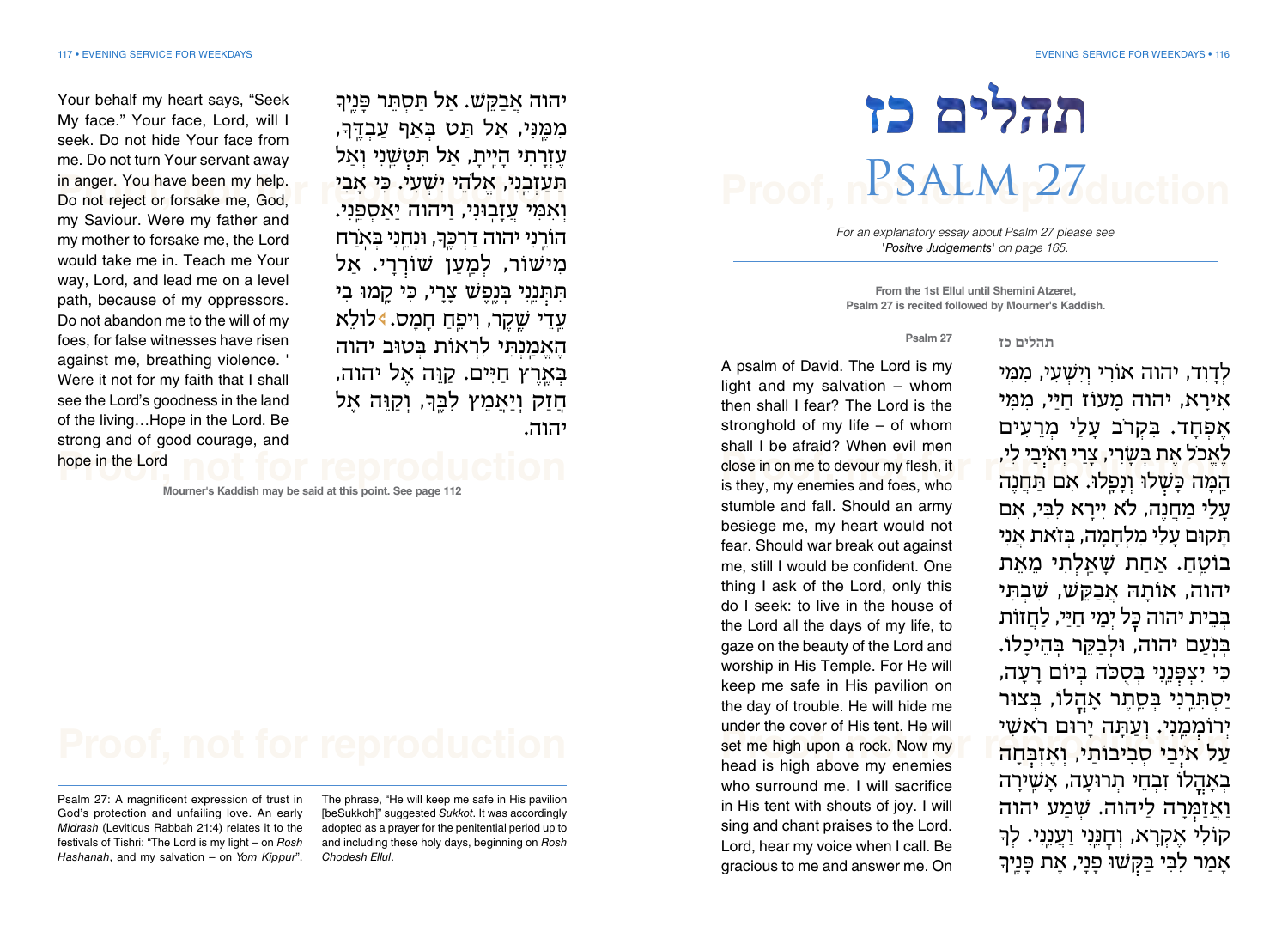reproduction for estates. But man, despite<br>
pis splendour, does not endure; he<br>
is like the beasts that perish. Such<br>  $\blacksquare$  cereriq reproduction for a integral such They think their houses will remain for ever, their dwellings for all generations; they give their names to their estates. But man, despite his splendour, does not endure; he is like the beasts that perish. Such is the fate of the foolish and their followers who approve their words. Selah. Like sheep they are destined for the grave: death will be their shepherd. The upright will rule over them in the morning. Their forms will decay in the grave, far from their mansions. But God will redeem my life from the grave; He will surely take me to Himself, Selah. Do not be overawed when a man grows rich, when the glory of his house increases, for he will take nothing with him when he dies; his wealth will not descend with him. Though while he lived he counted himself  $b$ lessed – men always praise you when you prosper – he will join the generation of his ancestors who will never again see the light. A man who, despite his splendour, lacks understanding is like the beasts that perish.

לְאַחֲרִים חֵילָם. קִרְבָּם בַּתֵּימוֹ לְעוֹלָם, מִשָּׁכִּנֹתַם לְדוֹר ודֹר, ּ קָ רְְ או בִ שׁ ְ מוֹ תָ ם עֲ לֵ י אֲ דָ מוֹ ת. ואדם ביקר בל־ילין, נמשל כִּבְּהֵמוֹת נִדְמוּ. זָה דִרְכַּם, כֶּסֶל למוֹ, ואחֲרִיהֶם בִּפִיהֶם יִרְצוּ, כִּי נַפְשׁוֹ בְּחַיִּיו יְבָרֵך, וְיוֹדֶךָ נמשל כּבּהמוֹת נדמוּ.

On those days on which Tachanun is not said, substitute:

Psalm<sub>16</sub>

Protect me, God, for in You I have found refuge. I have said to the Lord: You are my Lord: from You alone comes the good I enjoy. All my delight is in the holy ones, the mighty in the land. Those who

**תהלים טז**

ּ סלה. כּצֹאן לשֹאוֹל שֹתּוּ, מוֹת ירעם, ויּרדוּ בם ישרים לבקר, וצוּרם לבלוֹת שׁאוֹל מזבל לוֹ. .<br>אַך־אֱלֹהים יִפְדֶה־נַפְשִׁי מִיַּד ֿ שׁאוֹל, כִּי יִקַחֲנִי סֵלָה. אַל־ ת ירא כי יעשר איש, כי־ירבה כּבוֹד בּיתוֹ. כּי לֹא במוֹתוֹ יקָח הכל, לא־ירד אחריו כּבוֹדוֹ. כִּי־תֵיטִיב לָךָ. תָּבוֹא עַד־דוֹר ּ אֲ בוֹ תָ יו, עַ ד־נֵ ֽצַ ח לֹא יִ רְ או־ אוֹר. 4אַדם בִּיקָר וְלֹא יַבִין,

מכתם לדוד, שמרני אל כִּי־ הָסִיתי בָרָ. אָמְרְתְ לַיהוה, אֲדֹנָי אֶתָה, טוֹבָתִי בַּל־עָלֶיךָ. לִקְדוֹשִׁים אַשָר־בַּאַרץ הִמֵה, ּ וְאַדִּירֵי כָּל־חֶפְצִי־בָם. יִרְבּוּ

After the regular service, the following Psalm 49 is read in the house of mourning during the shiva week. On those days on which Tachanun is not said, Psalm 16 is substituted. See page 72 for a list of these days. OF MOURNING For an interesting essay on Psalm 49 please see *'Words of Comfort' on page 166, and on Psalm 16 168 page on" Will s'God to Relating "see please*

> **תהלים מט 49 Psalm**

**תהילים בבית האבל**

שִׁמְעוּ־זֹאת כְּל־הָעַמִּים, sons of Korach. A sacred song.<br>Hear this, all you peoples. Listen, האזיוו החדר החדר המשלו Hear this, all you peoples. Listen, האזיוו החדר החדר<br>האזיוו הלד החדר החדר החדר החדר החדר החדר החדר הא יִתֵּן לֵאלֹהִים כְּפְרוֹ. וְיֵקַר פִּדְיוֹן inter of his release, for the ransom<br>נפשם. נחדל לעולם, ויחי־ of a life is costly; no payment is ever For the director of music. Of the sons of Korach. A sacred song. Hear this, all you peoples. Listen, all inhabitants of the World, low and high, rich and poor alike. My mouth will speak words of wisdom; the utterance of my heart will give understanding. I listen with care to a parable; I expound my mystery to the music of the harp. Why should I fear when evil days come, when the wickedness of my foes surrounds me, trusting in their wealth, boasting of their great riches? No man can redeem his brother or pay God the price of his release, for the ransom of a life is costly; no payment is ever enough that would let him live for ever, never seeing the grave. For all can see that wise men die, that the foolish and senseless all perish and leave their wealth to others.

ּ שׁ ִ מְ עו ּ ־זֹאת כ ָָּ ל־הָ עַ מִ ים,

האזינוּ כַּל־יֹשַׁבֵי חַלֶד. גַם־ ּ בְּנֵי אַדַם, גַּם־בְּנֵי־אִישׁ, יַחַד ּ עָ שׁ ִ יר וְ אֶ בְ יוֹ ן. פ ִ י יְ דַ בֵּ ר חָָ כְ מוֹ ת, וְהַגוּת לִבְּי תְבוּנוֹת. אַטֶּה למשל אזני, אפתח בכנו*ֹר* ּ חִ ידָ תִ י. לָ ֽמָ ה אִ ירָ א בִּֽ ימֵ י רָ ע, ְעֲוֹן עֲקֶבַי יִסְבֵּנִי. הַבֹּטָחִים עַל־ ּ חֵ ילָ ם, ו ּ בְ רֹב עָָ שׁ ְ רָ ם יִ תְ הַ ל ּ ָ ֽלו. ּ אָ ח לֹא־פָ דֹה יִ פְ ד ֶ ה אִ ישׁ , לֹא יִתן לאלהים כפרו. ויקר פּדיוֹן נַפְשָׁם, וְחָדַל לְעוֹלָם. וִיחִי־ עוֹד לנצח, לֹא יראה השחת. כִּי יִרְאֶה חַכָּמִים יַמִוּתוּ, יַחִד ּכְּסִיל וַבַּעֲר יֹאבֵדוּ, וְעַזְבוּ

למנצח לבִנֵי קֹרַח מִזְמוֹר.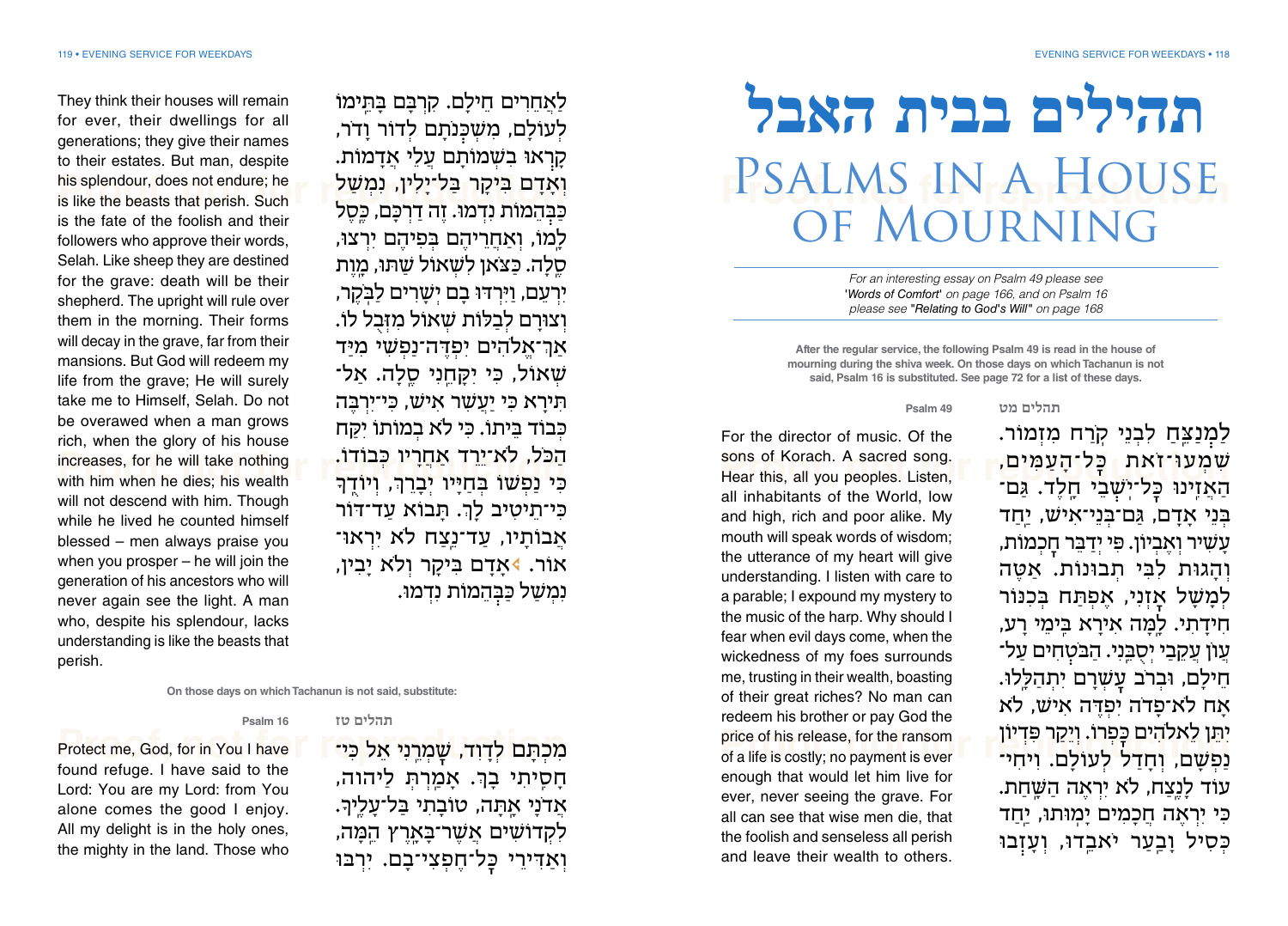reproduction of life. In Your presence is fullness of the series of the series of life. In Your presence is full<br>שמחות את־פניר, נעמות of joy; at Your right hand, bliss for מְנָת־חֶלְקִי וְכוֹסִי, אַתָּה תּוֹמִיךְ allotted portion and my cup: You<br>direct my fate. The lines have fallen<br>נוֹרלי חרלים יפלנ־לי כנזימים run after other gods multiply their sorrows I shall never offer them libations of blood, nor will their names pass my lips. The Lord is my allotted portion and my cup: You direct my fate. The lines have fallen for me in pleasant places; I am well content with my inheritance. I will bless the Lord who has quided me; at night my innermost being admonishes me. I have set the Lord before me at all times. He is at my right hand: I shall not be shaken. Therefore my heart is glad, my spirit rejoices, and my body rests secure. For You will not abandon me to the grave, nor let Your faithful one see the pit. You will teach me the path of life. In Your presence is fullness of joy; at Your right hand, bliss for .evermore

ְ עצבוֹתם אחר מהרוּ, בל־אסיך ּ נִסְכֵּיהֶם מִדָּם, וּבַל־ אֶשָׂא<br>את־שמותם על־שפתי. יהוה, אֶת־שְׁמוֹתָם עַל־שְׂפָתָי. יהוה,<br>מְנָת־חֶלְקִי וְכוֹסִי, אַתָּה תּוֹמִיךְ ּ וֹרָלִי. חֲבָלִים נָפְלוּ־לִי בַּנְּעִמִים, ֧֧֢֖֖֖֖֖֖֧֚֚֚֚֚֚֚֚֚֚֚֝<u>֚</u> אַף־נַחֲלָת שָׁפְרָה עָלֵי. אֲבָרֵך אָת־יהוה אֵשֶׁר יְעַצֲנִי, אַף־ לֵילוֹת יִסְרוּנִי כְלְיוֹתֵי. שַׁוְיִתִי יהוה לנגדי תמיד, כי מימיני ּ בַּל־אֲמוֹט. לַכֵן שַׂמַח לִבִּי וַיַּגֵל ּ כִּבוֹדִי, אַף־בְּשָׂרִי יִשְׁכֹּן לַבֵטַח. כי לא־תַעַזֹב נַפְשׁ<sup>,</sup> לְשָׁאוֹל, לֹא־תִתֵּן חֲסִידְךָ לִרְאוֹת שֶׁחַת. ָ ּ תּוֹדִיעֶנִי אָרַח חַיִּים, שְׂבַע שְׂמָחוֹת אֶת־פָּנֶיךָ, נְעָמוֹת ָ בִּימִינְךָ נֶצַח. ָ

Mourner's Kaddish may be said at this point. See page 112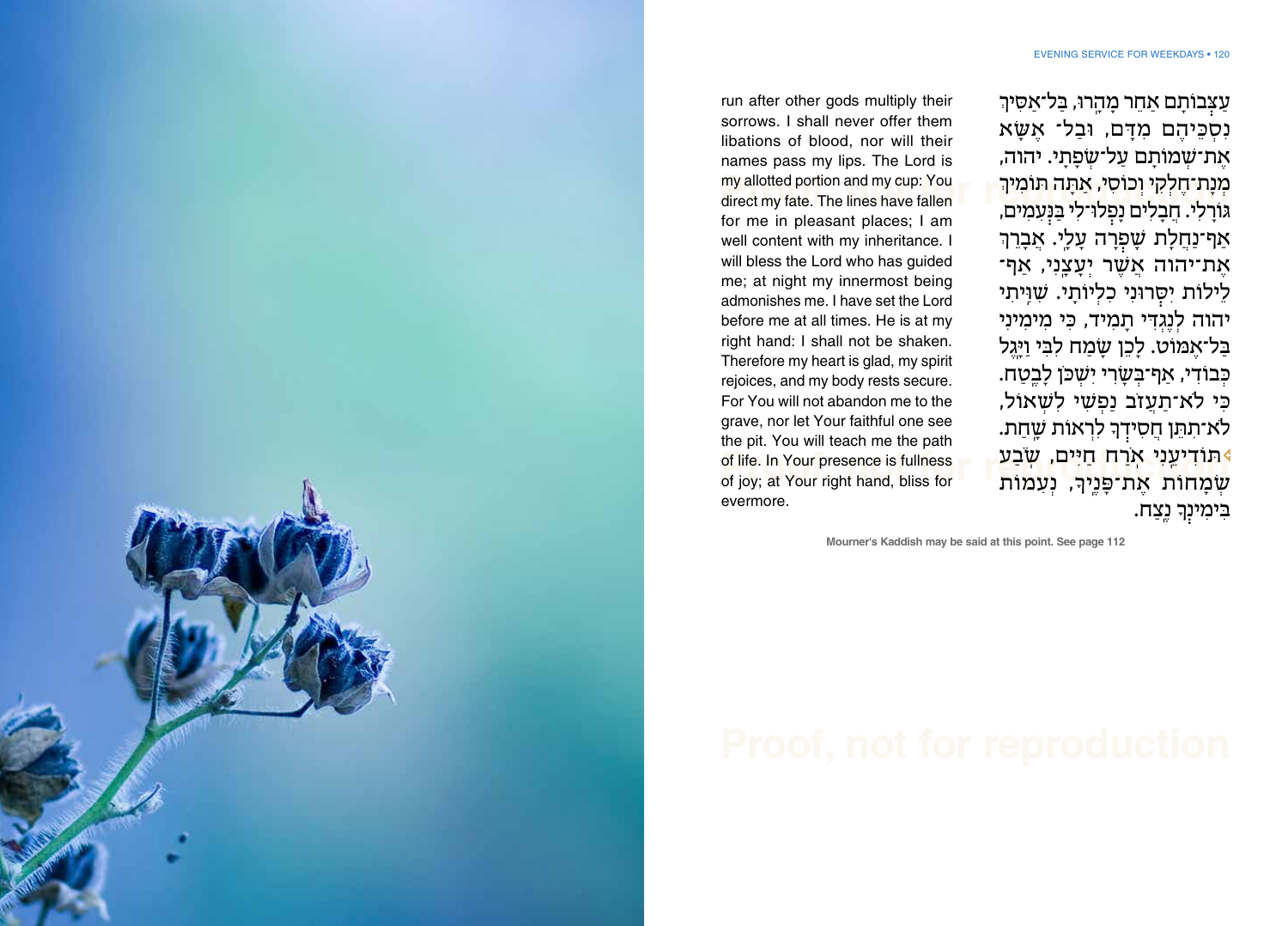77378

# reproduction for people.<br>PRAYER **PRAYER** بالمسلم بالمسلم بير المسلم بين المسلم بين AL PRAYER her transgressions, for there is

O Lord and King, full of compassion, God of the spirits of all flesh, in whose hand are the souls of the living and the dead, receive, we pray You, in Your great love the soul of

אָנָא יהוה מֶלֶךְ מָלֵא רַחֲמִים, אלהי הרוחוֹת לכל־בַּשׂר, אַשַׁר .<br>בְּיָדְךָ נַפְשׁוֹת הַחַיּים וְהַמֵּתִים, .<br>אָנָא קַבֵּל בְּחַסְדְּךָ הַגָּדוֹל אֶת־ נשמת

(פלוני בֵּן פלוני) אַשָׁר נַאֲסַף ּ אֶ ל עַ מ ּ וֹ . חוס וַ חֲ מוֹ ל עָ לָ יו, סלח וּמחל לכל־פּשׁעיו, כּי אַדָם אֵין צַדִּיק בָּאָרֵץ אַשֵּׁר יעשׂה־טוֹב ולֹא יחטא. זכוֹר לוֹ צִדְקַתוֹ אֲשֶׁר עָשָׂה, וִיהִי ּ שְׂכָרוֹ אִתוֹ, וּפְעָלָתוֹ לְפַנִיו. אַנא הסתר את־נשׁמתוֹ בְצֵל כְּנָפֶיךָ, הוֹדִיעָהוּ א<u>ִר</u>ח חיים, שֹׂבַע שַׂמַחוֹת את־ פָּנֶיךָ נְעִימוֹת בִּימִינְךָ נֶצַח, וְתַשִׁפִּיעַ לוֹ מֵרַב טוּב הַצָפוּן

For a man say:

יגי עביו ביו הס ויוברו לא היה המוסים והוא המוסים והוא המוסים והוא המוסים והוא המוסים והוא המוסים stored up for the righteous.<br>"קלח ומחל לכל־פְּשָׁעָיו, כִּי "Have mercy on him, pardon all  $*(name of person)$  who has is stored up for the righteous.

פלונית בת פלוני) אשר) נאספה אל עמה. חוּס וחמוֹל עליה, סלח ומחל לְכַל־פַּשַׁעֲיה, כִּי אַדם אַין ּצַ ד ִ יק בָּ אָ ֽ רֶ ץ אֲ שׁ ֶ ר יַ עֲ שֶׂ ה־טוֹ ב וּלֹא יִחטא. זכוֹר לה צדקתה ּ אֲ שׁ ֶ ר עָ שְְׂ תָ ה, וִ יהִ י שְׂ כָ רָ ה ּאִ ת ּ ָ ה ּ , ו ּ פְ עֻ ל ּ ָ תָ ה לְ פָ נֶ ֽיהָ . אנא הסתר את־נש*ׁ*מתה בְצֵל כְּנָפֶיךָ, הוֹדִיעֶהָ א<u>ִי</u>רח חיּים, שֹׂבַע שַׂמַחוֹת את־ פֶּנֶיךָ נְעִימוֹת בִּימִינְךָ נֶצַח, ותשפיע לה מרב טוב הצפון לצדיקים.

(פלוני בֵּן פלוני) אַשׁר נאַסף אל עמוֹ. זכוֹר לוֹ צדקתוֹ ּ אֲ שׁ ֶ ר עָ שָׂ ה, וִ יהִ י שְׂ כָ רוֹ אִ תוֹ , וּפְעָלָתוֹ לְפַנַיו. אַנַּא הַסְתֵּר אֶת־נִשְׁמָתוֹ בְּצֵל כְּנָפֶיךָ, הוֹדִיעֵהוּ א*ַרַח חַיִּים, ש*ָׂבַע ּ שְׂמָחוֹת אֶת־פָּנֶיךָ נְעִימוֹת בִּימִינְךָ נֶצַח, וְתַשְׁפִּיעַ לוֹ מרב טוּב הצפוּו לצדיקים.

 $*$ (name of person) who has been gathered to her people. Have mercy on her, pardon all her transgressions, for there is no one so righteous on earth as to have done only good and never sinned. Remember the righteousness that she did, and let her reward be with her, her recompense before her. O shelter her soul in the shadow of Your wings. Make known to her the path of life. In Your presence is fullness of joy, at Your right hand bliss for evermore. Bestow upon her the great goodness that is stored up for the righteous.

## For a boy say:

For a woman say:

(name of child) who has been gathered to his people. O shelter his soul in the shadow of Your wings. Make known to him the path of life. In Your presence is fullness of joy, at Your right hand bliss for evermore. Bestow upon him the great goodness that is stored up for the righteous,

\*This is usually the deceased's Hebrew name and the Hebrew name of their father. If the deceased's Hebrew name is not known, their English name

been gathered to his people. Have mercy on him, pardon all his transgressions, for there is no one so righteous on earth as to have done only good and never sinned. Remember the righteousness that he did, and let his reward be with him, his recompense before him. O shelter his soul in the shadow of Your wings. Make known to him the path of life. In Your presence is fullness of joy, at Your right hand bliss for evermore. Bestow upon him the great goodness that

> may be used. Similarly, if the father's Hebrew name is not known, a mother's Hebrew name may be used.

לצדיקים.